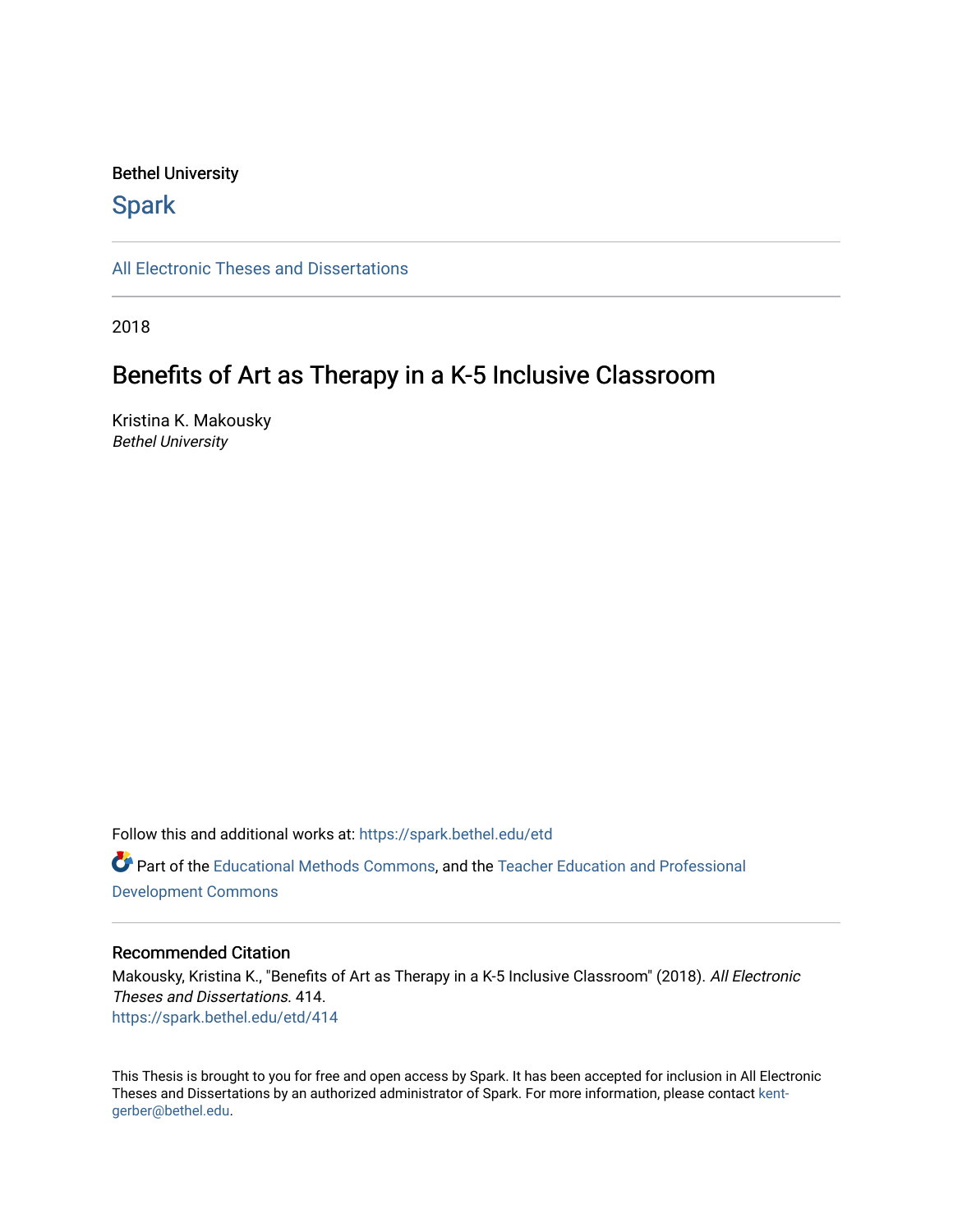**BENEFITS OF ART AS THERAPY IN A K-5 INCLUSIVE CLASSROOM**

**A MASTER'S THESIS**

# **SUBMITTED TO THE FACULTY**

**OF BETHEL UNIVERSITY** 

**BY**

# **KRISTINA MAKOUSKY**

**IN PARTIAL FULFILLMENT OF THE REQUIREMENTS** 

**FOR THE DEGREE OF** 

**MASTERS OF ARTS** 

**November 2018**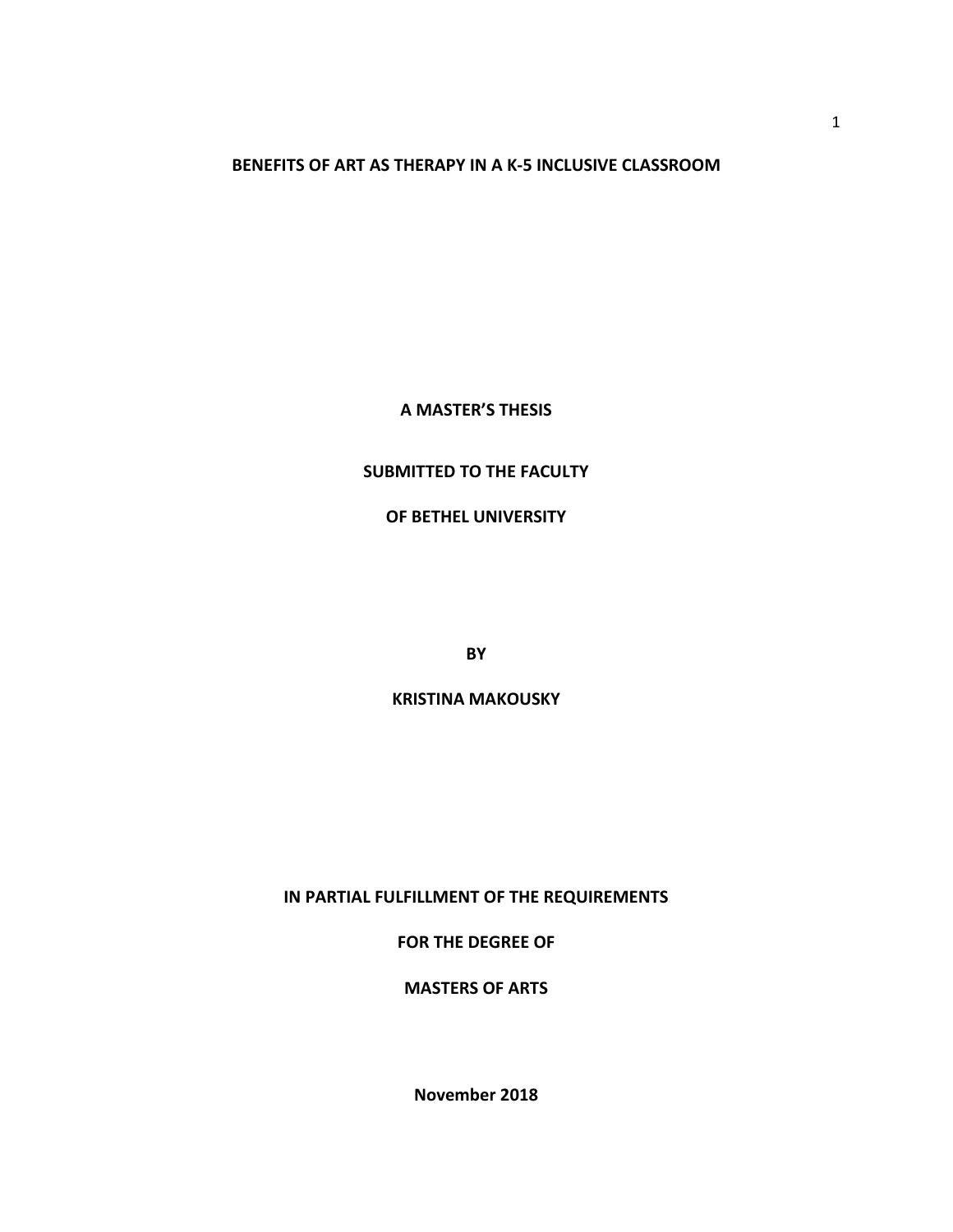# **BETHEL UNIVERSITY**

# **BENEFITS OF ART AS THERAPY IN A K-5 INCLUSIVE CLASSROOM**

**KRISTINA MAKOUSKY** 

**November 2018**

**APPROVED**

**Advisor: Steven Kaatz, Ph. D.** 

**Program Director: Molly Wickam, Ph. D., MBA**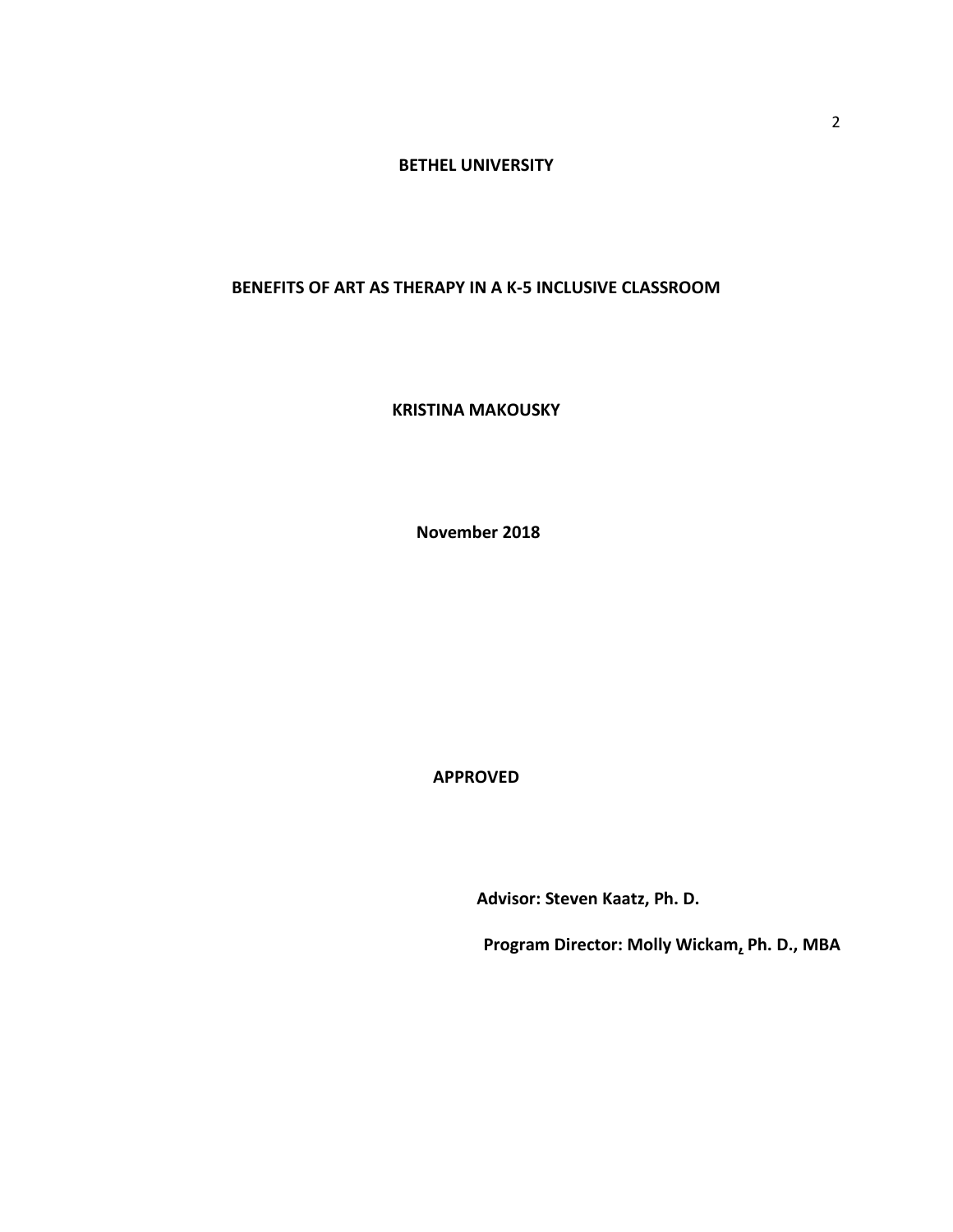# **Acknowledgments**

Thank you to my advisor Dr. Kaatz for your immense help and support in writing my thesis, Lisa

Beckemeyer for being my editor, Karin Farrington for agreeing to read it, and to my husband

Mike Lowe for all your love and patience.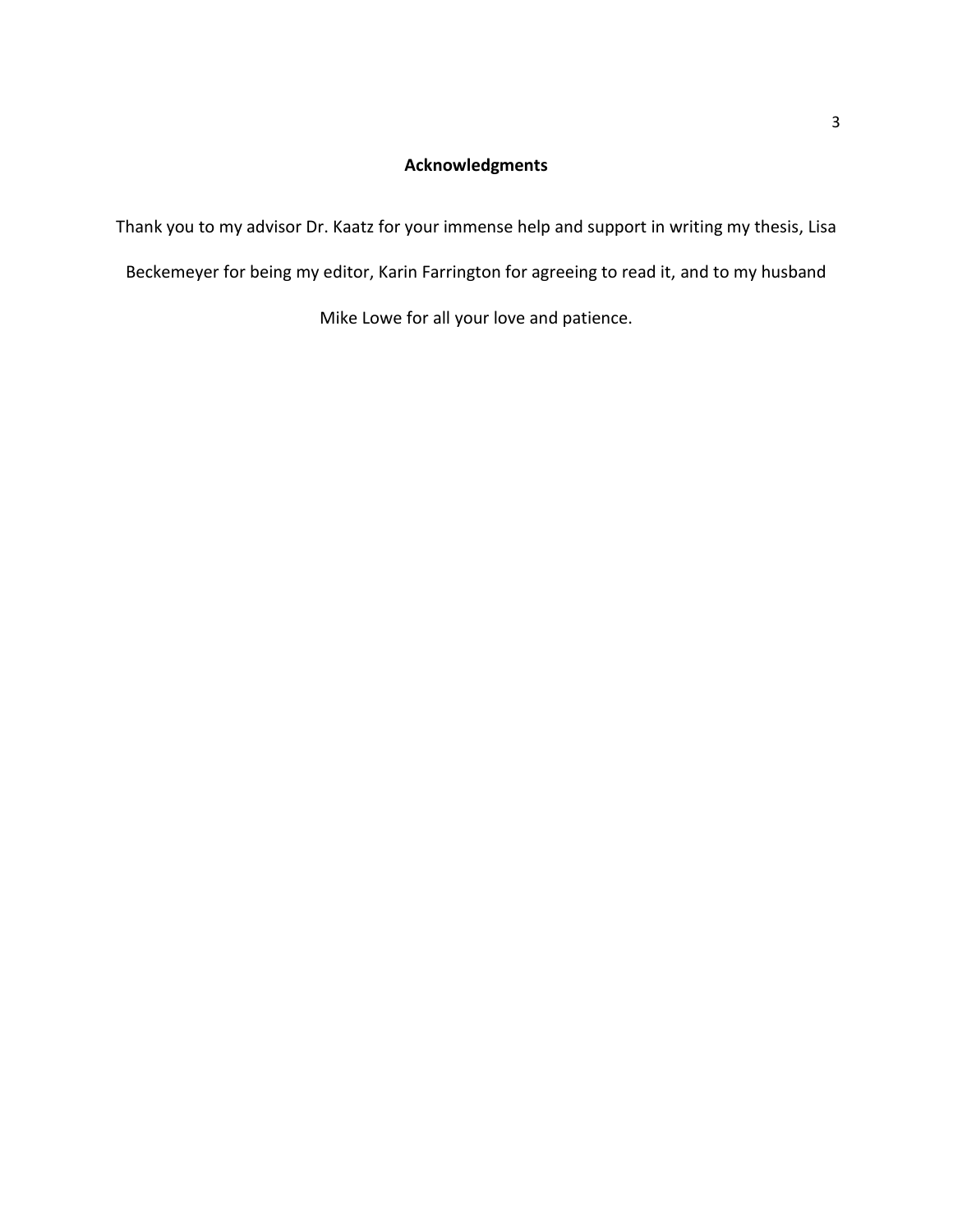#### **Abstract**

The present literature review is guided by the question: What benefits would the inclusion of art as therapy techniques in a k-5 classroom setting bring to all students, regardless of their mental health status, including students who are typical, as well as students receiving special services such as those for crisis, for trauma or with disabilities? A global literature review of material from 2007-2017, investigated the use of art therapy to benefit children's wellbeing. Relevant information collected points to a potential for the use of art as therapy for children in schools as a preventative measure to build resiliency and other pro-social skills for children in an academic setting. The resulting research reveals limited data correlating art as therapy and schools. This thesis reviews the literature and discusses limitations of research, professional application and implications for future research.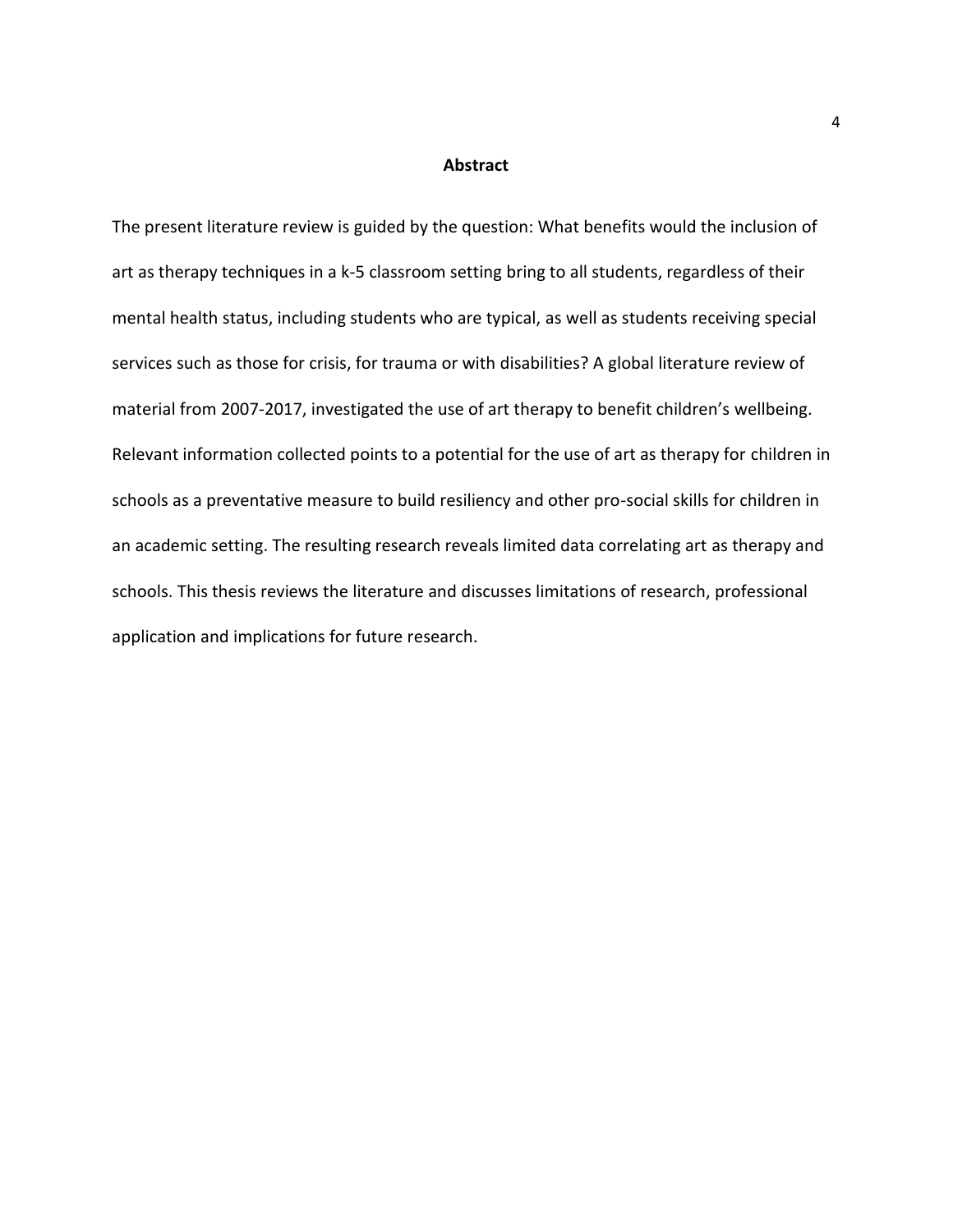# **Table of Contents**

| <b>Signature Page</b>                                                                                                                                                            | $\mathbf{2}$               |
|----------------------------------------------------------------------------------------------------------------------------------------------------------------------------------|----------------------------|
| Acknowledgements                                                                                                                                                                 | 3                          |
| <b>Abstract</b>                                                                                                                                                                  | 4                          |
| <b>Table of Contents</b>                                                                                                                                                         | 5                          |
| <b>List of Tables</b>                                                                                                                                                            | 6                          |
| <b>Chapter I: Introduction</b>                                                                                                                                                   |                            |
| <b>Introduction</b>                                                                                                                                                              | 7                          |
| <b>Art Therapy History</b>                                                                                                                                                       | 8                          |
| <b>Art Therapy and Schools</b>                                                                                                                                                   | 11                         |
| <b>Special Education</b>                                                                                                                                                         | 13                         |
| <b>Need for Research</b>                                                                                                                                                         | 15                         |
| <b>Guiding Question</b>                                                                                                                                                          | 17                         |
| <b>Definitions of Terms</b>                                                                                                                                                      | 18                         |
| <b>Chapter II: Literature Review</b>                                                                                                                                             |                            |
| Introduction                                                                                                                                                                     | 20                         |
| <b>Overview</b>                                                                                                                                                                  | 21                         |
| <b>Group Interventions</b>                                                                                                                                                       | 22                         |
| The Art Room<br>The Wellness Program<br>Art Based Program for Social and Emotional Development of Children<br><b>Holistic Arts Based Program</b><br>Solution Focused Art Therapy | 22<br>25<br>27<br>29<br>31 |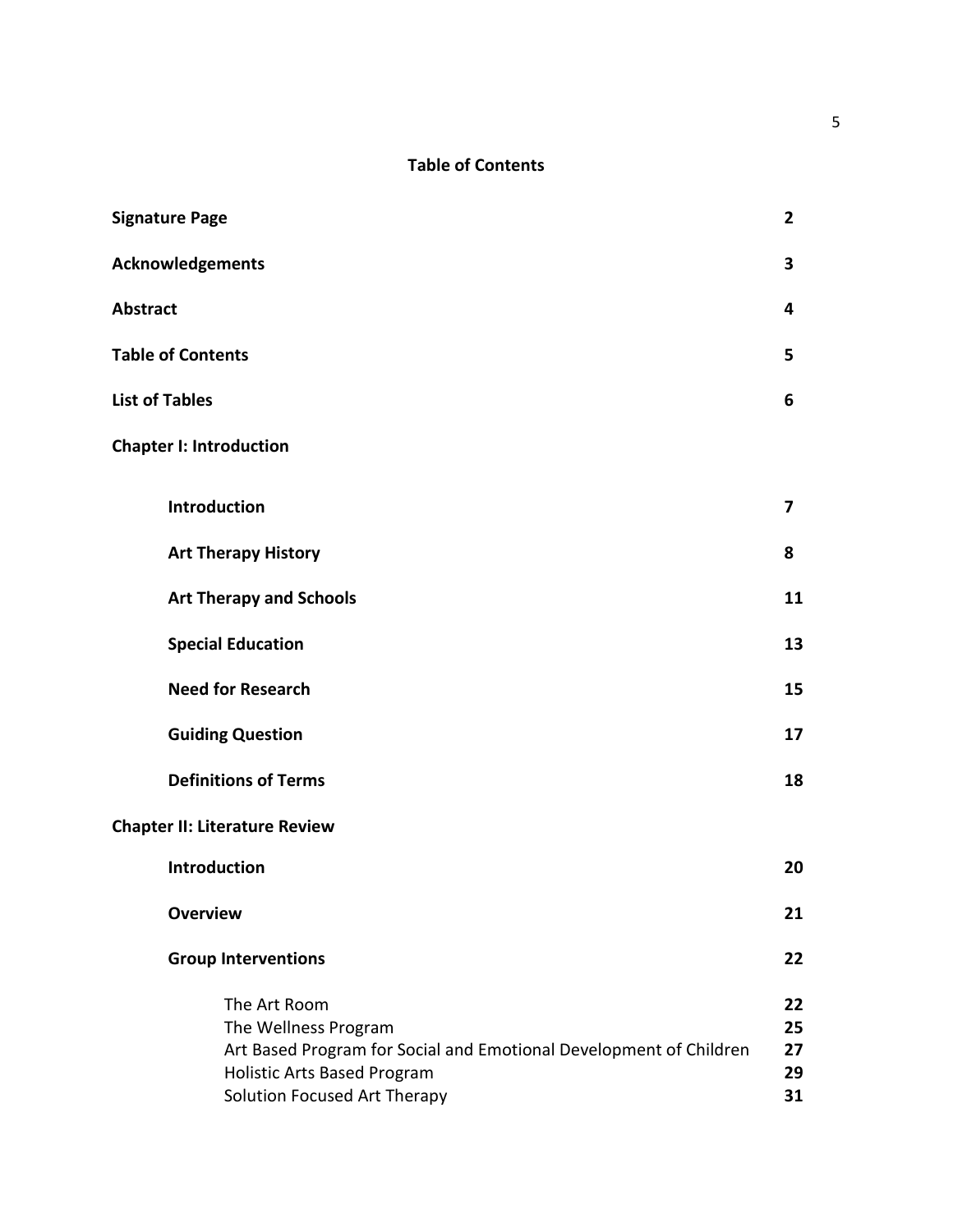|                   | Art as Therapy in Special Education                     | 34 |
|-------------------|---------------------------------------------------------|----|
|                   | Art as Therapy with Students in Traumatic Circumstances | 37 |
|                   | <b>Mandalas</b>                                         | 45 |
|                   | <b>Art Materials</b>                                    | 51 |
|                   | <b>Chapter III: Discussion and Conclusion</b>           |    |
|                   | <b>Summary of Literature</b>                            | 55 |
|                   | <b>Professional Application</b>                         | 57 |
|                   | <b>Limitations of Research</b>                          | 58 |
|                   | <b>Implications for Future Research</b>                 | 59 |
|                   | Conclusion                                              | 62 |
| <b>References</b> |                                                         | 64 |
|                   | <b>Appendix A</b>                                       | 70 |

# **List of Tables**

| 1. Lesson Outlines: Wellness Program                                              | 26 |
|-----------------------------------------------------------------------------------|----|
| 2. Activities: Art Based Program for Social and Emotional Development of Children | 29 |
| 3. Examples of Activities: Holistic Arts Based Program (HAP)                      | 30 |
| 4. Art Directive Outline: Solution Focused Art Therapy                            | 32 |
| 5. Activities: Art Therapy for Sexually Abused Girls                              | 40 |
| 6. Activities: Expressive Art Transition Program                                  | 44 |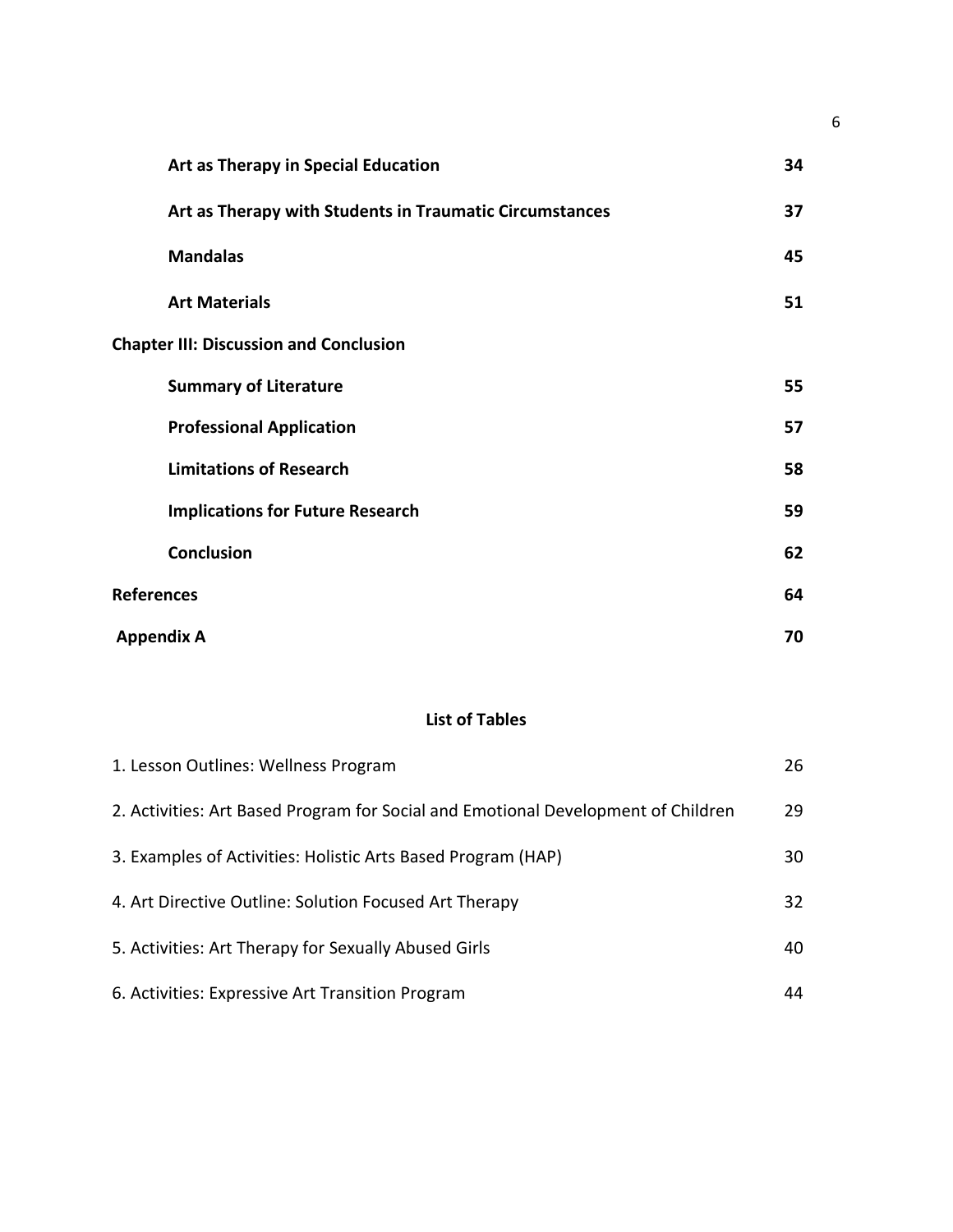#### **Chapter I**

#### **Introduction**

In the fall of the 2017-18 school year, teachers and staff from a suburban, public elementary school north of Minneapolis approached their school board with a plea. They felt that their student body had become uncontrollable. The behavior issues were too numerous. The students knew there were no consequences for their actions. The teachers and staff felt they had become powerless to maintain safety in their school. They requested help and more support.

In response to this request, the district superintendent stated the following: as reported by a local news station: CCX News November 14, 2017:

… the district is trying to transition from a punitive approach where students with behavioral issues are suspended or removed from school, to a more positive approach where teachers learn how to teach appropriate behavior." The Superintendent went on to say "egregious behavior will still result in a suspension, but a suspension doesn't address the underlying problem. Teachers need to help meet the students' needs through mental health support, mentoring and positive language.

After being advised to ultimately manage the issue themselves, with no additional training, no more help and no more support, teachers like these go back to their classrooms the very next day to face the same situations. Teachers walk back into classrooms days after natural disasters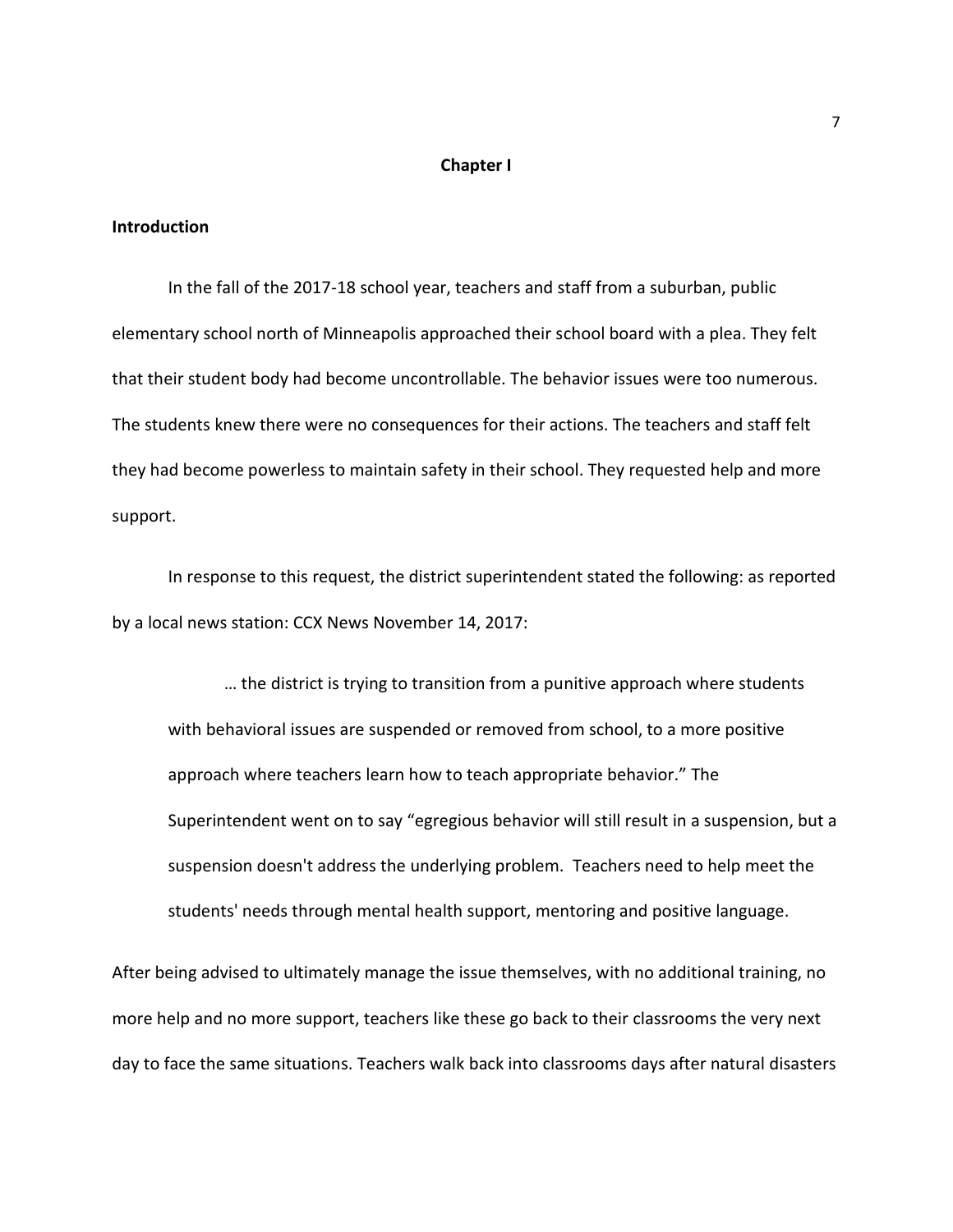and school shootings into environments where trauma is the everyday norm for their students. Students may come to school not ready to learn because they don't feel safe. As a result, they may find themselves in a state known as "fight or flight" where everything they do is to protect themselves from a world they feel is against them.

Due to this overwhelming need for increased student support, educators wonder what they can do to reach these students under the constraints of time and curriculum demands. Many schools have limited staffing resources when it comes to counselors, social workers and other behavior specialists, leaving teachers on their own to address these social and emotional behavior issues. As a public school elementary art teacher, the author sees the majority of their students in a school for a small portion of the year. With state standards, little direct contact time, crowded classrooms, and challenging student behaviors taking over instructional time, It is hard to know what preventative measures, verses reactive measures, a teacher could implement that would be beneficial for all students to help cope with an immediate situation in need of bigger changes.

#### **Art Therapy History**

Art therapy, in its current state has grown in tandem with the expansion and developing interest in modern psychotherapy (Malchiodi, 2007). From the early connections of Sigmund Freud's patients telling him they could draw the dreams that they could not explain and Carl Jung insistently encouraging his patients to draw, the connections between images and dreams attracted the psychiatric community to explore artistic expression. Cathy Malchiodi, a current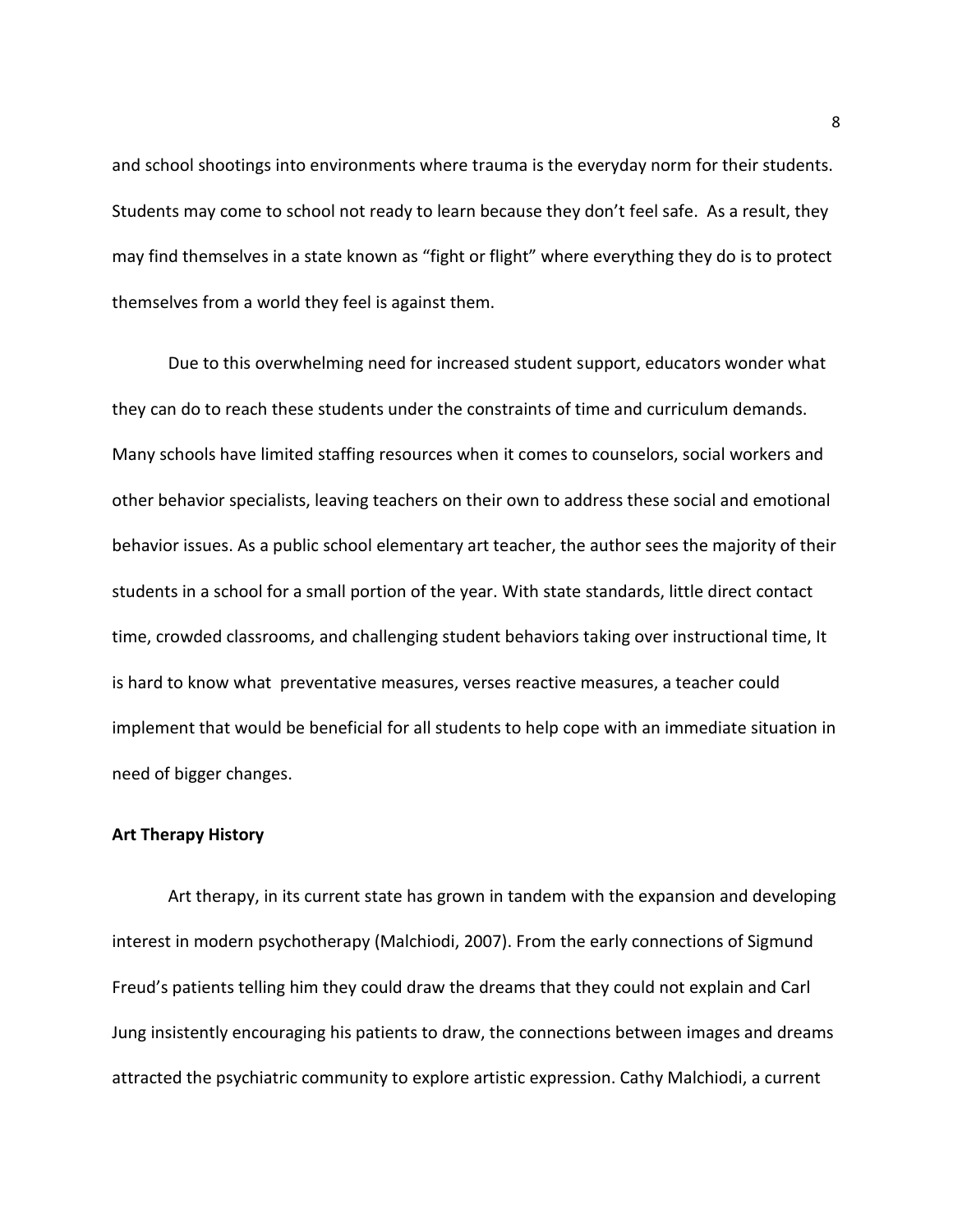leading international expert in the field of art therapy, suggests that "visual art may offer a unique way to express traumatic images, bringing them to consciousness in a less threatening way" (Malchiodi, 2007, p. 10).

In the beginning of the  $20<sup>th</sup>$  century, growing interests in Outsider Art, or art of those not trained as artist such as children and the mentally ill, gained popularity (Malchiodi, 2007). As such, art of this type become a collector's item for many psychologists of the time. In the 1950's in both Europe and the United States, the care of mentally ill patients started to shift to more humane treatments, and an acceptance and interest in creative types of rehabilitation started to become popular, including the use of art therapy (Malchiodi).

In the 1940's, Margaret Naumburg was one of the first therapists to use art as an exclusive therapy, considering the images her patients created a form of symbolic speech in which they produced material that could be used to aid their therapy (Malachiodi, 2007). In the 1950's, Edith Kramer popularized "art as therapy." Kramer believed that art making could be a substantial technique to reduce stress and anxiety, as well as improve personal wellness without the aid of a licensed therapist's involvement or interpretation (Hughey, Losinski, & Maag, 2016). She stressed that the act of creating art itself was the therapeutic outlet, allowing an individual to express them self and create personal change or release (Malchiodi).

In the article, *Therapeutic Art: Integrating the Visual Arts into Programing for Students with Emotional and Behavioral Disorders,* Hughey et al. (2016) suggested there are two types of visual arts therapy; *art-in-therapy*, where art creation is used as a tool to aid conversation and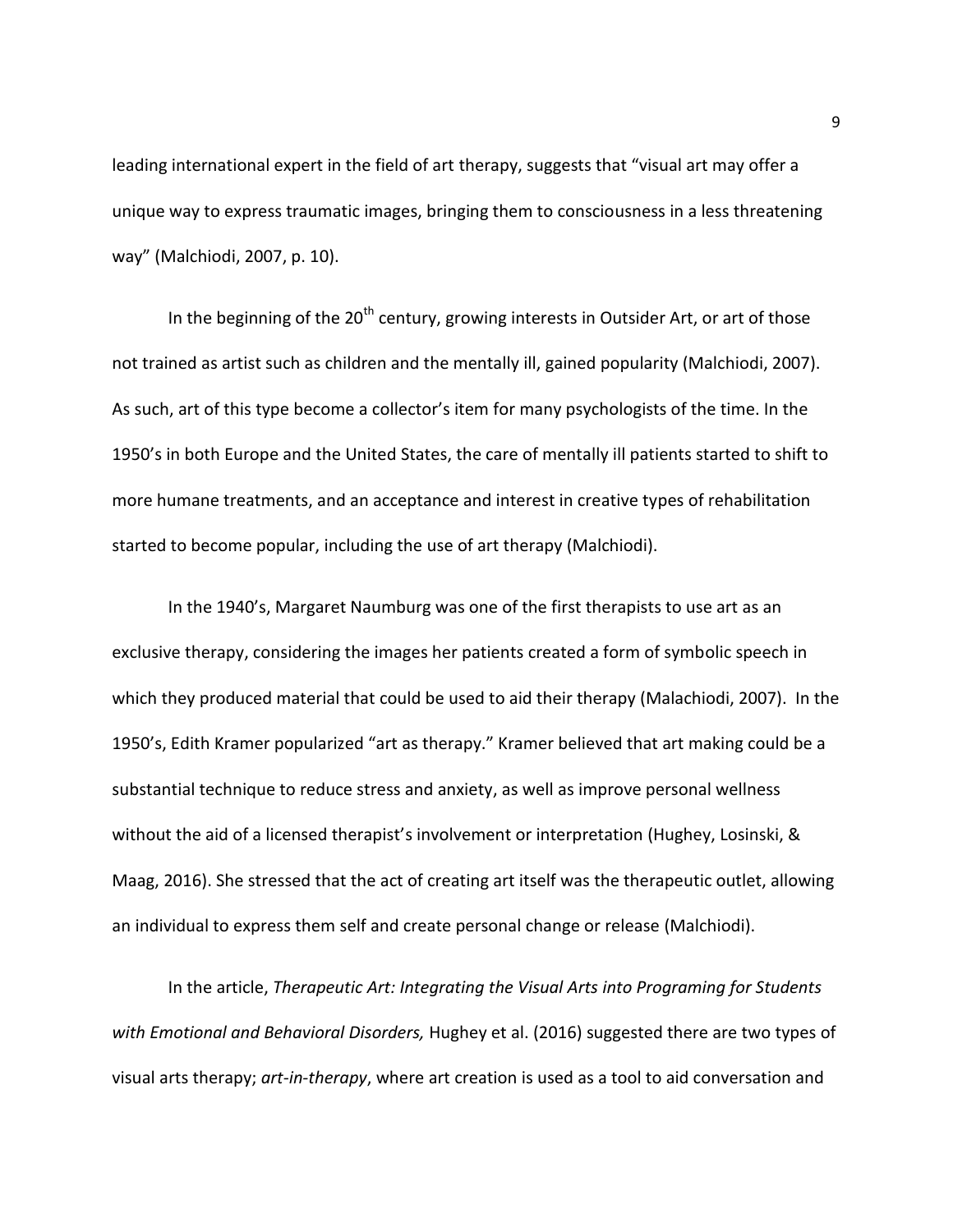thought in a psychotherapeutic process, and *art as therapy*, where the creation of art on its own is therapeutic without the need for additional interventions. Malchiodi (2007) supported these methods stating art making can be a healing process, and that art production communicates information relevant to therapy. In the practice of "art as therapy" the process of making art is therapeutic, and the creative process in itself can be health enhancing and a growth producing experience. In art psychotherapy, or "art therapy", the products of art are helpful to communicate emotions and conflicts. Art therapy must come with a therapist; a supportive relationship is necessary to guide the art making experience and to help the individual find meaning along the way (Malchiodi).

The Menninger Clinic in Kansas was another foundational bedrock for early art therapy programs in the United States (Malchiodi, 2007). In the 1930's, artist Mary Huntoon was hired to work with mentally ill patients at the clinic. She believed and re-enforced the idea that the therapeutic benefit for the patients was in the making of art itself, and not through the analysis. Joining the clinic in the late 1960's Don Jones and Robert Alt went on to form the American Art Therapy Association in 1969 (Malchiodi), the leading source on art therapy today. The American Art Therapy Association's concise Definition of Art Therapy (2017) is as follows:

Art Therapy is an integrative mental health and human services profession that enriches the lives of individuals, families, and communities through active art-making, creative process, applied psychological theory, and human experience within a psychotherapeutic relationship. Art Therapy, facilitated by a professional art therapist, effectively supports personal and relational treatment goals as well as community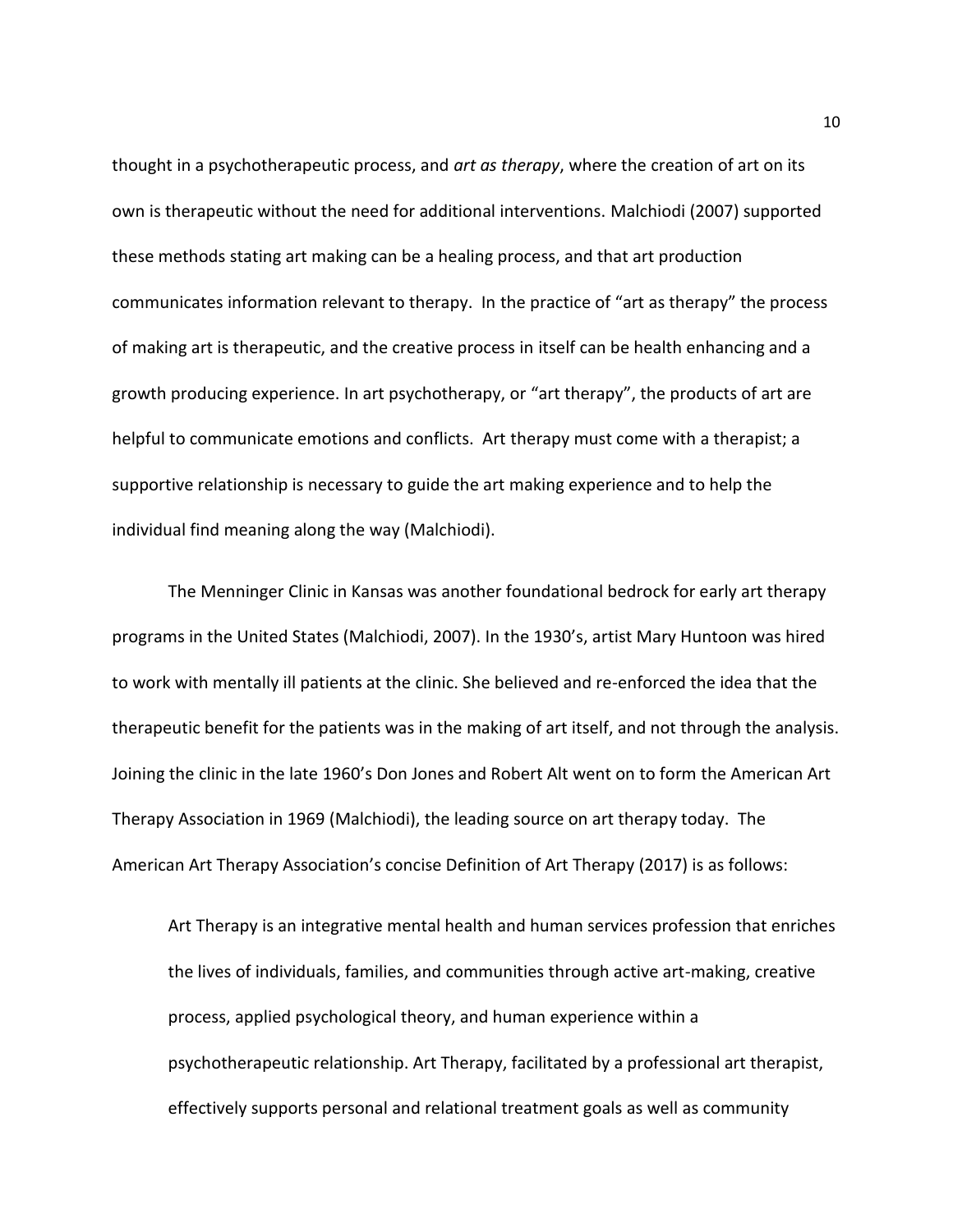concerns. Art Therapy is used to improve cognitive and sensory-motor functions, foster self-esteem and self-awareness, cultivate emotional resilience, promote insight, enhance social skills, reduce and resolve conflicts and distress, and advance societal and ecological change (arttherapy.org).

#### **Art Therapy and Schools**

The first union of art therapy and public schools appeared in 1980, when the National Art Education Association (NAEA) and American Art Therapy Association (AATA) held a joint conference to discuss the role of art therapy in schools (Yoon, 2014; Bush, 1997). The focus of the merger was to provide services for students with disabilities through public school systems to inform both therapists and teachers of best practice. In 1985, AATA published an official position statement titled *Art Therapy in the Schools – A Position Paper of the American Art Therapy Association* (Yoon, 2014; Bush, 1997).

To ensure benchmarks are met, the State of Minnesota Department of Education (2018) states that "districts are required to put state standards into place so all students have access to high-quality content and instruction." The Minnesota State Standards for visual arts programs are undergoing a review process in 2018. Public school visual arts programs historically focused on students learning specific art-making techniques and concerned themselves with the finished products, produced through the comprehension and mastery of precise skills. Many visual arts programs are based around a DBAE (Discipline Based Art Education) type program where the teacher lectures on specific techniques, styles, artists or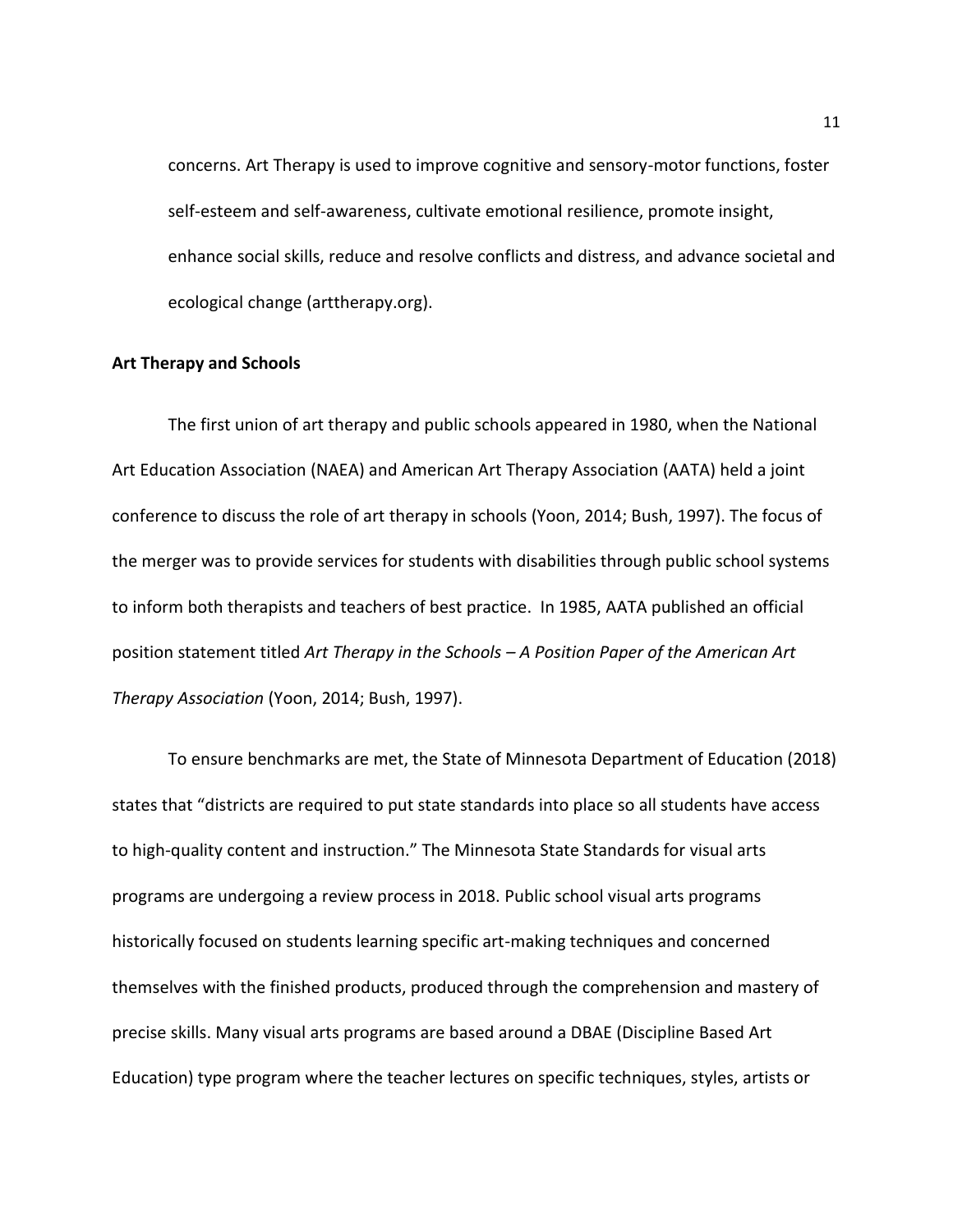other detailed aspects of a certain discipline within art (Gates 2016). Though this method may seem to restrict a therapeutic experience, current state standards for visual arts programs in 4<sup>th</sup> and 5<sup>th</sup> grades do ask students to "justify personal interpretations and reactions to works of visual art " ( standard 4.4.1.5.1) (For art standards grades 4 &5 see appendix A).

TAB, or Teaching for Artistic Behavior, is an emerging way of teaching art in the classroom that moves away from traditional structured lessons and allows students to more freely explore materials, ideas, and techniques within their own time and interests. Gates (2016), an assistant professor of Art Education at Millersville University, Pennsylvania, suggests providing significant choices for students enhances their intrinsic motivation to create personal artwork. The personal interpretation of art will have a deeper benefit whereas reproductions of popular art styles without choice will not support or build creativity (Gates, 2016). This method of instructing thoughtful exploration of material and ideas is not fundamentally different from the way art therapy utilizes art materials. Art therapy is not concerned with a final art product or a student's overall comprehension of a skillful technique, but concerns itself with the mental state or the emotional response elicited from the act of making art.

Many art therapists and teachers have pointed to a need to discern the use of art as therapy from art therapy, and to define the difference when being used in the classroom. Mental health is connected to physical health. Observing student behaviors and knowing when to refer students for support services should be in the forefront of teacher's minds (Allsion, 2013). Allsion, an assistant professor of art Education at Texas Christian University in Fort Worth, TX, encourages the collaboration of arts education with art therapy and suggests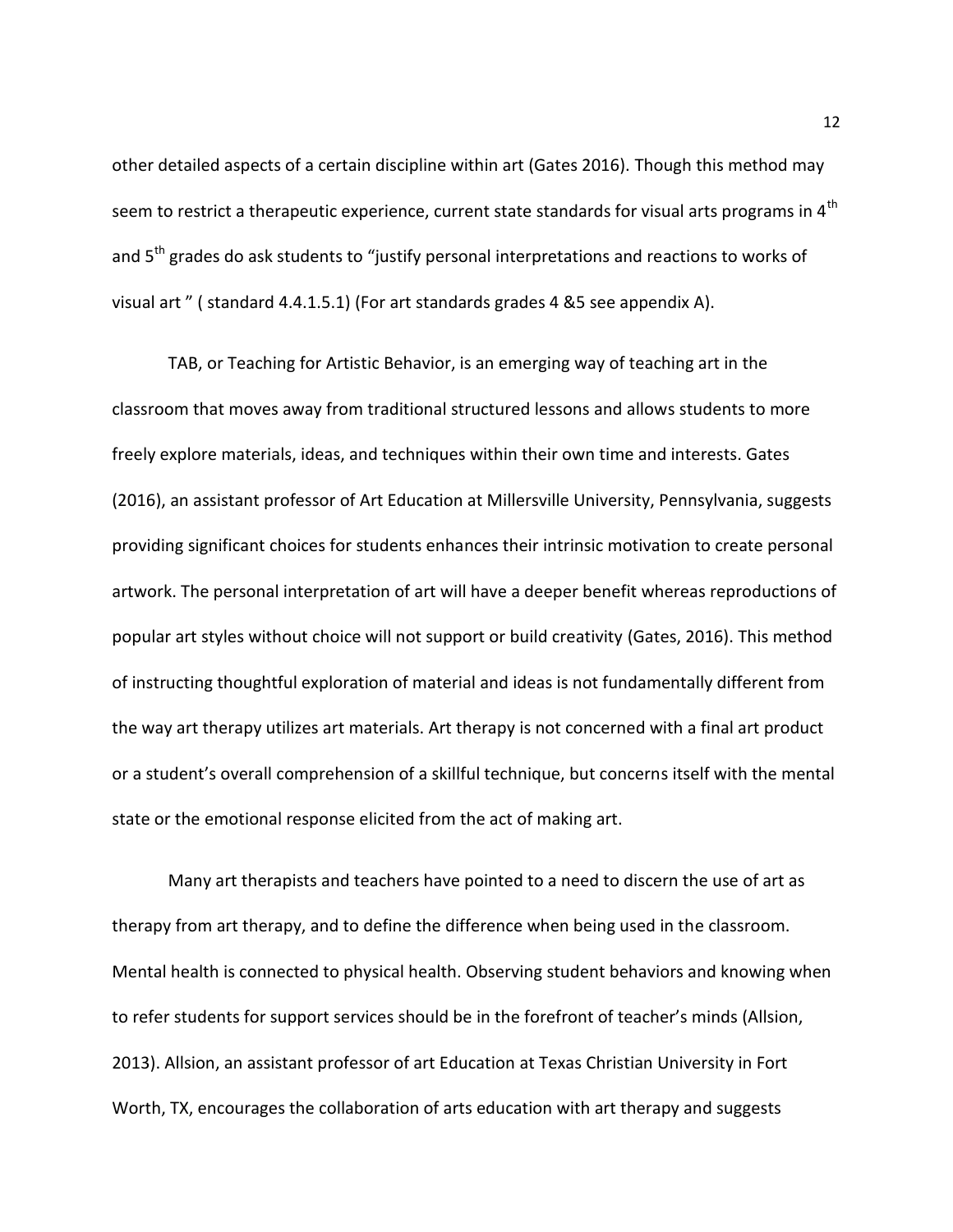though art educators are not equipped to practice art therapy, they should have the ability to create a curriculum that has therapeutic intentions, through incorporating the process of planning curriculum based on students' needs and facilitating therapeutic art making with the students as the primary informant (Allsion, 2013, p. 87).

For the purpose of this thesis, the use of art as therapy in a public school setting without the guidance of a trained psychologist is considered. In this model consideration, art interventions are not a means of treatment, but are preventative self-regulating techniques for students to explore to calm and regulate themselves in school-based situations. In his work titled, *The Courage to Create*, psychologist Rollo May (1975) notes "The creative process must be explored not as a product of sickness but as representing the highest degree of emotional health, as the expression of normal people in the act of actualizing themselves" (as cited in Malchiodi, 2007, p. 34).

### **Special Education**

According to Jarboe (2002), the use of art therapy in schools typically appears in the form of pulling a student out of their regular classroom by a therapist who works one-on-one with special education students who struggle with a regular classroom setting. Students who receive these services first have to be identified with a special education designation through a series of evaluations and tests. Not until the mid-1970s, with the Education for All Handicapped Children Act (EHA) were students with disabilities guaranteed basic civil rights or access to free and appropriate education and accommodations.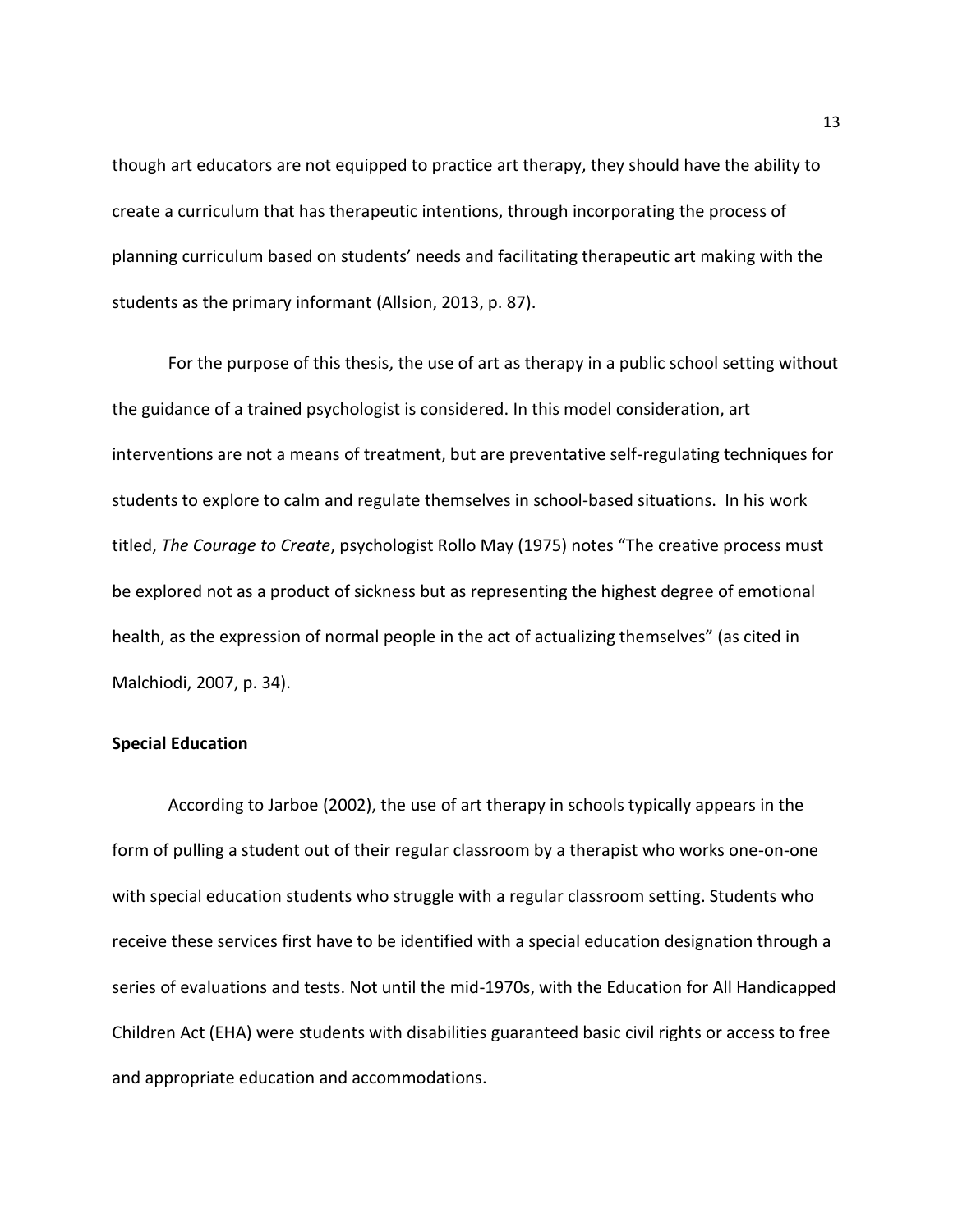According to the US Department of Education (2018), the Individuals with Disabilities Education Act (IDEA) was not put into place until 1997. IDEA provides free and appropriate public education to American children with disabilities and ensures special education and related services. The US Department of Education (2018) through IDEA states that:

Disability is a natural part of the human experience and in no way diminishes the right of individuals to participate in or contribute to society. Improving educational results for children with disabilities is an essential element of our national policy of ensuring equality of opportunity, full participation, independent living, and economic selfsufficiency for individuals with disabilities.

Under IDEA, students with disabilities are assigned either an IEP (Individual Education Plan), which requires the student to be given individualized and specialized services to ensure learning, or a 504 plan, which provides accommodations necessary to stay in a regular classroom. Both plans guarantee that students will be put in the Least Restrictive Environment (LRE), meaning they will spend as much time as possible with their peers in a classroom, so long as their disability did not interfere in their learning (*Understood, for Learning & Attention Issues,* 2018). A least restrictive environment encourages inclusive classrooms, were students come together for a shared lesson, regardless of their mental or physical state.

Children's art making can be a key factor in understanding their developmental stage by looking at their drawings. In 1947, Victor Lowenfeld published the book *Creative and Mental Growth,* in which he established six stages of development based on children's drawings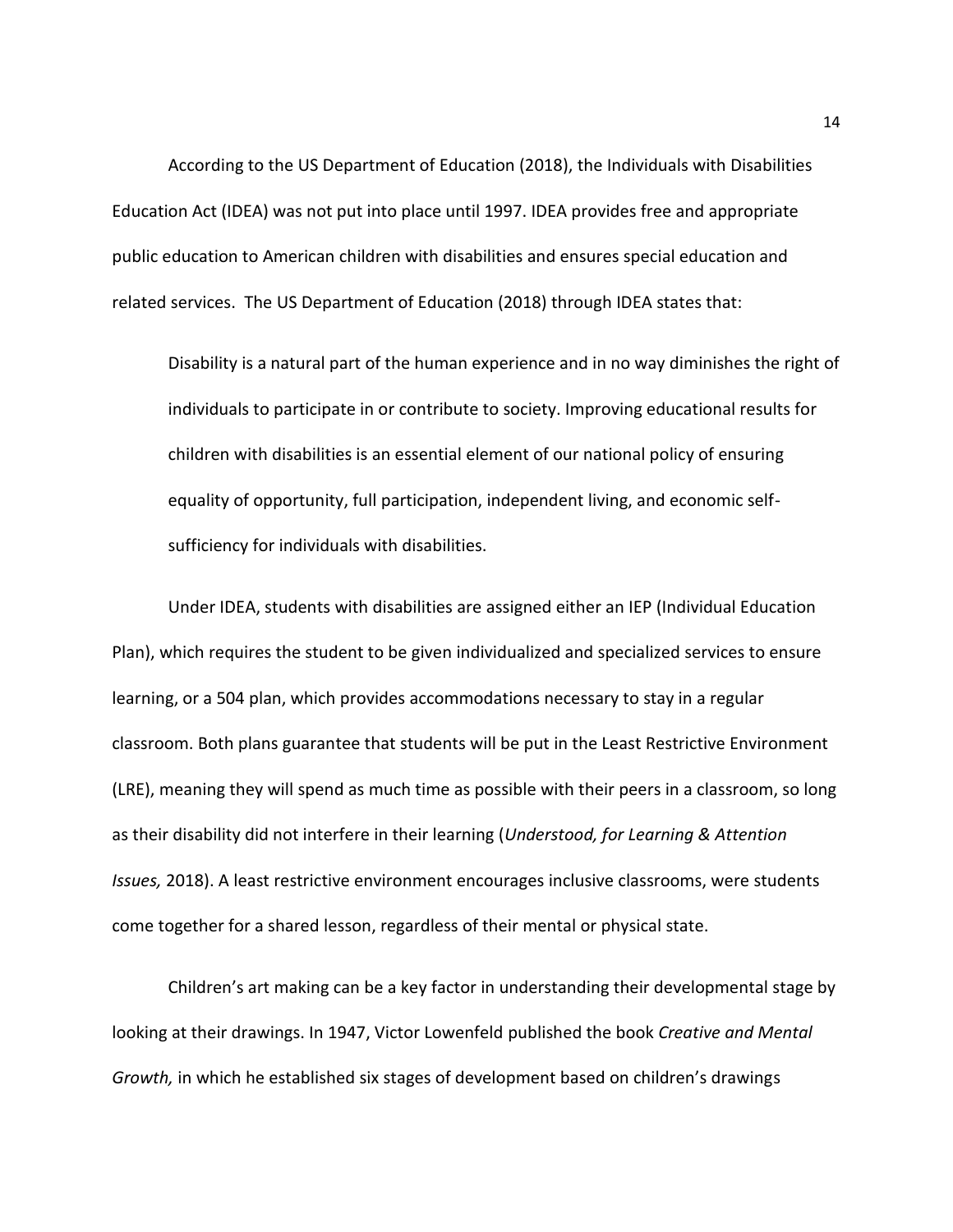(Jarboe, 2002). The stages are separated by age points, and clearly define the way children draw. The first three stages are defined as "scribbling" at age two, "pre-schematic" at three to four years with conscious creation of objects, and the "schematic state" at six years with defined ways of portraying an object. Because it is possible to segment drawings into developmental stages, it is possible to identify, through drawing, if a child is delayed based on age. However, Jarbone (2002) advises that it is important, if assessing development based on drawing, that the evaluator take into consideration the cultural spectrum of the child and the specific art to which the student has been exposed.

#### **Need for Research:**

All students will suffer from some form of stress during their academic years. As such, they should be introduced to preventative and self-regulating skills, like those provided in creative therapies, as opposed to seeking restorative interventions after a traumatic event has occurred. In order to meet their full, creative potential and truly be ready for learning, children need to have their basic needs met first; this is known as self-actualization (Sitzer & Stockwell, 2015; Maslow, 1998) According to Maslow's hierarchy of needs, people cannot reach their full potential until their basic needs are met: food, water, warmth, rest, and safety. Some children come to school without these essentials. They are not ready to establish relationships and far from ready for the opportunity to feel accomplished. As such, when children who are not receiving their basic needs walk into our classrooms, they are not prepared to learn.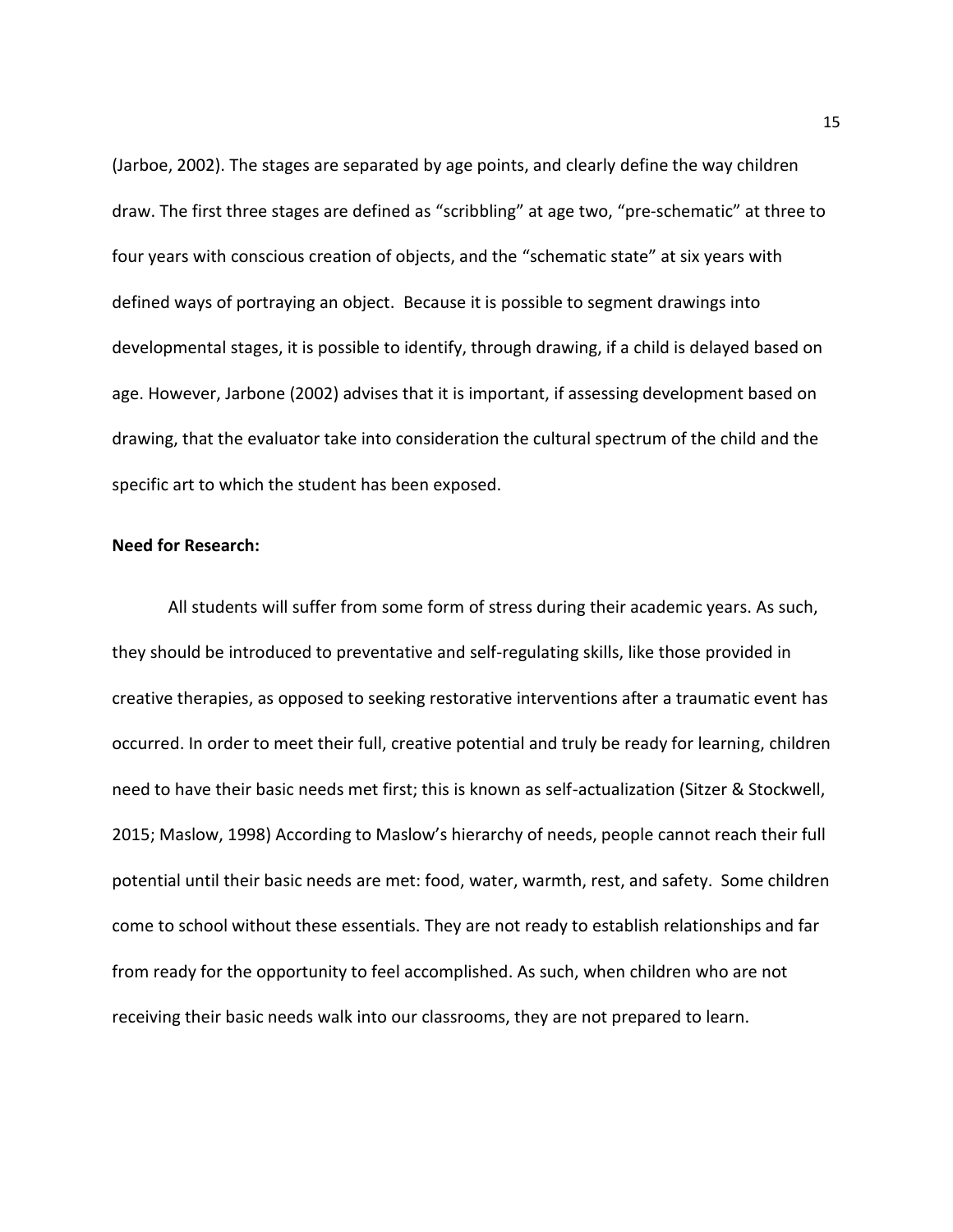Staggering data exists about stressors for America's children, but multiple factors ultimately can affect the majority of all students at some point in their educational careers. Family issues such as divorce, death, moving, changes in family-structures, incarceration, economic-factors, poverty, access to health care, adequate food and housing, illness, body image, bullying, peer-pressures, social acceptance, personal relationships, self-identifying confusion, substance-abuse, as well as plain old test anxiety can negatively impact children. According to the Centers for Disease Control and Prevention (CDC; 2017) about 25% of children in the United States aged 2 to 8 years have a chronic health condition such as asthma, obesity, behavior/learning problems, and other physical conditions. In the *2011-2012 National Survey of Children's Health*, parent-reported information showed that one out of seven US children aged 2 to 8 years had a diagnosed mental, behavioral, or developmental disorder. In 2010, suicide was the second leading cause of death among adolescents aged 12–17 years in the United States (CDC, 2018).

For the 2013-2014 school year, the United States Office for Civil Rights (OCR) put together a survey about key educational and civil rights issues in a program titled the *Civil Rights Data Collection* (CRDC) (U.S. Department of Education, 2018). Nearly every public school in the United States participated in the report. For school attendance, it was revealed that over six million United States students missed 15 or more days of school, meaning that about one in seven students missed multiple weeks of school. Research shows that children who are chronically absent in primary years are much less likely to read at grade level by the third grade.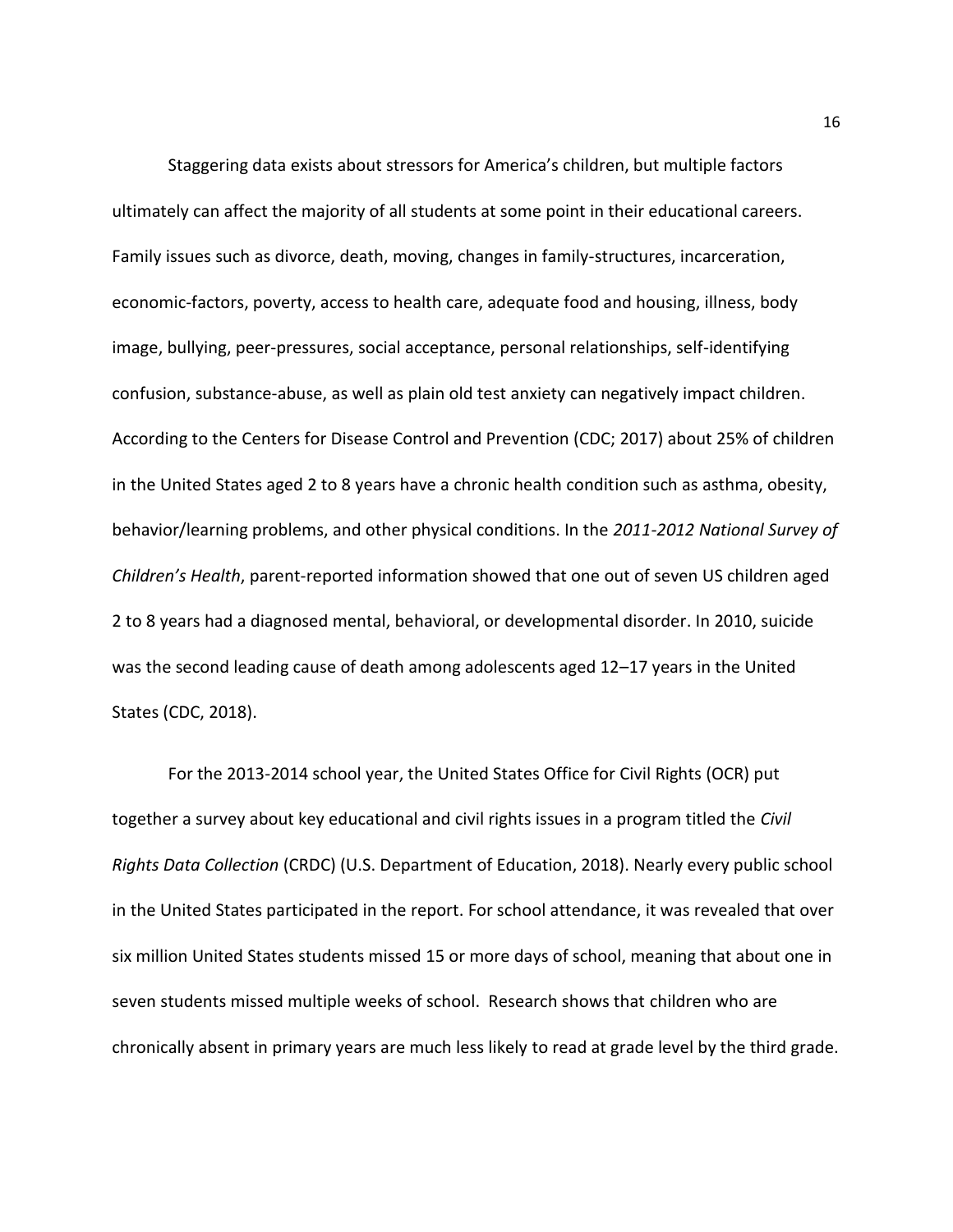"Students who cannot read at grade level by the end of third grade are four times more likely than proficient readers to drop out of high school" (U.S. Department of Education CRDC, 2014).

During an eight-week, longitudinal study on the daily stress of average elementary students, 65 children between the age of seven and eleven years old reported limited preparedness in their ability to cope with daily stress in socially appropriate and effective ways (Sotardi, 2016). In the study, students reported mildly stressful experiences each day including "frustration and fatigue", "pressure from constantly switching focus", "time constraints to learn curriculum", as well as ""interpersonal conflict, such as "uncooperative, unfair, or malicious peers" (Sotardi, 2016, p. 717). In his work, Sotardi reported a lack of research grounded in coping skills and stress in elementary schools, and suggested a need for the development of realistic understanding of the student experience to help children manage their stress.

### **Guided Question**

The social emotional needs of adolescents seem to be on the increase. The demands placed on public school systems cause limited funding for social work teams and para professional supports within the schools. As a result, teachers find themselves looking for remediation on their own. As an elementary visual arts teacher working in an inclusive classroom with a population of high needs students, the author seeks to know if the incorporation of art as therapy techniques into current curriculum and routines could act as a therapeutic outlet to encourage a preventative, self-regulating strategy for all students prior to the need for an intervention that a therapist would conduct in a clinic.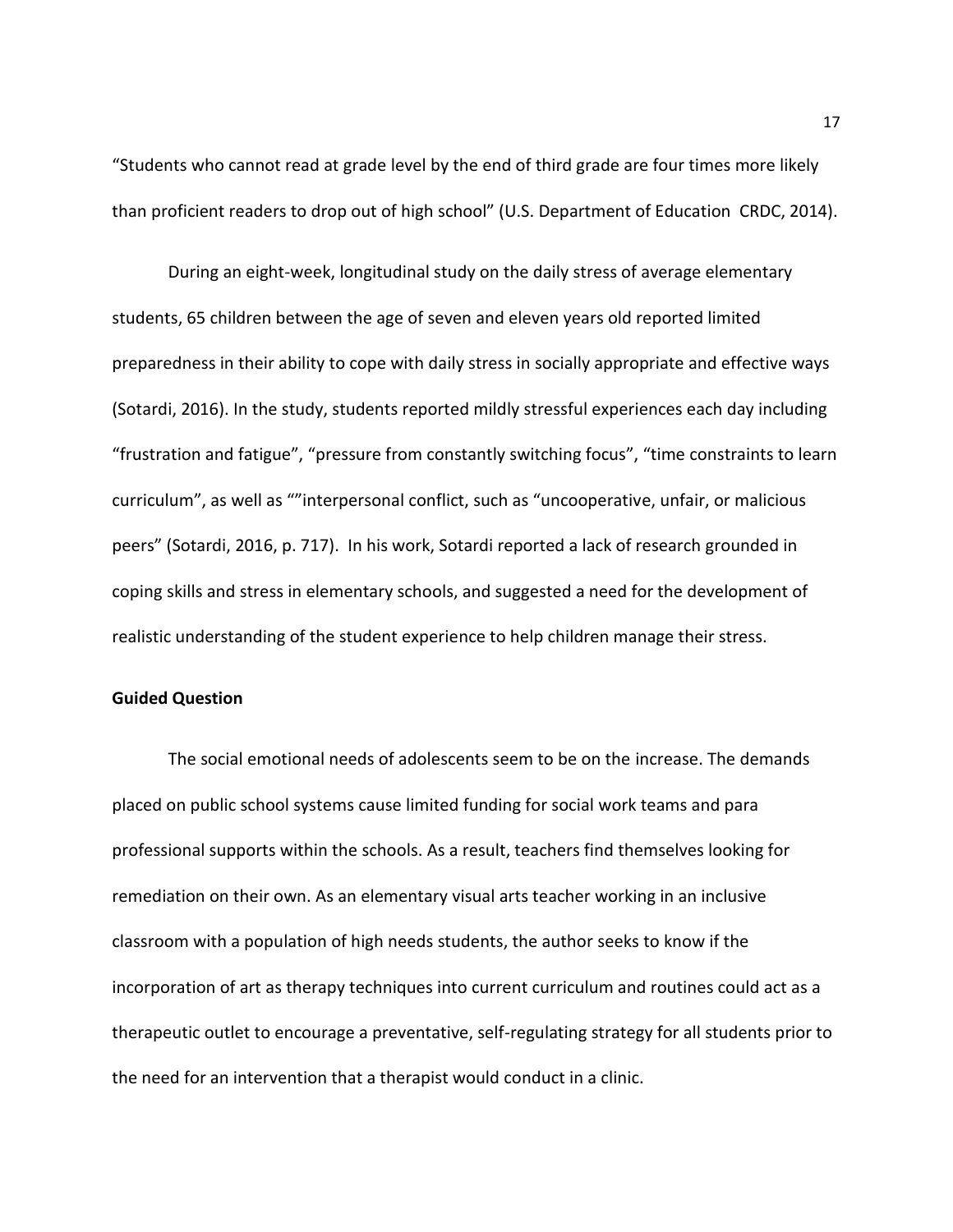To explore this, literature was researched under the following guided question: What benefits would the inclusion of art as therapy techniques in a k-5 classroom setting bring to all students, regardless of their mental health status, including students who are typical, as well as students receiving special services such as those for crisis, for trauma or with disabilities?

This thesis investigates, through a literature review, possible benefits gained from incorporating therapeutic visual arts activities into a K-5 elementary classroom, techniques that have been used, benefits to students, and strategies that can be implemented by classroom teachers for the betterment of all students. This thesis further provides implications for both further research and for professionals working at the elementary level with therapeutic and mindful intentions for students, meeting the K-5 Minnesota State Standards for Visual Arts curriculum.

# **Definition of Terms:**

**Crisis:** \*A time of intense difficulty or danger

**Emotional intelligence:** \*The capacity to be aware of, control, and express one's emotions, and to handle interpersonal relationships judiciously and empathetically

**Expressive therapies (creative arts therapies):** treatment methods employing arts as therapy including visual art, music, drama, movement and poetry (pg. 26, Malchiodi, 2007).

**Inclusive:** \* Including all the services or items normally expected or required

**Likert Scale:** \* A scale used to represent people's attitudes to a topic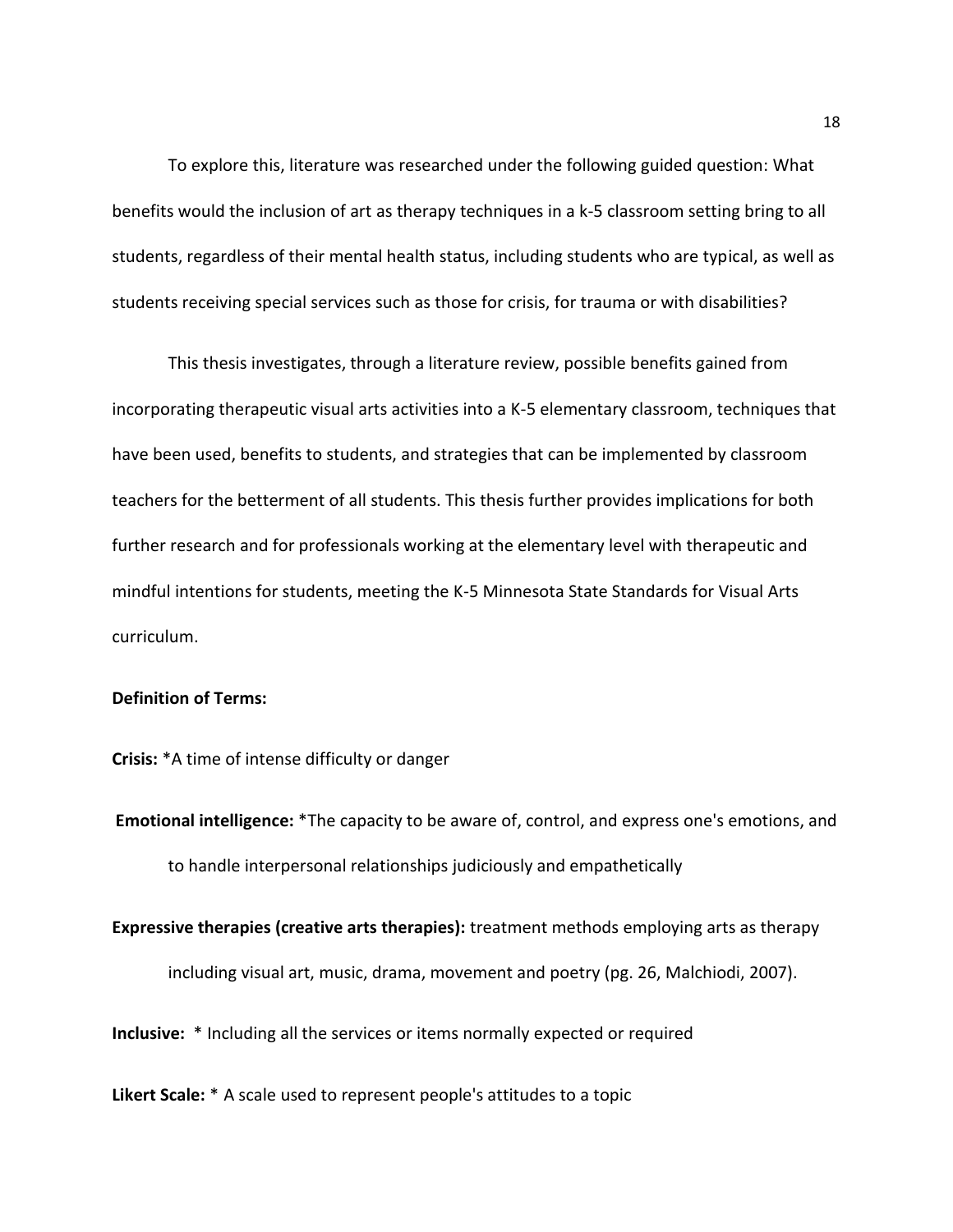- **Mandala:** \* 1. A circular figure representing the universe in Hindu and Buddhist symbolism 1.1 (in Jungian psychology) a mandala as a symbol in a dream, representing the dreamer's search for completeness and self-unity
- **Mindfulness:** \*1. A mental state achieved by focusing one's awareness on the present moment, while calmly acknowledging and accepting one's feelings, thoughts, and bodily sensations, used as a therapeutic technique 2. Activity that encourages awareness to emerge through paying attention on purpose, nonjudgmentally, in the present moment (Coholic & Eyes, 2015; Kabat-Zinns, 1990)

**Resiliency:** \*The capacity to recover quickly from difficulties; toughness

- **Self-actualized:** \*The realization or fulfilment of one's talents and potentialities, especially considered as a drive or need present in everyone
- **Trauma:** \*A deeply distressing or disturbing experience; Emotional shock following a stressful event or a physical injury, which may lead to long-term neurosis

\* as defined by the oxford dictionary en.oxforddictionaries.com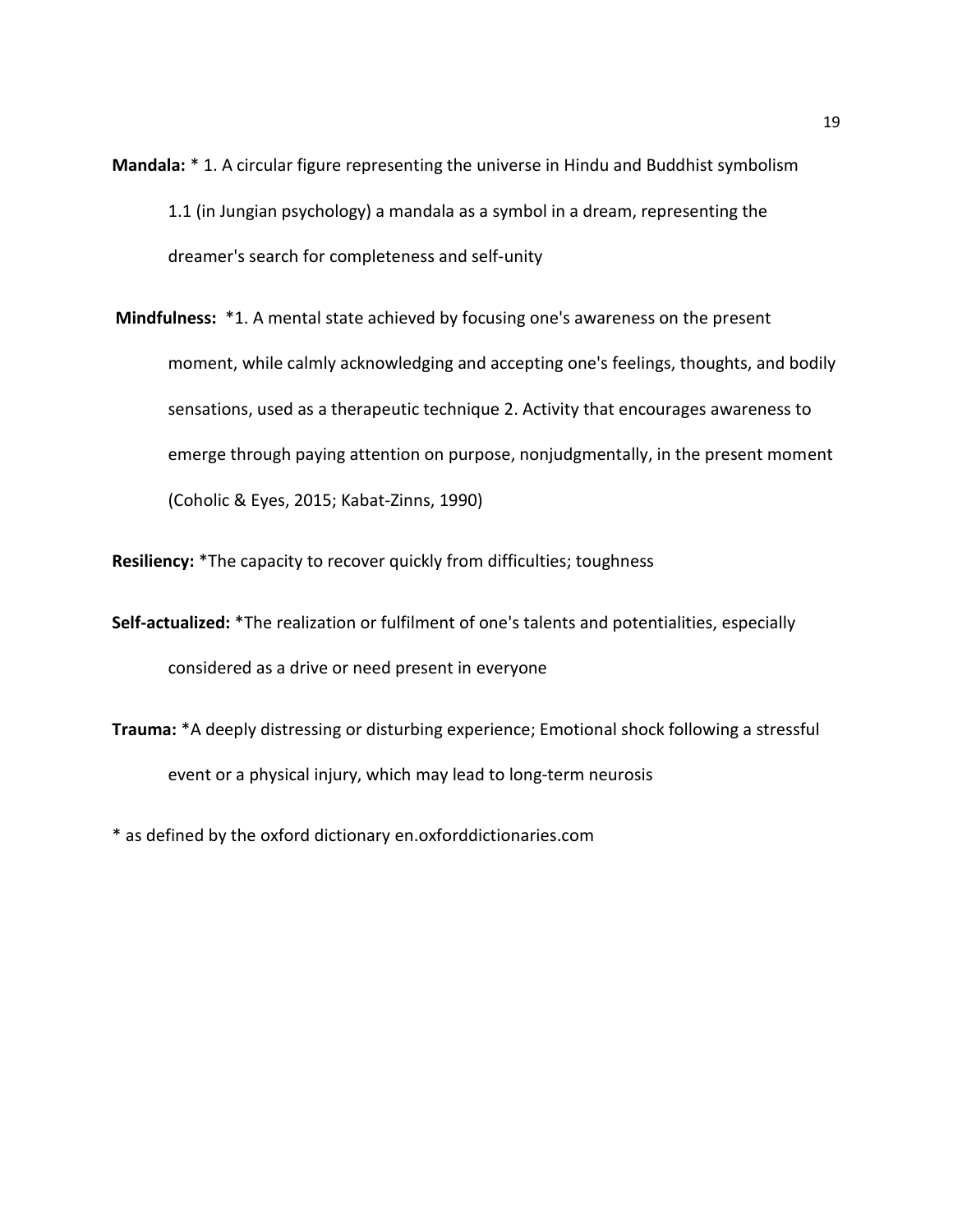#### **Chapter II Literature Review**

This thesis seeks to find the benefits of teaching art as therapy in a preventative format to all students in a general elementary level classroom. Several article searches were facilitated to produce enough material to answer the guided question of this thesis through the aid of Bethel University Library sources including the data bases of Academic Search Premier, CLIC Search, Proquest, and ERIC. The search parameters included the following word bank: art therapy, visual arts, therapeutic art, children, schools, trauma, art-material, mandalas and art education. The literature review was exclusive to articles about children and focused on group and school settings as well as including an emphasis on children of elementary age. Literature reviewed includes material from periodicals, theses, dissertations as well as books, all within the date range of 2007 to 2017. A large portion of articles that were found in this search were of an assertive-opinion based nature and lacked empirical data. Often research articles noted this in their own literature reviews including statements about how there has not been enough longitudinal data collection on their topic, or that they are the first of their kind. The majority of articles produced within this search criteria paired art therapy with trauma, as art therapy has its origins in psychotherapy; however the goal of this literature review was to find if the use of art making for therapeutic purposes can prove to be a beneficial technique for all students; one noted factor is that the majority of all children will suffer some form of trauma in their lives.

This chapter reviews the literature that was found on the topic of art therapy used with children. Material reviewed includes overviews of art therapy, group studies, art therapy with students with special needs, with students with traumatic special circumstances, specific art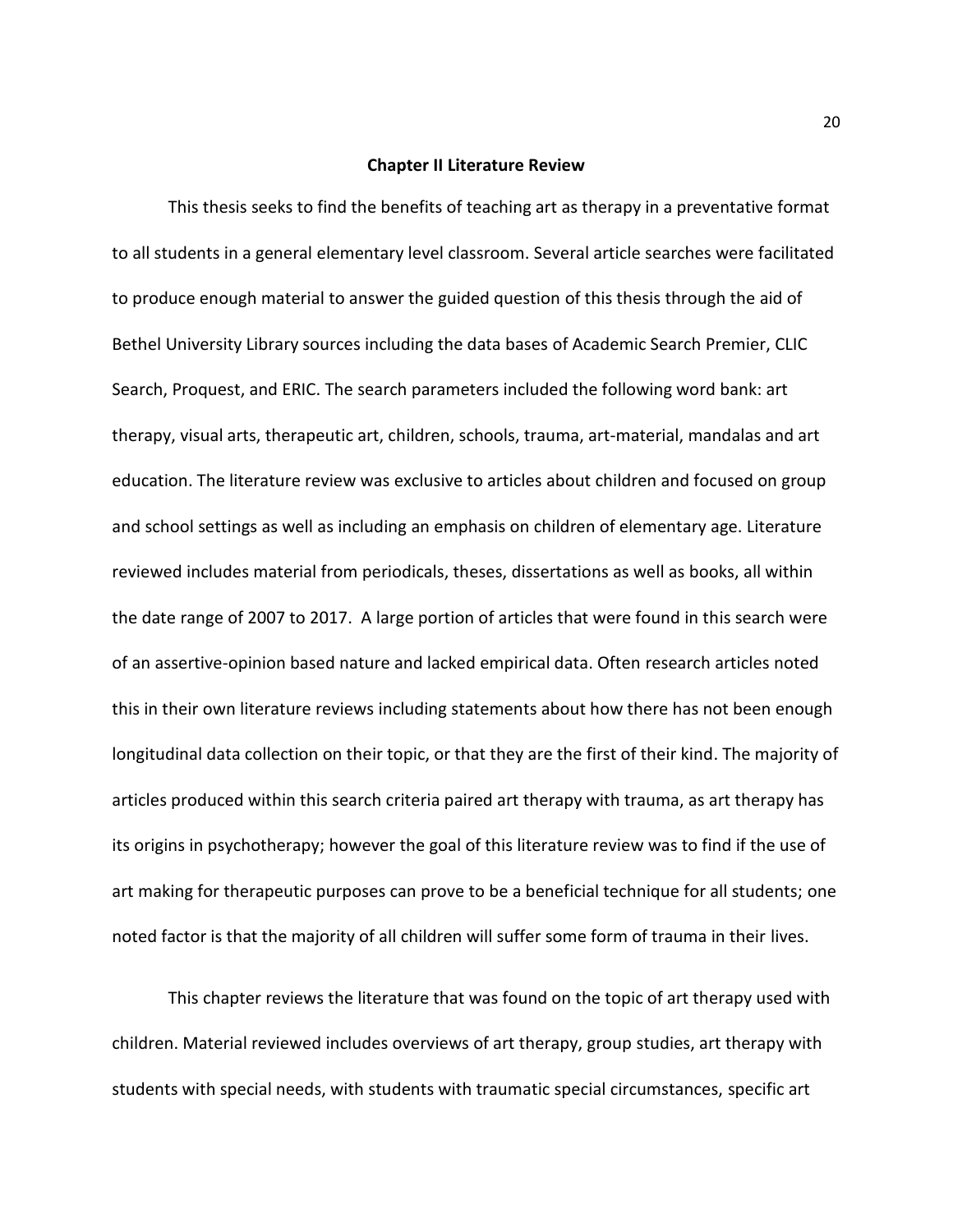materials, and the use of mandalas in art therapy. Articles on art as therapy were gathered from a global perspective including studies from the United States, Russia, Canada, New Zealand, India, Czech Republic, Australia, Britain, Poland, Norway, South Africa, Israel, Pakistan, South Korea and Italy. The topic of art as therapy's use with children is an international matter of interested as the lives of students, their mental health and behavior in schools is becoming an ever growing area of concern in changing societies.

#### **Overview**

 In 2014, Fritz and Westerhensen composed an overview of creative arts therapy as treatment for child trauma, compiling work form the previous 12 years. This included art therapy, as well as music, dance, drama, poetry and psycho drama, all considered part of creative arts therapy. Their research of literature of this nature revealed that the majority of articles written on creative art therapies report their findings as narratives with emphasis placed on process, and little empirical data to support their research. Based on their findings, they reported an inability to determine the effectiveness of arts interventions on child trauma. They suggest that to measure creativity, which is different to each individual, may be a hardship for researchers, but data can still be collected on the effects the art interventions have on clients wellbeing (Fritz & Westerhensen, 2014, p. 532). In this literature review, the same problem continues to manifest itself, with a large portion of literature not data driven but reports of personal experience from art teachers and art therapist. The majority of usable empirical data is collected from studies that offered self-reported questioners and tests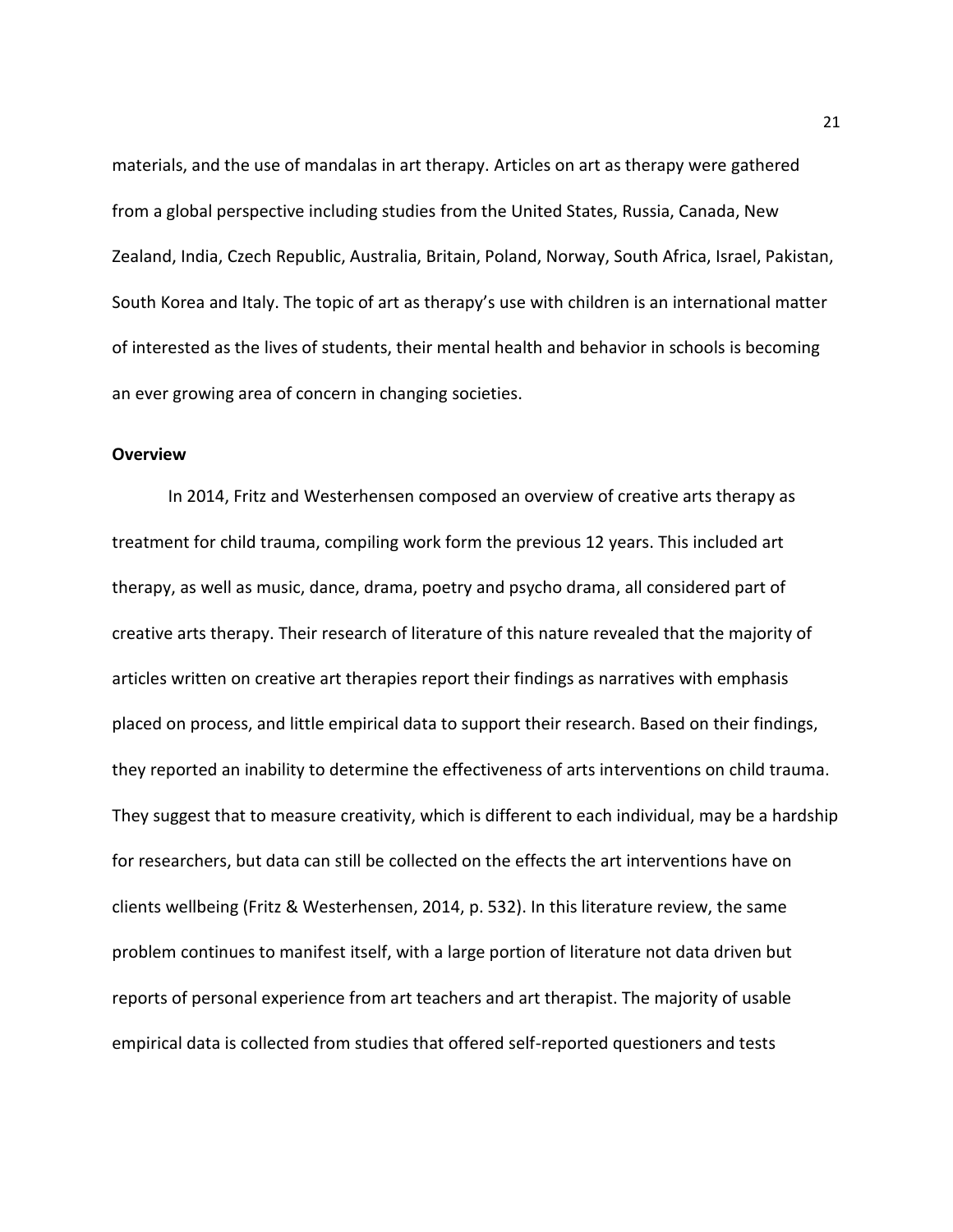personally reported by participants in the studies on their levels of stress, self-esteem, and personal feelings before and after art interventions.

This thesis work aims to find the benefits of incorporating routine art therapy techniques into an elementary curriculum throughout an entire school year. Group art intervention programs have been facilitated that resemble a school classroom in length as well as homogeny and group size of an inclusive arts classroom such as those run by Sitzer and Stockwell, (2015); Mynařiková (2012); and Coholic and Eyes (2015). Art therapy programs that work with children vary in techniques and objectives. In an inclusive classroom, students are not all dealing with the same hardships at the same time, however benefits to children in a myriad of different statuses have found benefits through the use of art. These interventions have proven to be successful in many different areas for children in both challenging and traditional settings.

#### **Group Interventions**

Started in 2002, a program titled simply *The Art Room* was developed to target students displaying trouble in mainstream school. The program listed reasons for the students personal distress as items such as "difficult home life, bereavement, learning difficulties, or recent immigration" (Cortina & Fazel 2015) all of which are very common in  $21<sup>st</sup>$  century public schools. Like many programs of its nature, *The Art Room* program had positive reviews from teachers, parents and practitioners; but had never been formally evaluated. No quantitative data existed on the outcome of the program. In 2015, Cortina and Fazel reviewed the school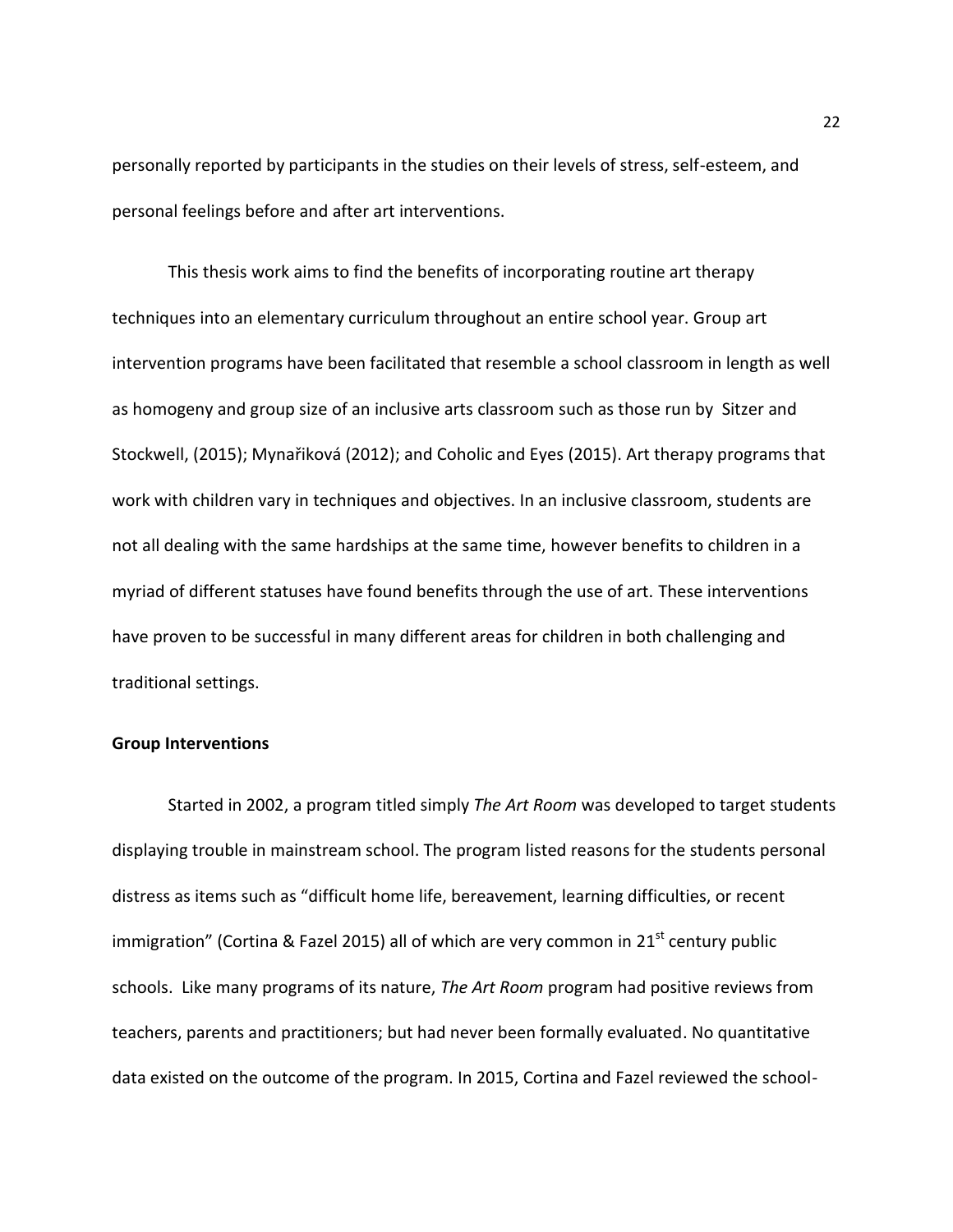based group arts intervention program*,* which had already been used by over 100,000 students in the UK. Seven school based programs were being run during this time, pulling students from surrounding schools as well as their own. Participants of *The Art Room* intervention were elementary children aged 5-16 identified by teachers as in need of additional support for emotional or behavioral matters.

The students participated in one or two weekly interventions in a calm, structured environment (Cortina & Fazel, 2015). The Art Room is in the school, but set away from the rest of the classrooms. Sessions last 1-2 hours each, with a minimum of one semester (ten weeks) of meetings; teacher to child ratio is often 2:8. Each lesson started with sitting in a comfortable couch, snacks, discussing the project, the expectations and how the children have been feeling and things that have been difficult or successful for them. Most projects lasted multiple weeks and were designed for student success. The projects comprised of making functional art such as chairs or lamps that could be taken home and used on completion. Each session ended with everyone contributing to a discussion regarding the session (Cortina & Fazel, 2015).

Emotional and behavior difficulties may present in children for many reasons, and can ultimately hinder their development if the problems are untreated, persist or become worse. The goal of Cortina and Fazel's research was to collect data to legitimize *The Art Room* program as well as to assess the extent to which students show changes in social, emotional and behavioral functioning (Cortina & Fazel, 2015).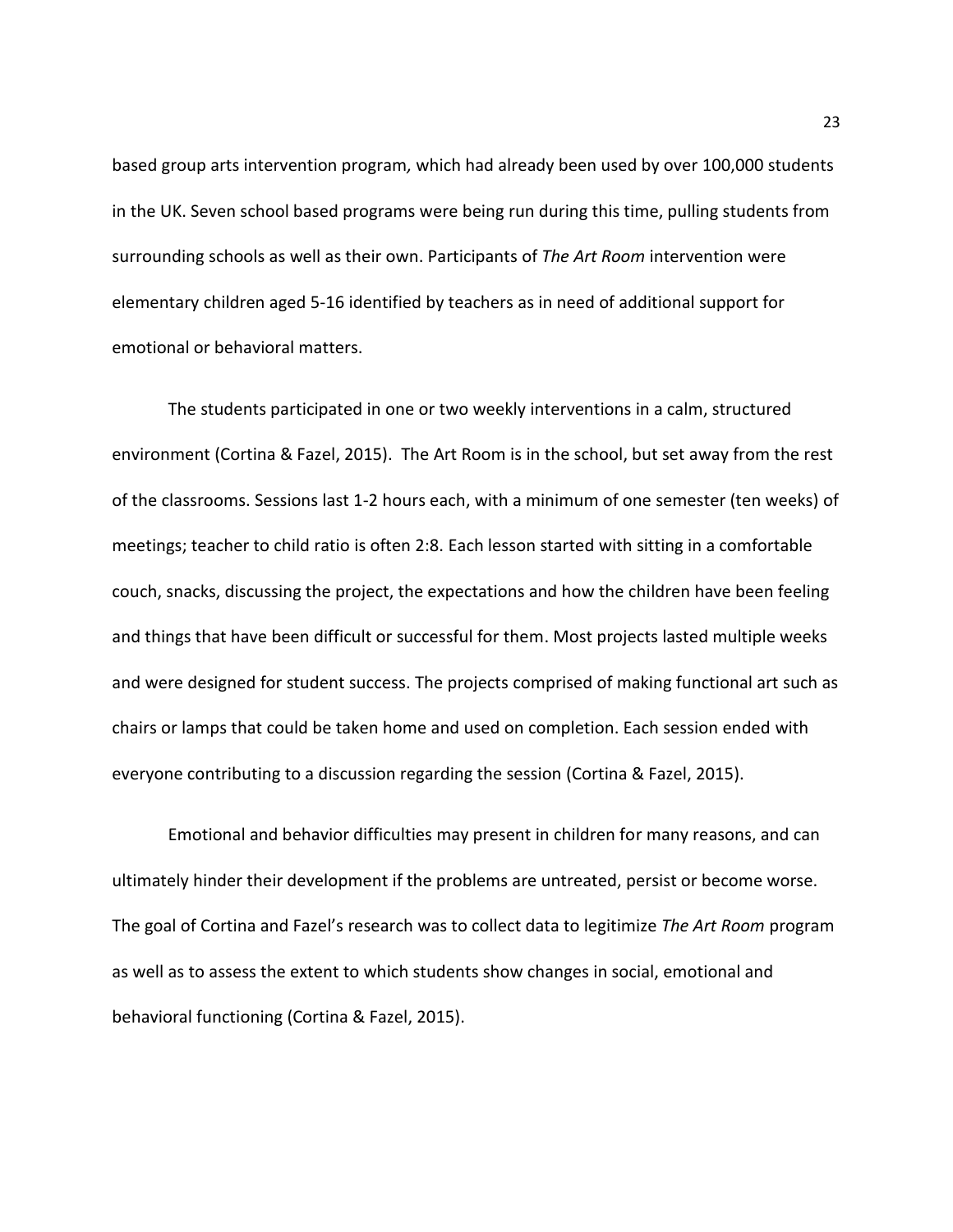Both teachers and the participating students answered questionnaires pre-intervention and post intervention. Teachers filled out a Strengths and Difficulties Questionnaire for each student; 25 questions on the child's emotional and behavioral problems and five questions on how the problems impacted the child's school experience. The participating child answered a Mood and Feelings Questionnaire, 13 questions on how the child has been feeling or acting recently; results might indicate depressive symptoms for that child (Cortina & Fazel, 2015).

Initial data was collected on 430 students. Cumulatively for the teacher questionnaires, 169 students' data was provided for beginning and end of program. Statistically significant reduction in emotional problems, hyperactivity, problems with peers and total difficulties was reduced for all participants. Students significantly improved on prosocial behavior. The data reported that the problems the students faced had less impact on their daily lives and classroom environment. After the intervention; students did not show significant improvement in conduct problems. Data from 55 student reports on mood and feeling identified 16 students as depressed at base line with fewer than 4% reporting symptoms of depression at completion, an 87.5% improvement in those that had been depressed at the start of the program (Cortina & Fazel, 2015).

In an attempt to help fill the noted gap in empirical evidence that supports art therapies for young people as an intervention for those with social and emotional needs, data was collected by Cobbett (2017) from elementary aged students in London. 52 students age 10-16, who were already enrolled for art therapy programs, were surveyed before and after a one year period while they were involved in varying creative art therapy sessions at their schools.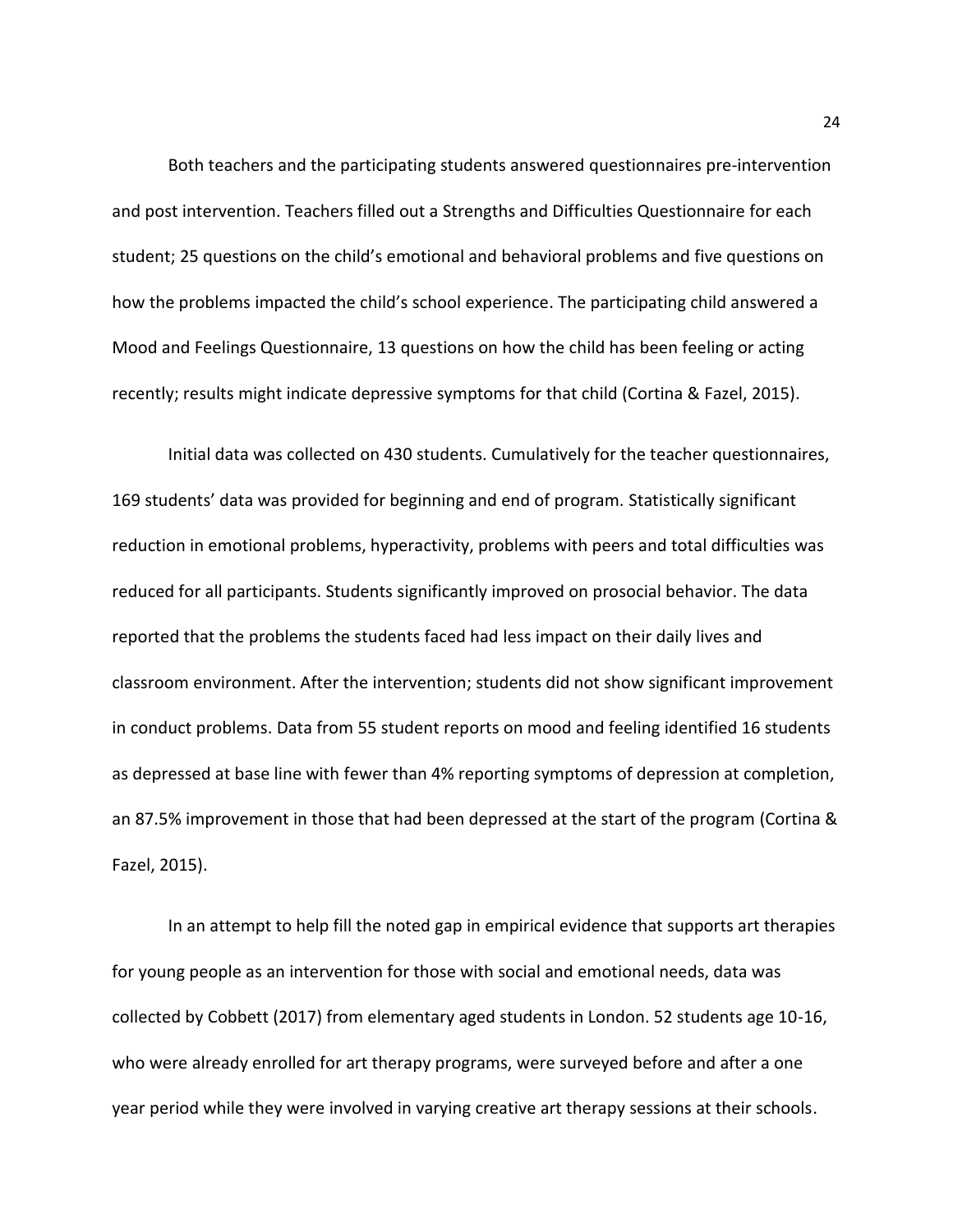These included visual arts, as well as music and drama therapies. The data collected suggests that a significant improvement in social, emotional and behavioral difficulties in the students who participated in art interventions was achieved across all measures compared to 29 students in a control group who were on a wait list to receive the same services Cobbett (2017).

In their 2015 research, Sitzer and Stockwell noted a lack of preventative therapies being established to aid children with coping skills before psychological problems develop. Most therapeutic interventions were produced as a reactive measure to treat children with psychological problems. In contrast little has been developed aimed at prevention. To alleviate this imbalance, Sitzer and Stockwell (2015) proposed the question "to what extent can expressive art therapy build resilience in at-risk youth" (p. 76)? To answer this question, the researchers created a fourteen-week, multi modal art therapy-based wellness curriculum designed with a social-emotional base in the United States and delivered at a local elementary school.

The wellness program was delivered to 43 elementary students over two years. The students were in grades fourth through sixth aged nine through twelve, 24 girls and 19 boys. The students were considered at-risk based on a history of trauma; this included emotional dysregulation, lack of social skills, depression, anxiety, and lack of focus and concentration as noted and recommended for the program by their teachers (Sitzer & Stockwell, 2015). The program was structured for students to spend the first half of each hour-long lesson participating in a specific art directive (as noted in table 1), geared toward developing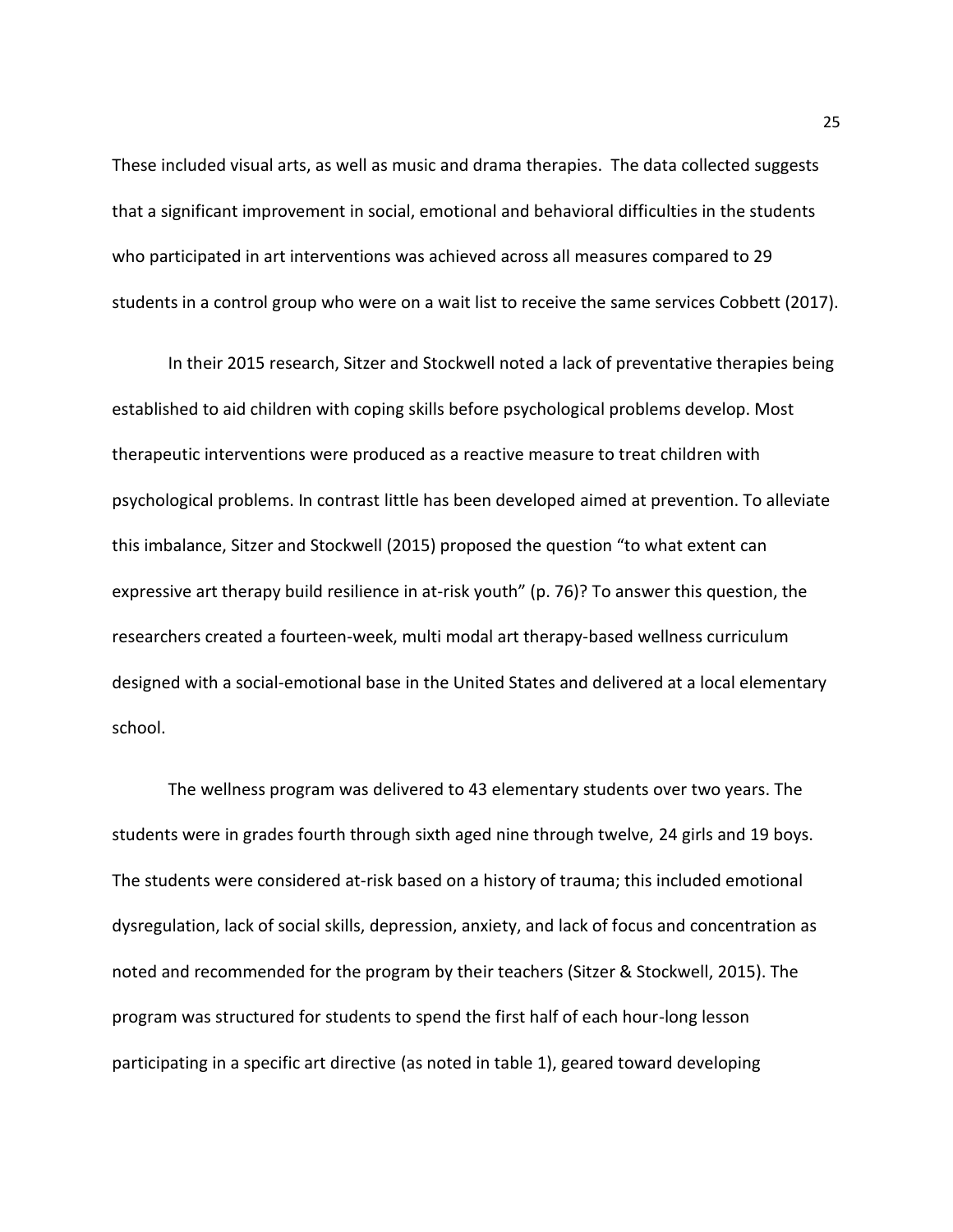resilience, trust, and communication skills. The second half of each meeting was facilitated to

verbally process the directives with the entire group (Sitzer & Stockwell, 2015).

| <b>Week</b>             | Lesson/Material                    | <b>Desired Outcome</b> |  |
|-------------------------|------------------------------------|------------------------|--|
| one and two             | Safe place mandala                 | trust building         |  |
|                         | Draw someone you trust             |                        |  |
| three four and five     | <b>Kinetic family drawing</b>      | family cohesion        |  |
|                         | Wheel of change $-$ drawing        | stages of change       |  |
|                         | spinner                            |                        |  |
| six seven and eight     | Anger mandala                      | anger management       |  |
|                         | Anger cake - layered drawing       |                        |  |
|                         | Anger thermometer - work           |                        |  |
|                         | sheet drawing                      |                        |  |
| nine and ten            | Triangle of needs $-$              | coping skills          |  |
|                         | (Maslow's hierarchy of needs)      |                        |  |
|                         | Bridge Draw - Future goal          |                        |  |
|                         | drawing                            |                        |  |
| eleven through fourteen | silence mandalas - (mindful        | Mindfulness            |  |
|                         | mandalas)                          | resilience development |  |
|                         | cards of classmates strengths      | integration            |  |
|                         | - symbols of strength              |                        |  |
|                         | <b>Island draw</b> $-$ group mural |                        |  |
|                         | personal resilience shield -       |                        |  |
|                         | mixed media                        |                        |  |
|                         |                                    |                        |  |

**Table 1. Lesson Outlines: Wellness Program** 

(Sitzer & Stockwell, 2015 p. 72-74)

Students participated in a 26 item Wellness Inventory, scored on a 7 point self-reporting Likert scale before and after the art intervention. The students' self-reported scores showed significant improvement in the following areas: ability to compromise, maintain a positive attitude, tolerate frustration, express emotion, maintain self-confidence, feel competent, expect positive events, and work cooperatively as well as the ability to take responsibility (Sitzer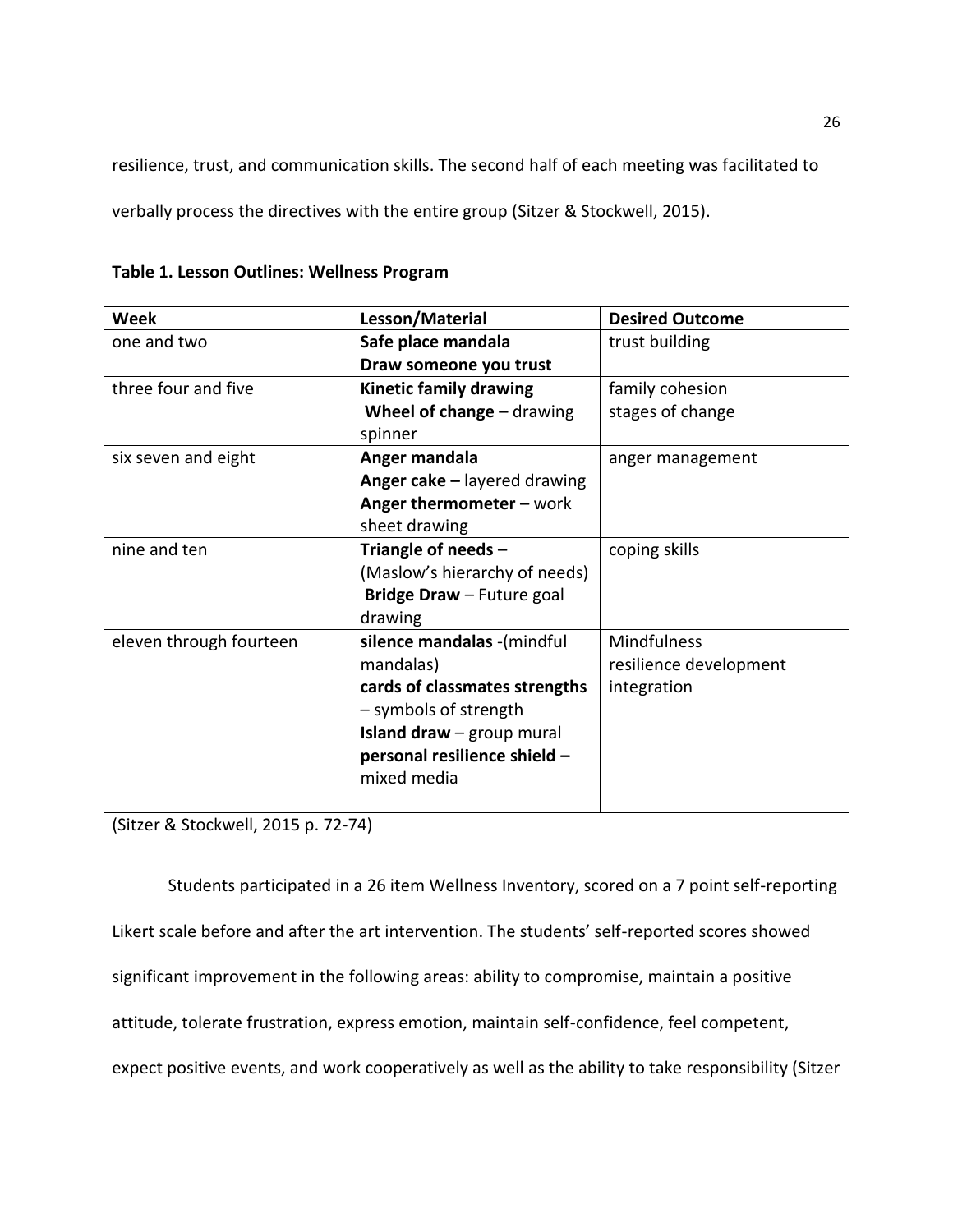& Stockwell, 2015). Interestingly, in this study, males' test scores were significantly higher than females for all items. In general, boys most significantly improved in the areas of emotional function and social function and, to a lesser degree, resilience. By gender, girls only achieved statistical significant improvement in the categories labeled under emotional function factors (Sitzer & Stockwell, 2015).

 In an inclusive classroom, which is what a typical art teacher would see, students come together for the same lesson regardless of their current mental state or ability level. Teachers are expected to modify lessons to be teachable to all students at the same time. Unfortunately, there can be groups of students who do not work well together. This can be disruptive and limit instructional time for all students. For one particular  $5<sup>th</sup>$  grade class from the Czech Republic, this described atmosphere was making an environment where learning could not occur, setting them up to be a perfect candidate for an eight-week, therapeutic art intervention program for the entire group.

 In the Czech Republic, classes typically stay together with the same teacher throughout their primary years; however, for one group of 25 children, this model did not work for their social emotional development (Mynařiková, 2012). The class was comprised of children aged 11-12, six children diagnosed with attention deficit disorder (three of which also diagnosed with dyslexia and/or dysorthographia), and one diagnosed with dyslexia and dyspraxia. Sixteen of the children were living with grandparents. Gender and race demographics were not provided for this group. The class was on their sixth teacher, as each previous teacher had requested to quit, due to the behavior challenges presented by these students. This caused the students to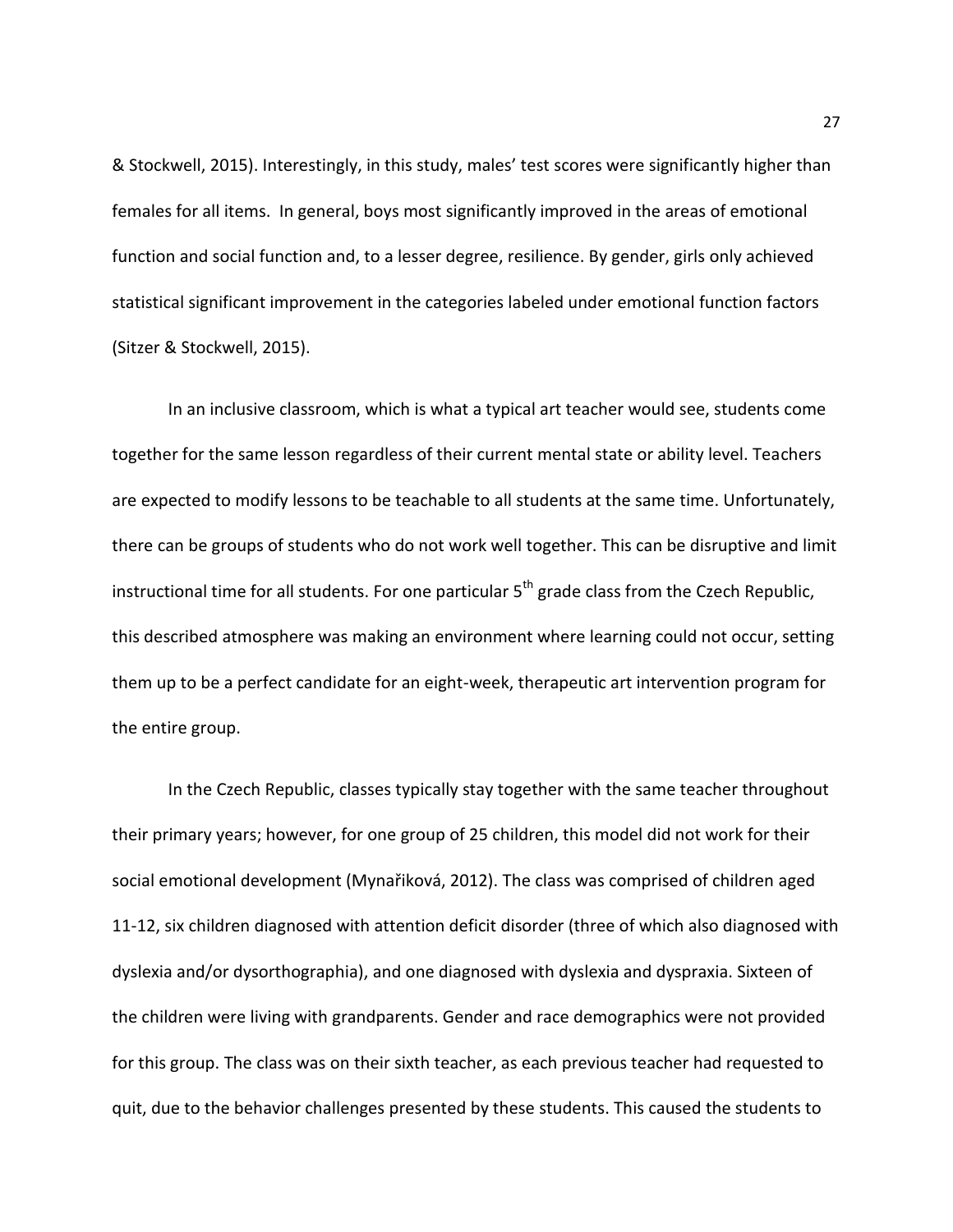have a new teacher each year, and to have the children identify themselves as "problematic children." Because of the unteachable atmosphere of the classroom, the students were chosen to participate in the outreach program titled: *Art Based Program for Social and Emotional Development of Children* (Mynařiková, 2012).

 One week prior to the start of the program, students participated in a B-3 test, which self-reports the relationship the children had with each other and the climate of their classroom. The results showed the students were aware of a lack of "trust, safety, friendship, cooperation, and tolerance in the whole group", and labeled each other with characteristics such as "lonesome", "rude", "unreliable", "unfair" or "ungrateful"( Mynařiková, 2012, p. 721).

 *The Art Based Program for Social and Emotional Development* was conducted in 45 minute lessons once a week for eight weeks. The lessons were a combination of art, music and drama therapies, which covered skills including "improving communication, cooperation, manifestation, and recognition of emotions and identity enforcement" (Mynařiková, 2012 p. 722).

The *Art Based Program for Social and Emotional Development of Children* (Mynařiková, 2012) was led by a school psychologist and joined in facilitation by the classroom teacher. Each arts based lesson (As detailed in table 2) ended with a significant conversation with the children about how the lesson made them feel, and what could be subsequently done to change the students' self-perceptions of their class.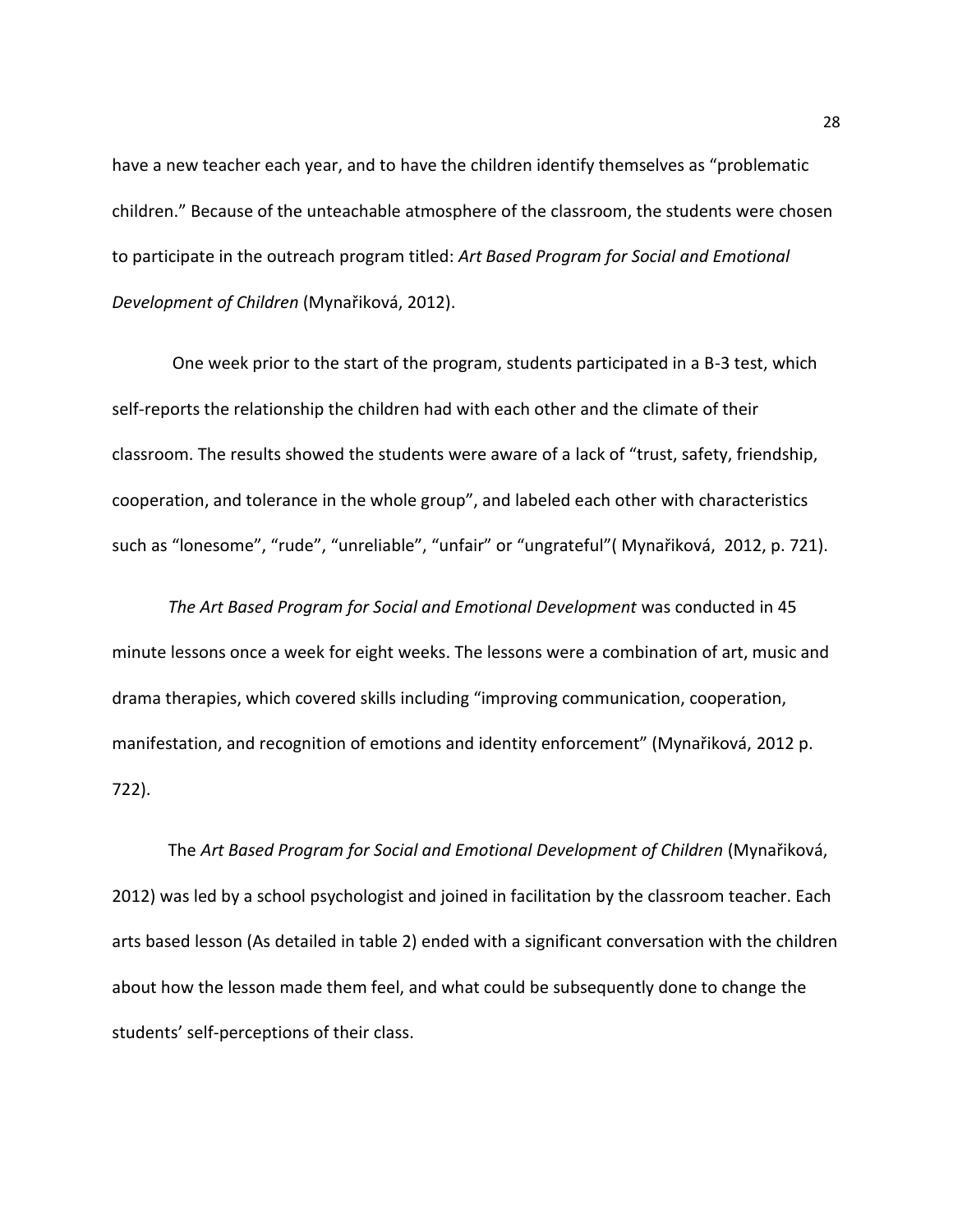# **Table 2. Activities: Art Based Program for Social and Emotional Development of Children**

| <b>Activities Used During the Program</b>                                                        |
|--------------------------------------------------------------------------------------------------|
| Group imaginations                                                                               |
| Performing own fairytales                                                                        |
| Drawing a tree                                                                                   |
| Performing stories based on personal problems                                                    |
| Drawing a family                                                                                 |
| Performing short scenes from books with therapeutical potential (i.e., The Little Prince)        |
| Drawing classmates enchanted into animals                                                        |
| Performing scenes on the classroom rooms/polite and impolite behavior                            |
| Drawing group island                                                                             |
| Using musical instruments to express emotions                                                    |
| Drawing personal history                                                                         |
| Using musical instruments to express relationships                                               |
| Drawing images with a finger on each other's back                                                |
| Box of miseries                                                                                  |
| Drawing an advertisement on one's own personality                                                |
| "Draw me a sheep"- based on the book The Little Prince                                           |
| Making collages (themes: safety, trust, tolerance, friendship, emotions in school and in family, |
| my personality, etc.)                                                                            |
| How I look - How others see me - How I want to be seen                                           |

(Mynařiková, 2012 p. 723)

After the completion of the program, the students were re-evaluated using the same

tests. The research program resulted in improved levels of implied safety, friendship,

cooperation, trust, and tolerance, as reported by the students in a self-reporting inventory.

After the conclusion of the program, 23 of the 25 students expressed eagerness to participate

in voluntary continuations of the art therapy class, with no personal incentives being awarded.

In a similarly formatted intervention system entitled the "Holistic Arts Based Program,"

or HAP, vulnerable children aged 8-12 living in Canada were referred to a 12 week, arts-based,

mindfulness group program through welfare or the mental health system (Coholic & Eyes,

2015). HAP was facilitated in a university lab developed for group work and outfitted with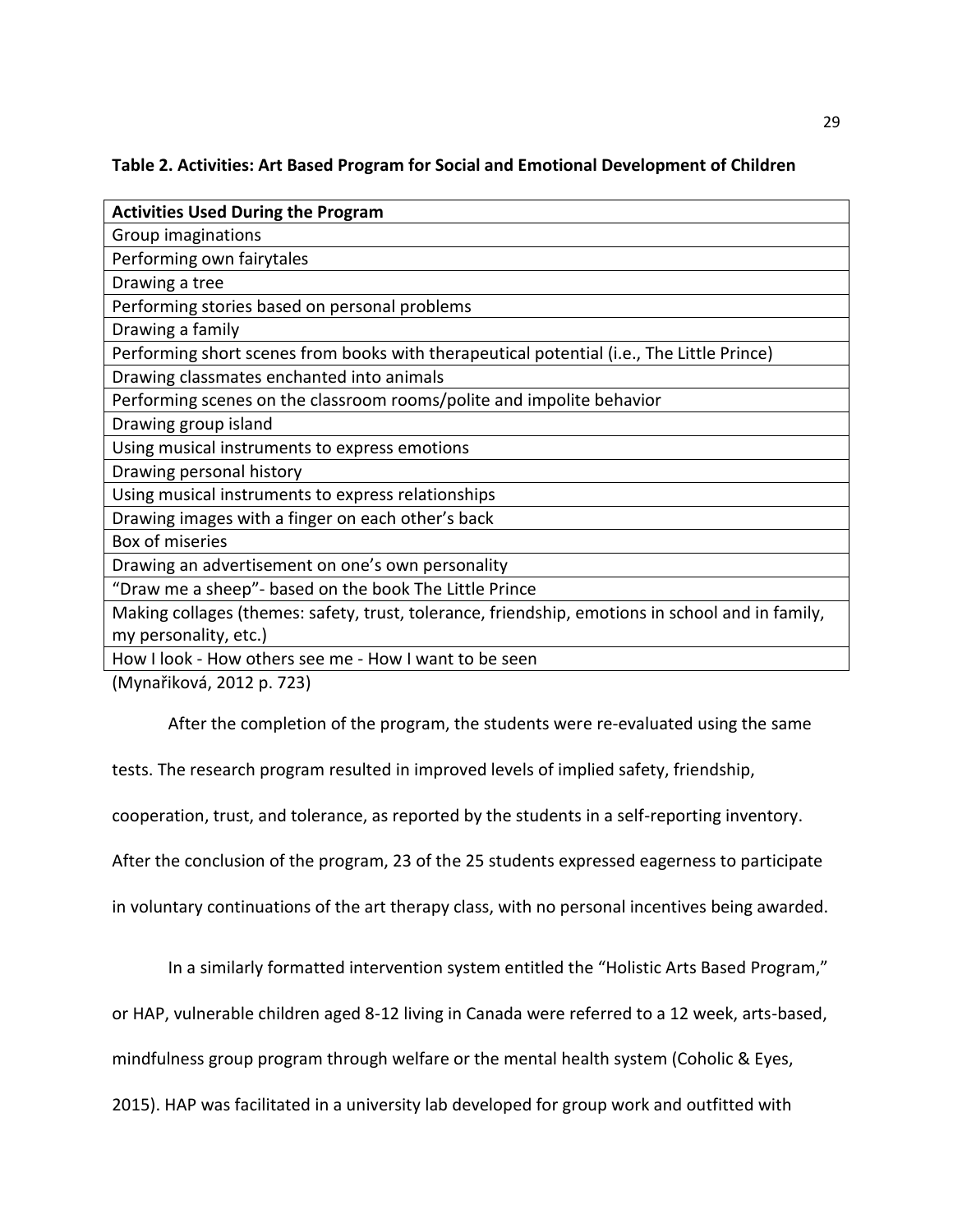recording equipment. The purpose of the program was to help children develop resilience as well reinforce their self-concept through an art-focused, mindful, strength-based program. Eighteen groups were facilitated over three years, with programs lasting 12 weeks. Demographics for the participants were not disclosed. Students participated in mindful art projects with discussion-based outcomes (examples in table 3). During the facilitation of the program, "common challenges in almost all of the groups included children with poor social skills, emotional regulation problems, difficulty listening and sustaining focus on an activity, and problems with transitions from one activity to another" (Coholic & Eyes, 2015, p. 4).

| Lesson/Material                                    | <b>Activity Goal</b>                           |  |
|----------------------------------------------------|------------------------------------------------|--|
| Thought Jar: jar, water, beads found objects       | introducing the concept of mindfulness         |  |
| Me as A Tree: drawing                              | developing self-awareness & learning about     |  |
|                                                    | other group members                            |  |
| Change 5: changing visual appearance of self       | practicing mindful awareness by paying         |  |
|                                                    | attention to watch other's physical            |  |
|                                                    | appearance                                     |  |
| <b>Emotion listen &amp; Draw: draw/paint while</b> | discuss how different types of music evokes    |  |
| influenced by different types of music             | feelings, learning to pay mindful attention to |  |
|                                                    | thoughts and feelings                          |  |
| Bad Day Better: painting of bad day,               | to discuss how mindful people do not avoid     |  |
| imprinted and re-painted into a good day           | difficult feelings but learn how to express    |  |
|                                                    | these in helpful ways(developing self-         |  |
|                                                    | compassion)                                    |  |

**Table 3. Examples of Activities: Holistic Arts Based Program (HAP)** 

(Coholic & Eyes, 2015, p. 7)

Improvement for participants of the HAP program was shown on self-concept, which when broken down into six subscales include: behavioral adjustment, intellectual and school status, physical appearance and attributes, freedom from anxiety, popularity, happiness and satisfaction (Coholic & Eyes, 2015, p.4). The results of this study are based on the data of 63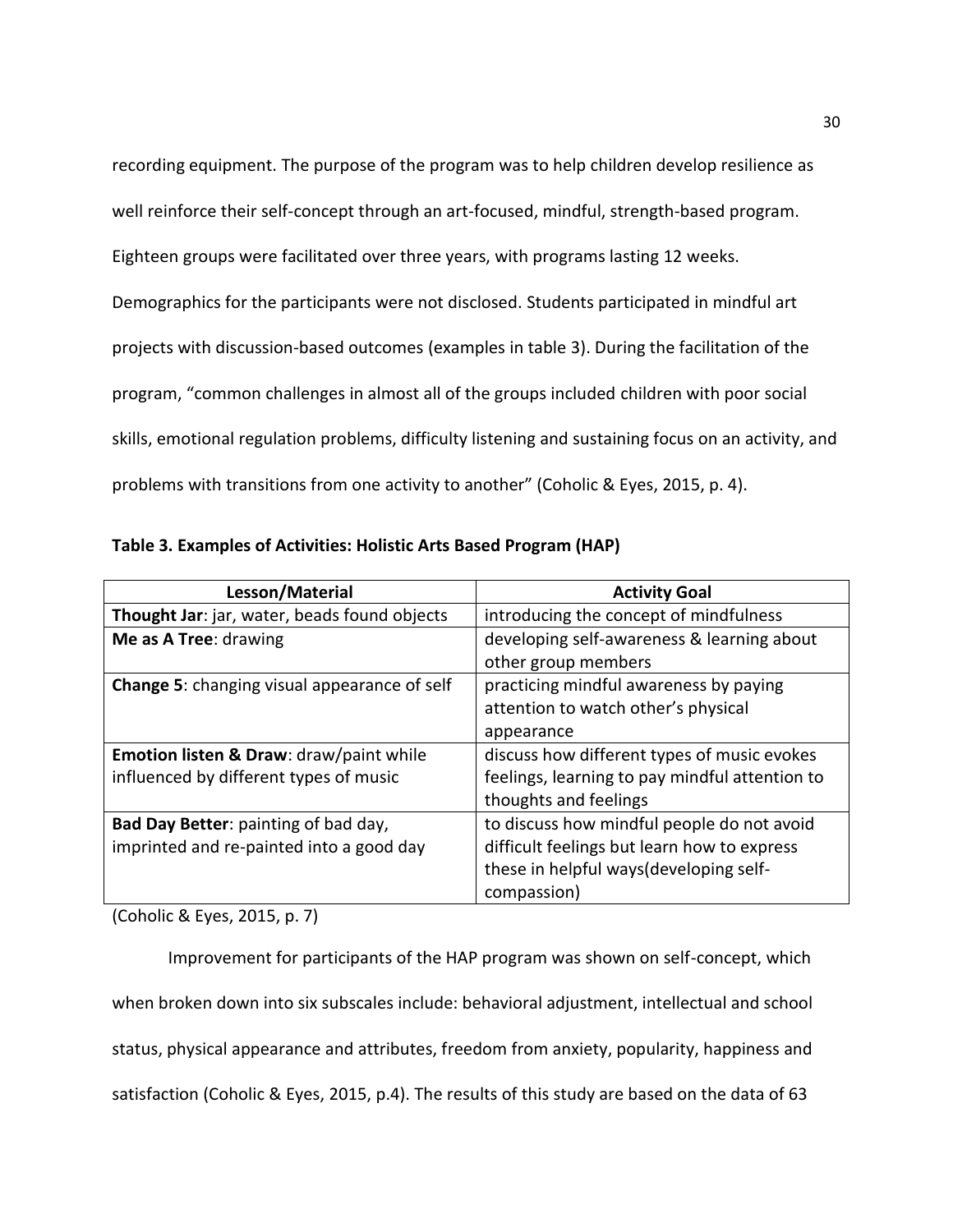HAP participants with full data sets (pre and post intervention), as collected through the Piers-Harris Children's Self-Concept Scale (2<sup>nd</sup> edition) which included 60 yes or no self-reported questions on psychological health.

Interestingly, no improvement was shown in the study for resilience, as collected using the Resiliency Scales for Children and Adolescents, a self-reporting Likert-type test with three scales: sense of mastery, sense of relatedness, and emotional reactivity (Coholic & Eyes, 2015, p.9).

 Coholic and Eyes (2015) suggest that though HAP could be administered to individual children, the group format of the art intervention is highly relevant in challenging vulnerable children's needs. Group experiences, like those in an inclusive classroom provide children the opportunity to improve social and interpersonal skills, engage in peer interactions, develop coping skills, practice cooperation, and remove them from potential isolation.

In a very direct group study, Koorankot, Mossa, and Nigesh (2017) looked at the effects of "Solution Focused Art Therapy" for emotionally disturbed children living in refugee camps in India. Through their focused, targeted program, children showed significantly lowered levels of depression, anxiety and stress from pre to post tests in only five, two-hour sessions (Koorankot et al.). The sample of participants consisted of 30 children aged 14 -18 staying in refugee camps in India, all having refugee status. Fifteen children (eight girls and seven boys) were from Sharam Vihar and fifteen children (nine boys and six girls) were from Mehwarth.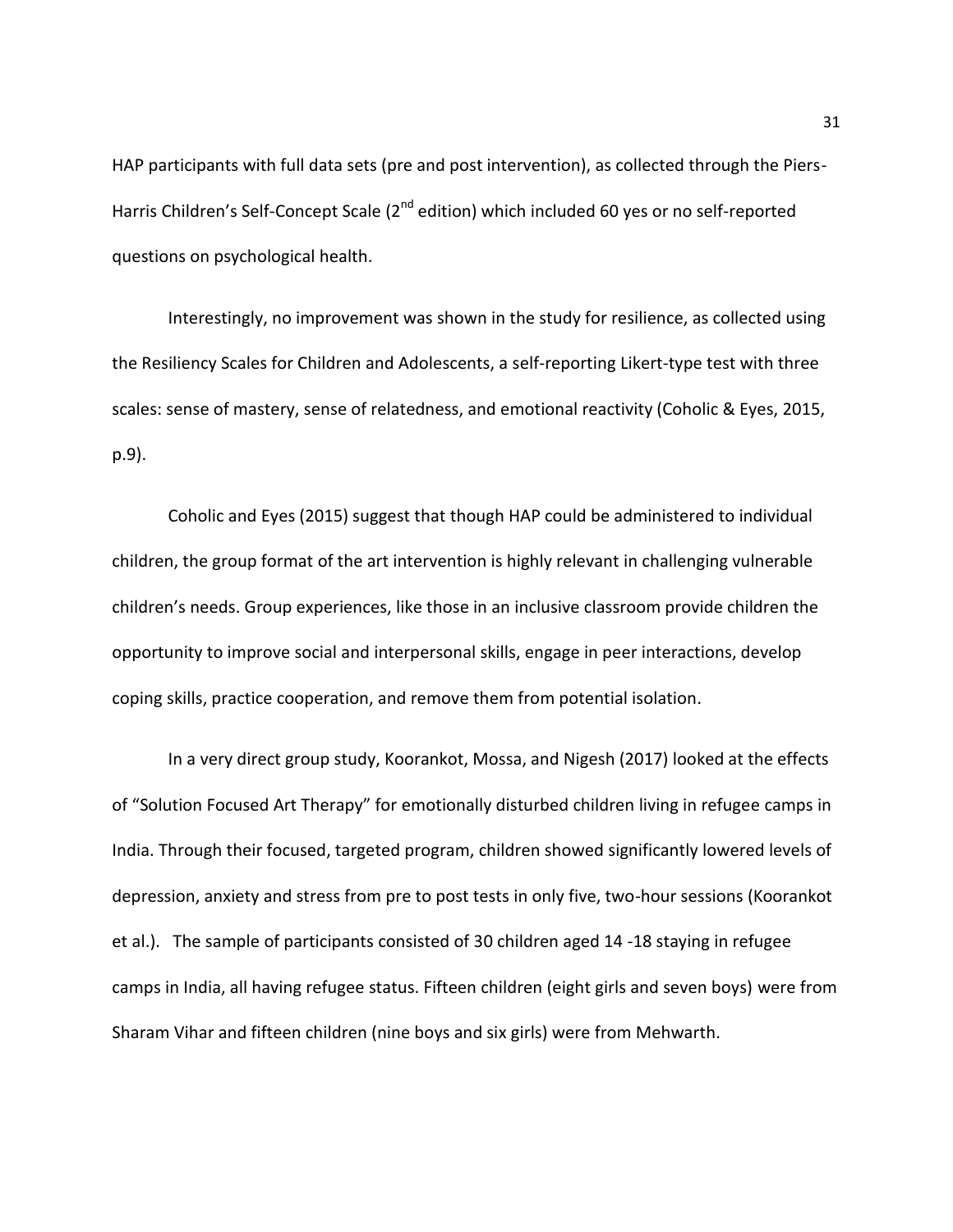Over three weeks, this solution-focused approach created concentrated space for children to process the way they manage personal problems and regulate their emotions (Koorankot et al., 2017). Broken down into five specifically structured units, with three days apart for processing, children were asked to think critically about themselves and intentionally create positive goal-reaching skills through art directives and conversation. Each lesson was paired with a critical thinking goal, as well as a drawing directive (as outlined in table 4).

| Lesson                                                                   | <b>Art Directive</b>                                  | Goal                         |  |
|--------------------------------------------------------------------------|-------------------------------------------------------|------------------------------|--|
| Goal                                                                     | Draw a picture of what you would like to talk         | must fit individual need     |  |
| <b>Setting</b>                                                           | about.                                                | must want goal to happen     |  |
|                                                                          | Draw a picture of what is going on right now.         | Concrete and measurable      |  |
|                                                                          | Draw a picture of what you would like to change.      |                              |  |
| <b>Miracle</b>                                                           | Let's draw a picture of your miracle. It can be a big | visualize how life would be  |  |
| miracle or a little miracle, it's up to you.<br><b>Question</b>          |                                                       | different if the goal was    |  |
| Draw a picture of what would be a miracle for you;                       |                                                       | achieved even a little       |  |
|                                                                          | even if only a little bit.                            |                              |  |
| <b>Exception</b><br>Let's draw a picture of a time when you had a little |                                                       | Visualize a time in the past |  |
|                                                                          | piece of the miracle.                                 | when did not have the        |  |
|                                                                          |                                                       | problem                      |  |
|                                                                          |                                                       | access an internal locus of  |  |
|                                                                          |                                                       | self-control, you have       |  |
|                                                                          |                                                       | control over your life       |  |
| <b>Scaling</b>                                                           | On a scale of 1 to 10 with 1 being the worst and 0    | Visualize solutions to feel  |  |
|                                                                          | the best where were you on the day your miracle       | one scale higher             |  |
|                                                                          | occurred?                                             |                              |  |
|                                                                          | Draw a picture of yourself on the scale.              |                              |  |
|                                                                          | Draw one scale higher                                 |                              |  |
|                                                                          | Draw a picture of obstacles and possible solutions    |                              |  |
|                                                                          | to move higher on the scale                           |                              |  |
| <b>Solution</b>                                                          | Message is written by facilitator with child to take  | Credits the child for effort |  |
| <b>Message</b>                                                           | with. Child and therapist each draw a picture of      | and bridges them to a        |  |
|                                                                          | what things could do to remain calm when working      | solution focused outlook for |  |
|                                                                          | at other times                                        | future use                   |  |

| Table 4. Art Directive Outline: Solution Focused Art Therapy |  |  |  |  |
|--------------------------------------------------------------|--|--|--|--|
|--------------------------------------------------------------|--|--|--|--|

(Koorankot et al. 2017. p.813)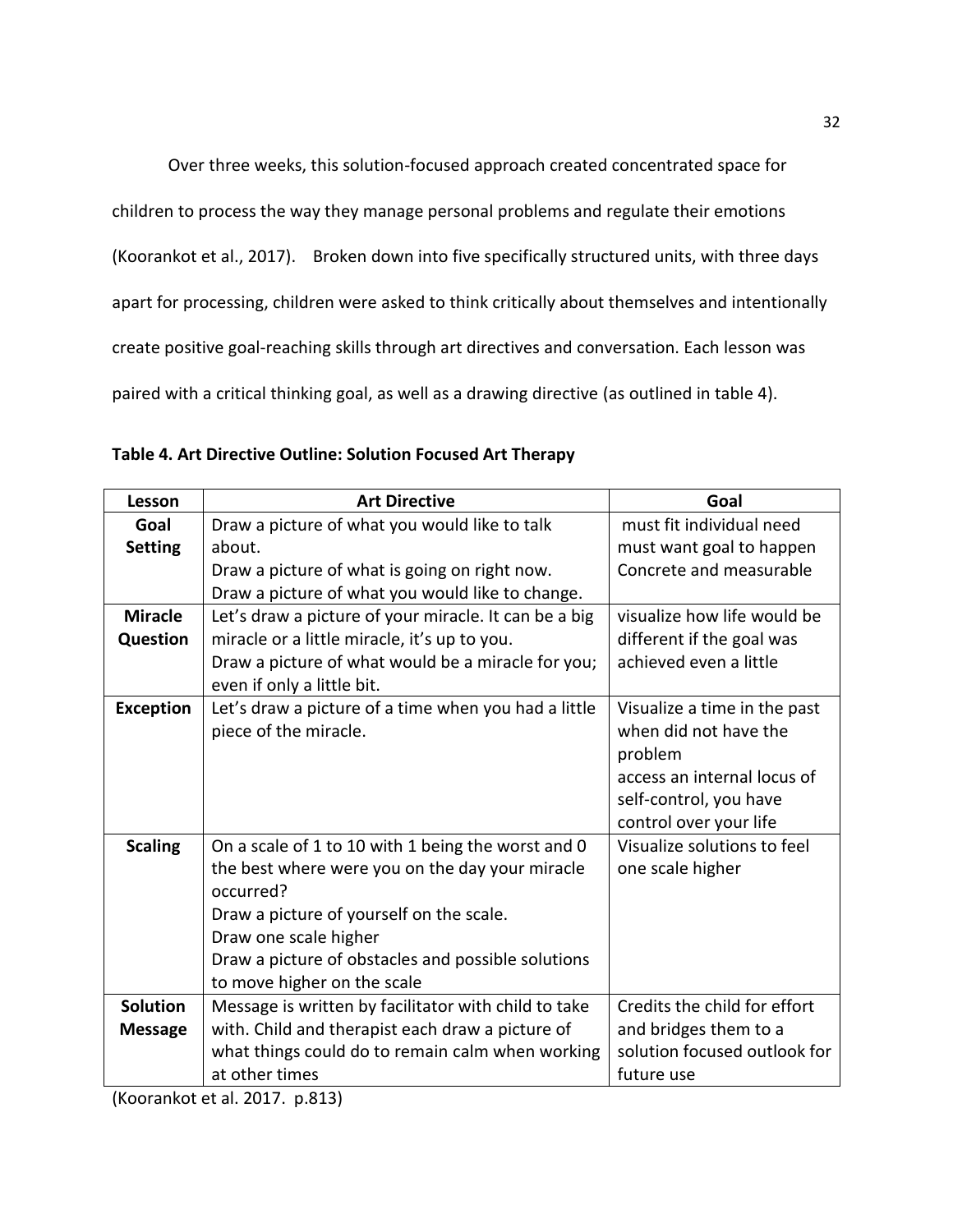Students were first asked to create a personal goal around behavior management that was something they really wanted to change. Through drawing prompts, they next imagined a miracle happening that made their goal a reality. The facilitator then encouraged students to think of an exception, a special time in their life when they already felt a part of that miracle. Students then worked through solutions to get a small piece of that miracle (Koorankot et al., 2017). The children were presented with a scale that asked them to draw themselves representing their current level of happiness, from 1-10, and were then prompted to draw themselves at the next level of happiness. At the end of the program, the students participated in generating a "Solution Message" that was written by the facilitator. The message was a tangible symbol of their efforts to help realize their goal that could be taken with them after the program.

In another very short and intensive program, Buskirk-Cohen (2015) ran a two-week (4 days per week) summer day camp to deliver creative arts therapy programing to 11 children in the United states aged 6-15 (further demographics not provided). The participants were recruited through fliers at local therapists and camp fairs in an attempt to help children with social, emotional and learning disorders (Buskirk-Cohen, 2015, p.37). Parents and camp staff participated in assessment questioners of the children's behavior at the beginning and end of the camp. At the start of each day, students set individual social skill goals that they reviewed at the conclusion of each day with a camp counselor who helped find specific examples of goals being met.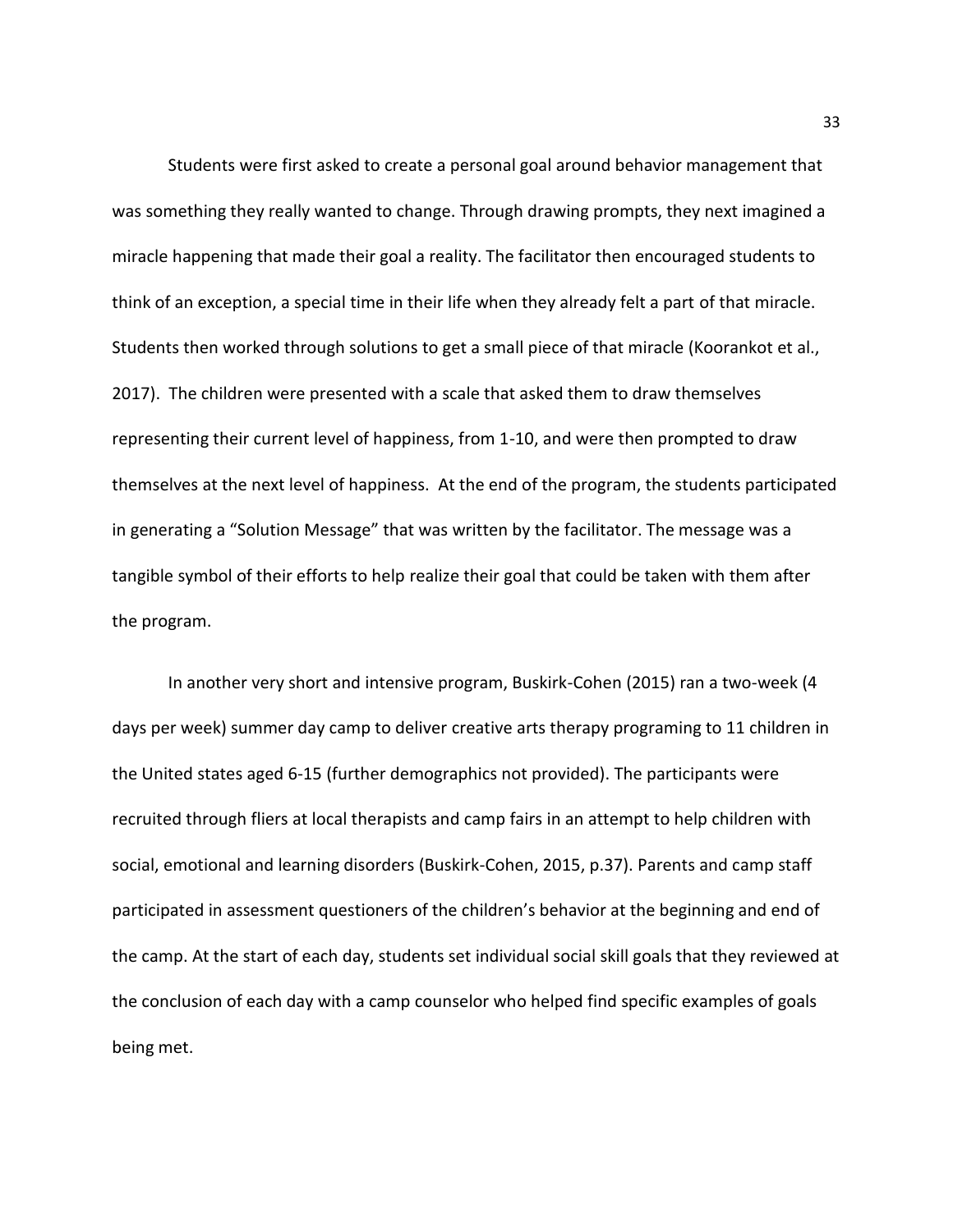Programming included movement therapy, yoga, art, music, science and culinary activities as well as the designing and building of a lotus pond (Buskirk-Cohen 2015, p.38). Results of the surveys reported on acting out behavior, shy/anxious behavior, learning problems, social assertiveness, task orientation, frustration tolerance, peer sociability, negative gossip about peers and spreads rumors about peers. Staff reported improvements in all children in areas of shy/anxious behavior, learning problems, frustration tolerance, social assertiveness, task orientation and peer sociability. Parents observed fewer acting-out behaviors and learning problems as noted at the conclusion of the camp (Buskirk-Cohen, p.39). This study did not provide a follow up on the participants.

#### **Art as Therapy in Special Education**

Inclusive art and home room classes will have all students participating in activities at the same time. Teachers are required to provide modifications to material to ensure that all students are meeting their highest potential and gaining the most from their time with their peers. Many different types of learners will come together in a classroom, facing all different kinds of obstacles, such as the ability to focus, sit still, listen, process or even just stay awake. Having resources available to help individual students be able to self sooth their needs is an incredible asset to a teacher. Art therapy techniques have shown to be beneficial to students with multiple types of learning challenges.

In a recent survey from the US National Art Therapy Association, it was reported that 10-15% of art therapists specifically work with people who have Autism Spectrum Disorder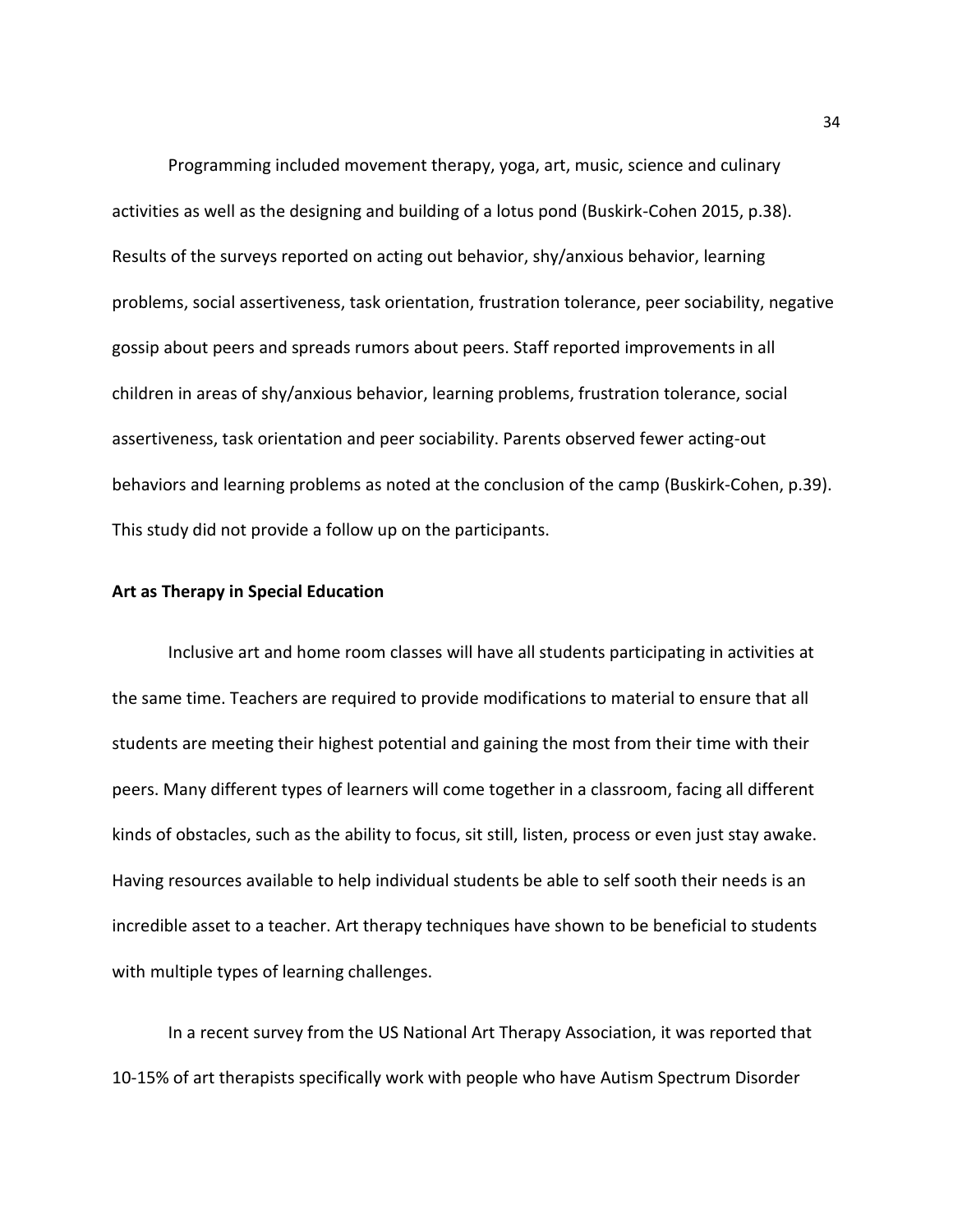(ASD). From the survey titled: *Understanding what works, when using art therapy with children who have Autism,* 14 art therapists working with children who have ASD reported the primary goals of a session were to improve 'social skill development', 'behavioral regulation', 'sensory integration', 'communication/visual supports' and to a lesser extent 'emotional regulation' (Van Lith, Stallings & Harris, 2017).

In the first study of its kind in Pakistan, researchers set out to look at the effects of art as therapy in the reduction of impulsive behavior in children with Attention Deficit/Hyperactivity Disorder (ADHD) and Intellectual Disability (Ali & Habib, 2015). Fourteen students aged six to twelve years old from a special education center, all clinically diagnosed with ADHD and mild intellectual disability participated in the study. The children were equally distributed into either a control group (2 girls and 5 boys), which received regular educational services, or an experimental group (3 girls and 4 boys), receiving art as therapy sessions.

Both groups were assessed prior and post intervention for impulsive behaviors using The Attention Deficit/ Hyper Activity Disorder test (a 36 item test) as well as the Human Figure drawing test used to measure child development. Forty-five minute long sessions were held twice a week, totaling in twenty five sessions. The art interventions (not specifically listed) where positively reinforced with verbal and nonverbal ques. Researches modeled, prompted and introduced materials to create interest in the activities. The findings of the study report that the use of art as therapy reduced the ADHD symptoms of students in the experimental group, and that the therapy was more effective than the control group with no treatment, which reported no change in symptoms (Ali & Habib, 2015). Ali and Habib suggest that there is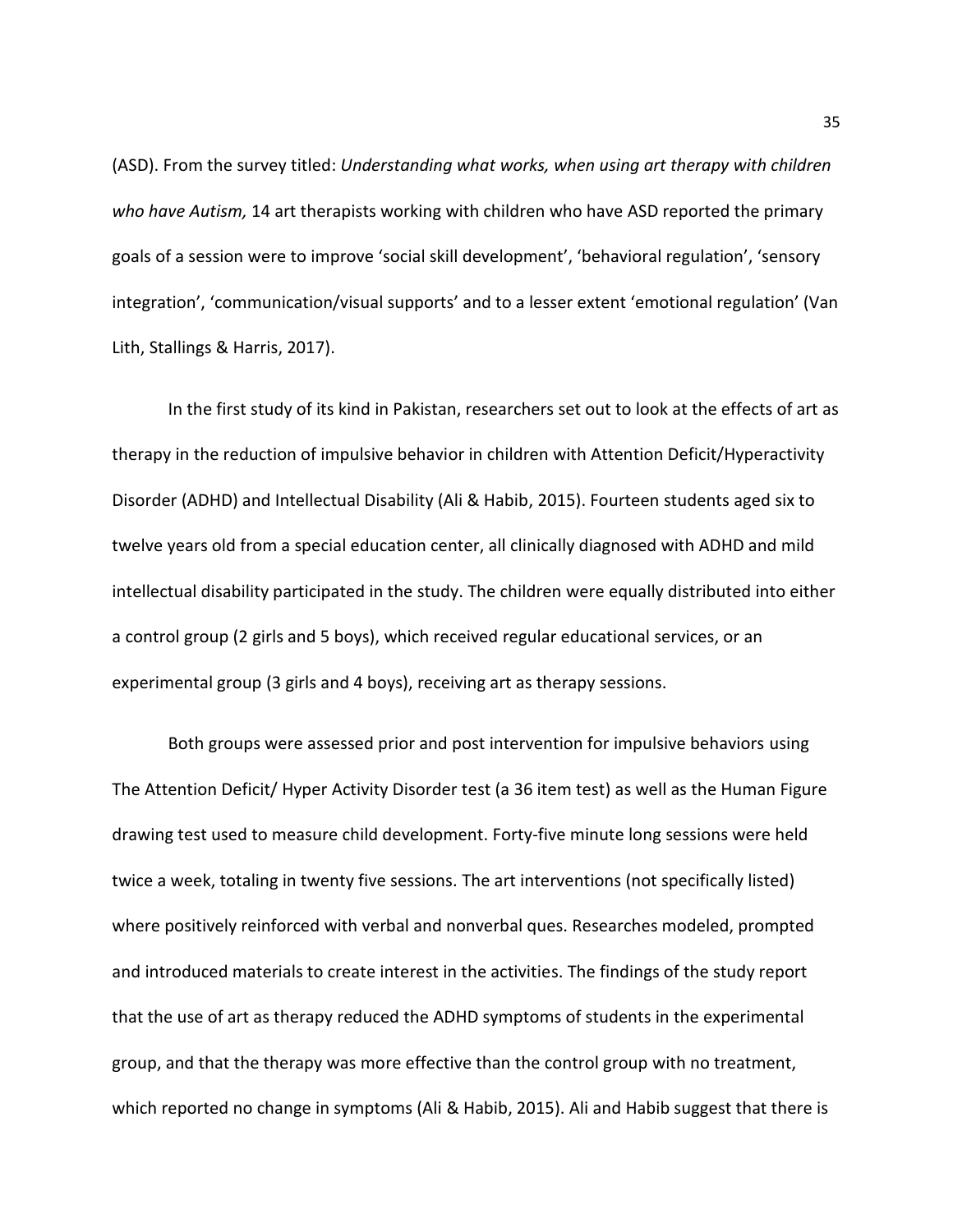potential to incorporate art as therapy into special education, inclusive and normal day schools existing programs (p.31).

Oppositional defiance disorder, characterized by insubordinate, rebellious and disturbing behavior to authority is often paired in children with ADHD and can greatly impair a student's social and educational balance (Khadar, Babapour, & Sabourimoghaddam, 2013). Researchers in Iran set out to investigate the effects of a painting based art therapy program on elementary boys, aged 7-12, with symptoms of oppositional defiant disorder.

Thirty children were divided into either a control group or an experimental art therapy group. The therapy sessions met twice a week for forty minutes totaling in 12 sessions, with a research aim to reduce the symptoms of oppositional defiant disorder in elementary school boys. Prior to the intervention, the students participated in a behavior rating scale that screens for emotional and behavioral disorders, this exam was also delivered post intervention, and at a one month follow up (Khadar et al., 2013). After the 12 art therapy painting sessions, the boys presented lower symptoms of oppositional defiant disorder, and were reported to display more "emotions," "adaptive behaviors," and "shared feelings", compared to those in the control group who did not show improvement (Khadar et al. 2013).

Aggression, when persistent and recurring, can be damaging to self-esteem and overall wellbeing (Alavinezhad, Mousavi & Sohragi, 2013). Art therapy was proven to reduce anger and increase self-esteem of aggressive children in a 2013 research study conducted in Iran. Thirty children aged seven to eleven (an unspecified mix of boys and girls), who showed intense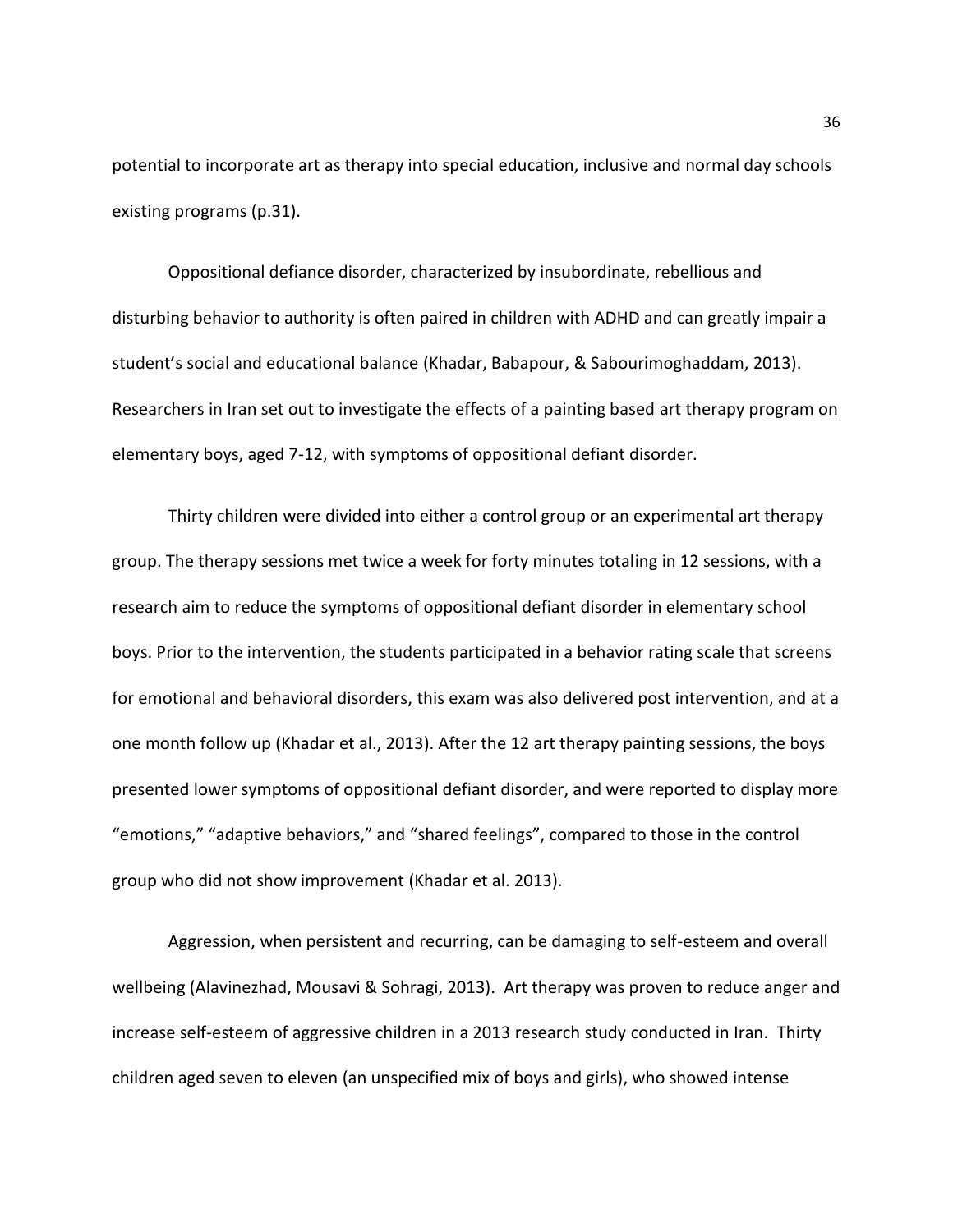aggressive behavior and were associated with psychiatric or mental health centers in Shiraz, Iran were chosen to participate in a ten week art therapy intervention. The children were divided equally into either a control group or an arts therapy group. Self-esteem and levels of anger were tested before and after the intervention for both groups (Alavinezhad et al. 2013).

The art therapy intervention was held once a week for two hour long sessions. Each session focused on its own goal including: "self-expression," "identifying simple feelings," "improve self-awareness," "impact of anger and aggression on children's lives'," "monitoring peer relationships," "negative relationships in children's family," and "children's responsibility"(Alavinezhad, Mousavi & Sohragi, 2013).

 Results of the intervention comparing the control group to the art therapy group found statistically significant improvements in both areas of self-esteem and anger. The following subsets all showed statistical improvement: family self-esteem, social self-esteem, general selfesteem, authority relationships, peer relationships, frustration and physical aggression. The only subset to not show statistical improvement on this study was educational self-esteem (Alavinezhad et al. 2013).

### **Art as Therapy with Students in Traumatic Circumstances**

 Even the well-adjusted students can face some form of unexpected trauma in their lives. Having techniques that can be used to manage their experiences and process events can be a big step to start the healing process after a distressing event or situation. Children are exposed to many events at young ages that parents and educators would never want. Communities try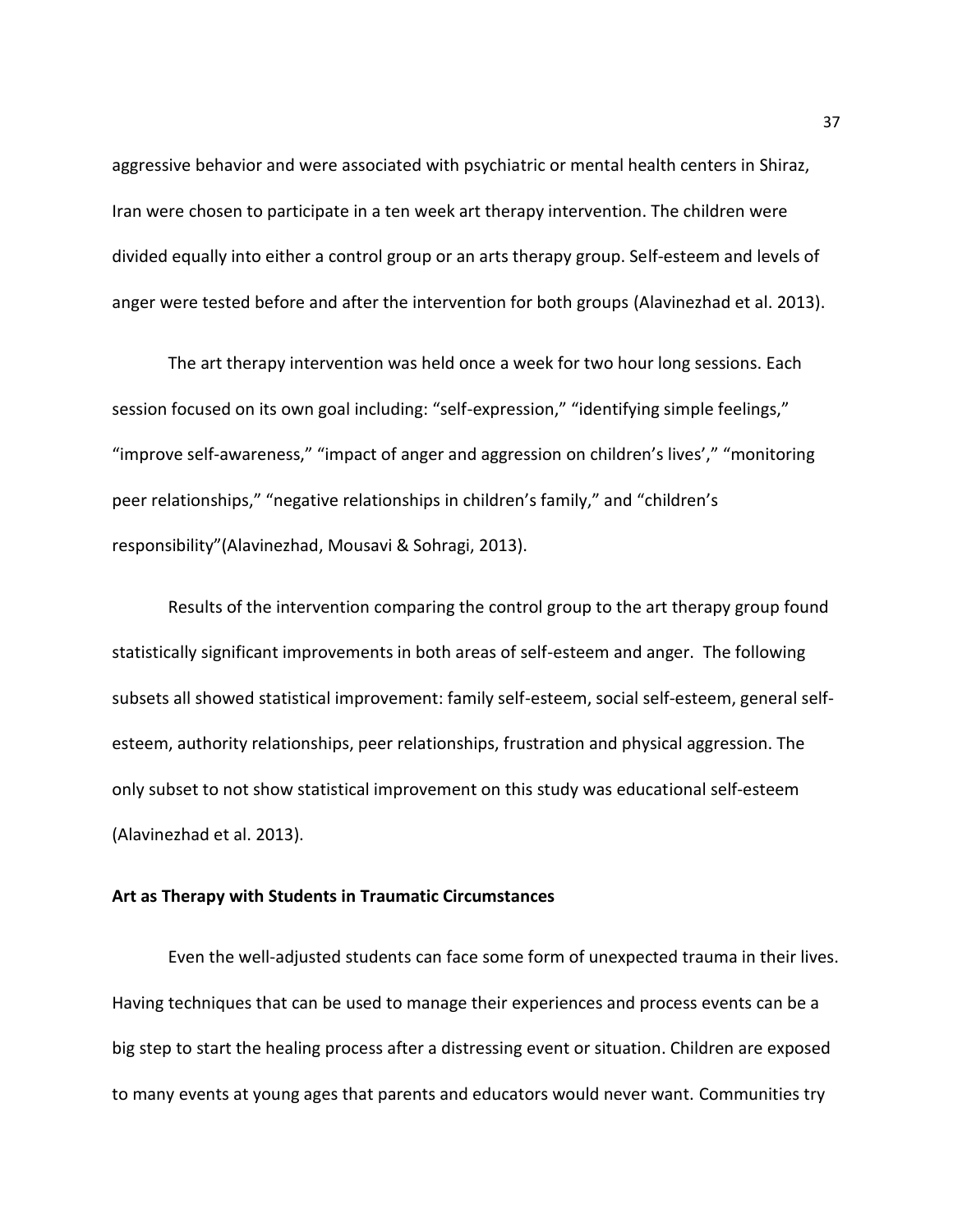to build safe spaces for children, but life's unforeseen and unpreventable negative events can happen. Children can be victims to mental and physical assaults, caused by people they know and don't know. A traumatic event in young children's lives can have detrimental effects to their development if not managed correctly.

The loss of a friend of family member can and will strike everyone at some point in their lives. Having coping mechanisms in place may potentially impact the effects of grieving for children who have lost a loved one. In a study from 2016, Hill and Lineweaver put together an art intervention to look at the effect of short term art making with limited directive for children who were grieving. The aim of the study was to evaluate the effectiveness of art making activities individually verses in a group setting on the effects of grief in children who had lost a loved one. The study was facilitated at two separate locations of Brooke's, a United States nonprofit organization that offers support groups for grieving children in the area of Indianapolis, Indiana.

Children from age six to thirteen who had experienced the death of a family member, either parent or sibling, and were actively participating in a support group, were invited to participate. Each child was in a different stage of grief at the time of the intervention. The children were in one of four groups: individual art making (14 children, 36% male, 78% white), group art making (12 children, 50% male, 50% white), individual puzzle making (10 children, 40% male, 90% white), or group puzzle making (18 children, 83% male, 50% white) (Hill and Lineweaver, 2016).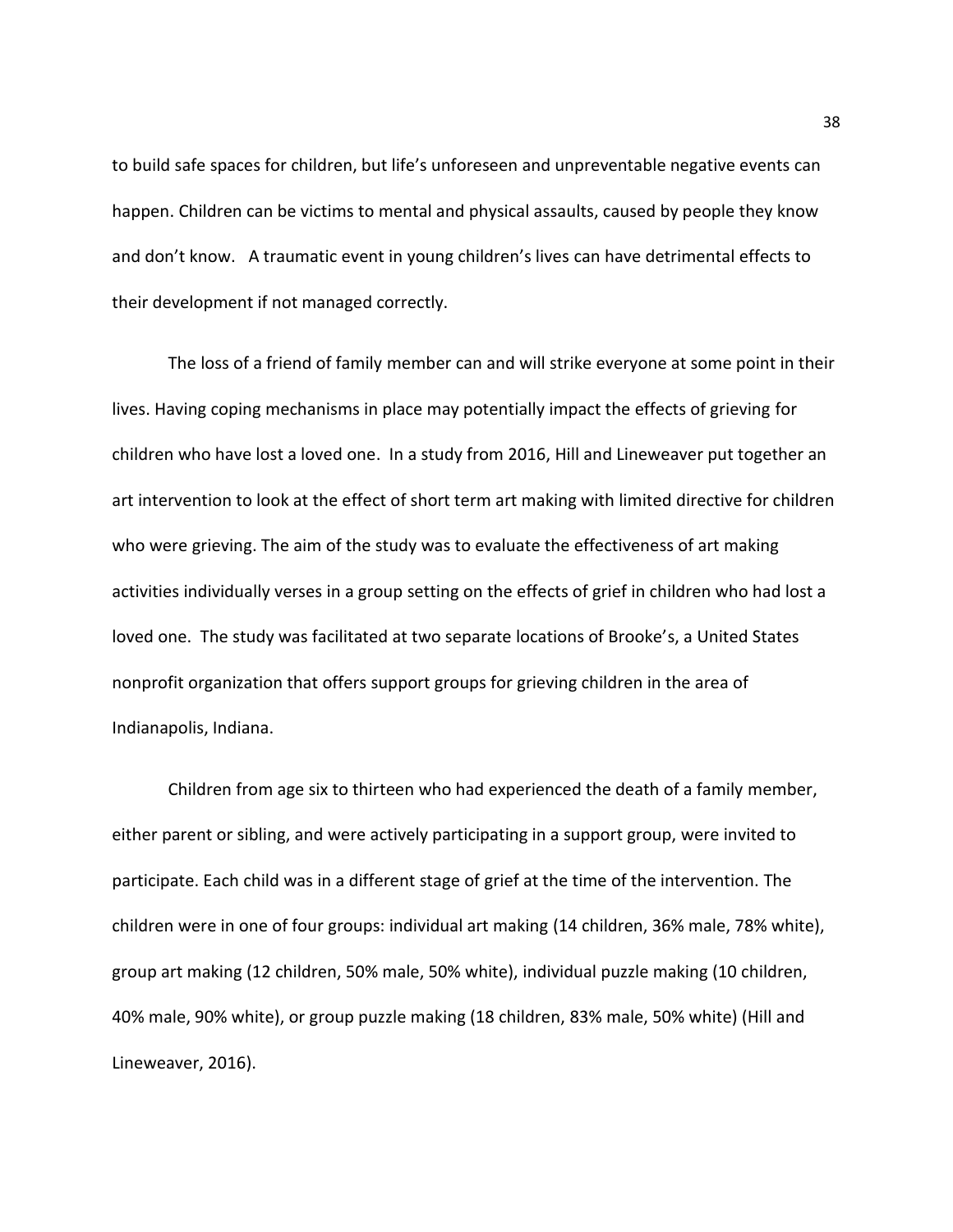Prior to the start of the intervention, the children were given a positive and negative affect schedule which measured the current state of grieving through seven items of positive and seven items of negative effects of grieving. Children were given 20 minutes to freely work and talk, no additional direction or discussion were facilitated beyond the initial art directive: "Create a happy person. You might want to think about what a happy person would be doing, what they would be wearing, where they would be, and who they would be with. You can use any of these supplies" (Hill & Lineweaver, 2016 p. 93). The collaborative art making group received the exact same prompt with the addition of "work together to…" The art groups received oil pastels and watercolor, 9'x12" canvases for individual students and 30"x30" for group art. Interestingly it was noted that several of the group art making children chose to create individual art on the larger canvas instead of working collaboratively. The two control groups were assigned the non-creative task of putting together a puzzle, either individually or as a group.

After 20 minutes, the students again completed the positive and negative affects schedule. The data collected showed that the children who individually created art had a decrease in negative affect, but no increase in positive effect. The other three groups: art making collaboratively and the control groups puzzle independent and group puzzle, experienced no significant reduction in negative affect and no increase in positive effect (Hill & Lineweaver, 2016). This art intervention had no aspect of conversation around art making, and no expected outcome given to the participants, they were simply told to draw a picture of a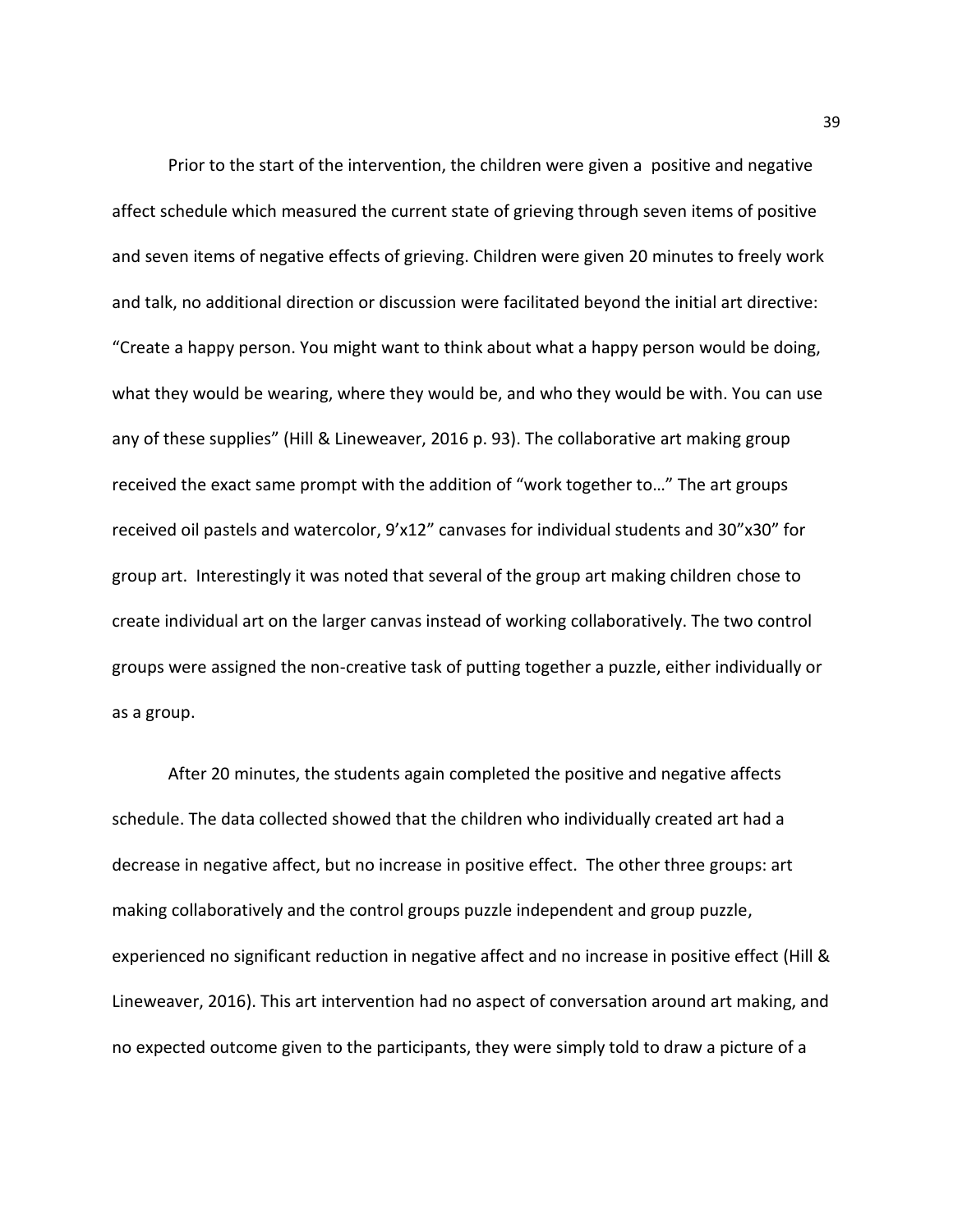happy person. For children asked to work collaboratively this activity had little impact on their positive or negative grieving.

Developing children who suffer trauma from sexual abuse can incur psychological damage, causing a wide range of mental and behavioral problems that can be ongoing and expansive such as anxiety or depression, preoccupation with sexual behavior, guilt or fear, selfdestructive behavior or even suicide (Pretorius & Pfeifer, 2010). Any of these outcomes can make it impossible for a child to function in school, much less live a typical life. To combat this, an arts intervention program was developed in South Africa, the country with the current highest rates of child sexual abuse. The aim of the study was in reducing depression, anxiety, sexual trauma and low self-esteem in the participants. Twenty-five girls aged eight to eleven with a history of sexual abuse living with a non-offending care taker participated in the group art therapy intervention. The girls were divided into four groups, two experimental groups and two control groups, the groups were of mixed races. Pre and posttest information was gathered through a Trauma Symptom Checklist for Children to assess levels of depression anxiety and sexual trauma, and a Human Figures Drawing which measures self-esteem, depression, anxiety and sexual trauma. The intervention consisted of four themes over eight sessions with arts based activates (as noted in table 5) (Pretorius & Pfeifer 2010).

| <b>Theme</b>                                         | <b>Activities</b>                           |
|------------------------------------------------------|---------------------------------------------|
| Establishing group cohesion and fostering            | Group painting, clay to discuss boundaries, |
| trust                                                | storytelling using dolls                    |
| <b>Exploration of feelings associated with abuse</b> | Draw and discuss feelings, draw or paint a  |
|                                                      | happy box and an unhappy box                |

**Table 5. Activities: Art Therapy for Sexually Abused Girls**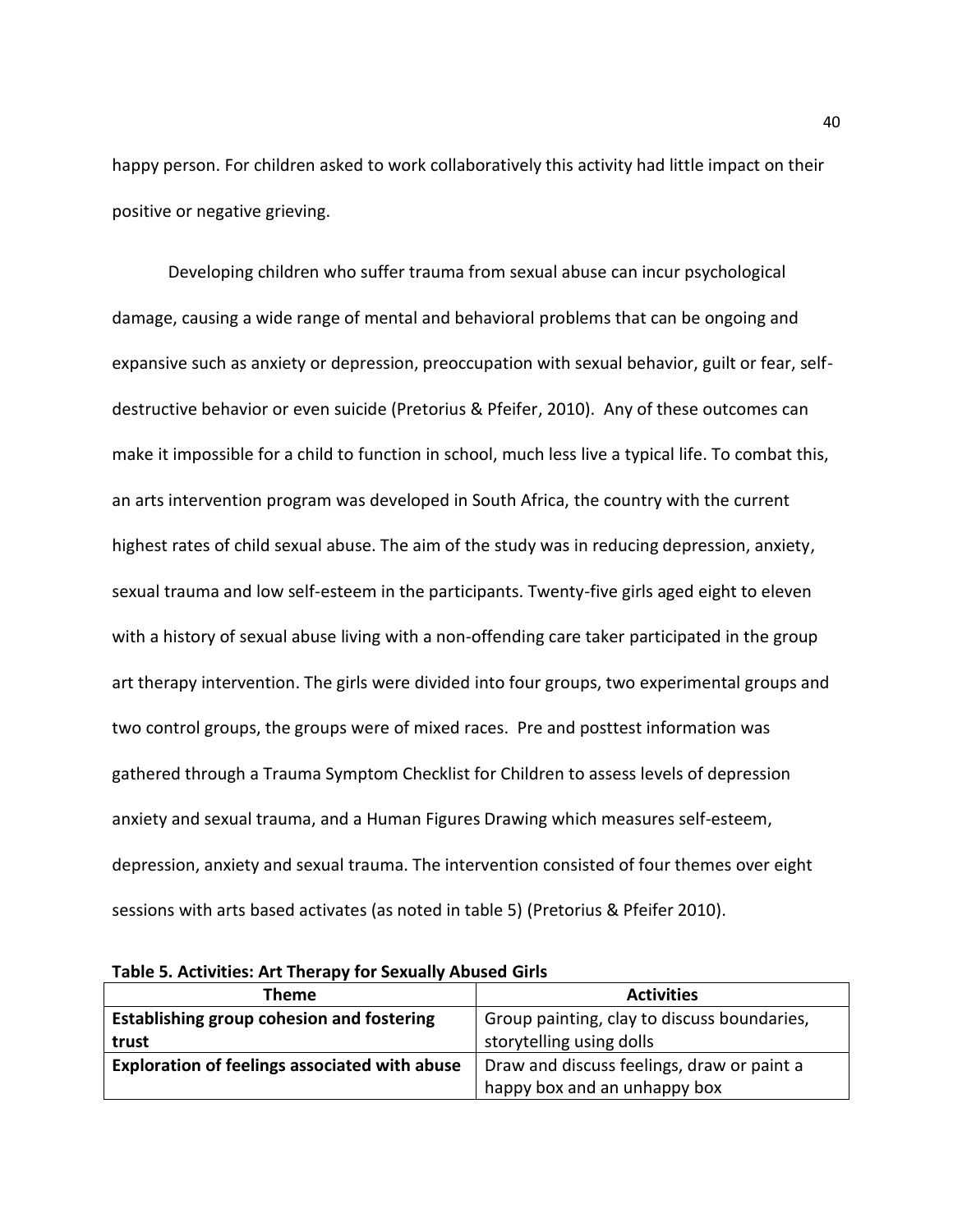| Sexual behavior and prevention of | Role play and discussion                       |
|-----------------------------------|------------------------------------------------|
| re-victimization                  |                                                |
| <b>Group separation</b>           | Paint, draw or sculpt feelings associated with |
|                                   | leaving the group intervention                 |

The results of the intervention from pre to post test on the girls who participated in the arts intervention group program showed significant improvement in depression, anxiety sexual trauma in both experimental groups (Pretorius & Pfeifer 2010). The two control groups had no significant changes from pre to post test, and in fact showed increase in levels of depression. Low self-esteem remained for all girls participating across the board.

In their work on expressive arts interventions for urban youth in low –income neighborhoods, Forrest-Bank, Nicotera, Bassett & Ferrarone (2016) noted that "the general population of youth in low-income, urban neighborhoods may not need or seek clinical services, but nonetheless, the research demonstrates that they are at-risk for developing emotional, behavioral, and academic problems." This is why Forrest-Bank et al. (2016) believe it is important to understand and utilize arts programing that can bolster positive youth development, for all children. In their study, 40 diverse urban sixth to eight grade youth in New York participated in a Poetry-focused art intervention on the perceptions of academic, social competence and multicultural attitudes based on pre or post self-perceived surveys. 23 youth received interventions in group A ( 52% male, 47.8% African, 34.8% African American, 8.7% Asian and 8.7% unknown) followed by 17 youth assigned to a B group four weeks later (35% male, 52% Latino, 35.5% African, and 11.8% African American). The workshops lasted four weeks as an afterschool program two hours twice a week with the only incentive being pizza served at each workshop. The first group of youth reported enhanced capacity on all measures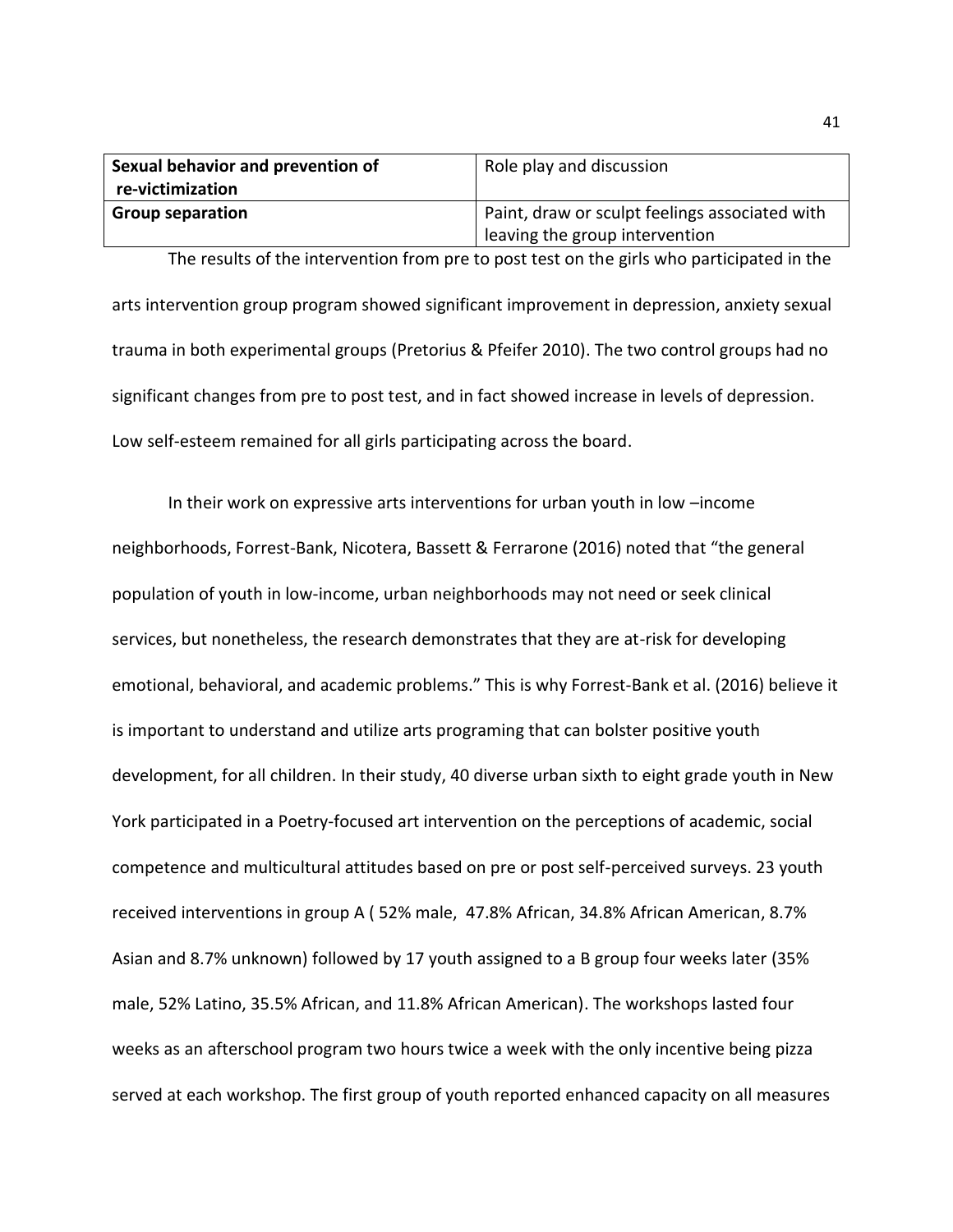including academic, social competence and multicultural attitudes were as the second B group showed no significant gains compared to the A group.

Many children come to schools in the United States as their families flee countries that are oppressive and unsafe. The current number of refugees is at an unprecedented level, with many asylum seeking families being denied entry to some countries, and others with a shortage of supplies and space to aid those in need. Children of these families are struggling just to survive and when they are placed in public schools, they are far from being ready to integrate into routine, much less function as a self-actualized person (Meyer DeMott, Jakobsen, Wentzel‐Larsen & Heir 2017).

Preventative programing and early interventions can give children the tools they need to cope with and potentially even prevent psychological stress and other behavioral disorders as a result of traumatic experiences. In a study guided by the need for this type of programing for refugee children, Meyer DeMott et al. (2017) created an early intervention based in expressive arts programing to examine the short and long term impact creative arts interventions would have on the mental health and well-being of refugee children.

To qualify for the study, the children had to be aged 15-18, male, unaccompanied minor asylum-seeking children (UASC) entering Norway, who had been at the arrival center three weeks prior and agreed to stay six more. They were first screened for drug abuse, dangerous behavior or psychosis as not to be a danger to self or others. The sessions were held in 2009- 2011, *The Expressive Art Intervention Program* lasted 5 weeks, with hour and a half long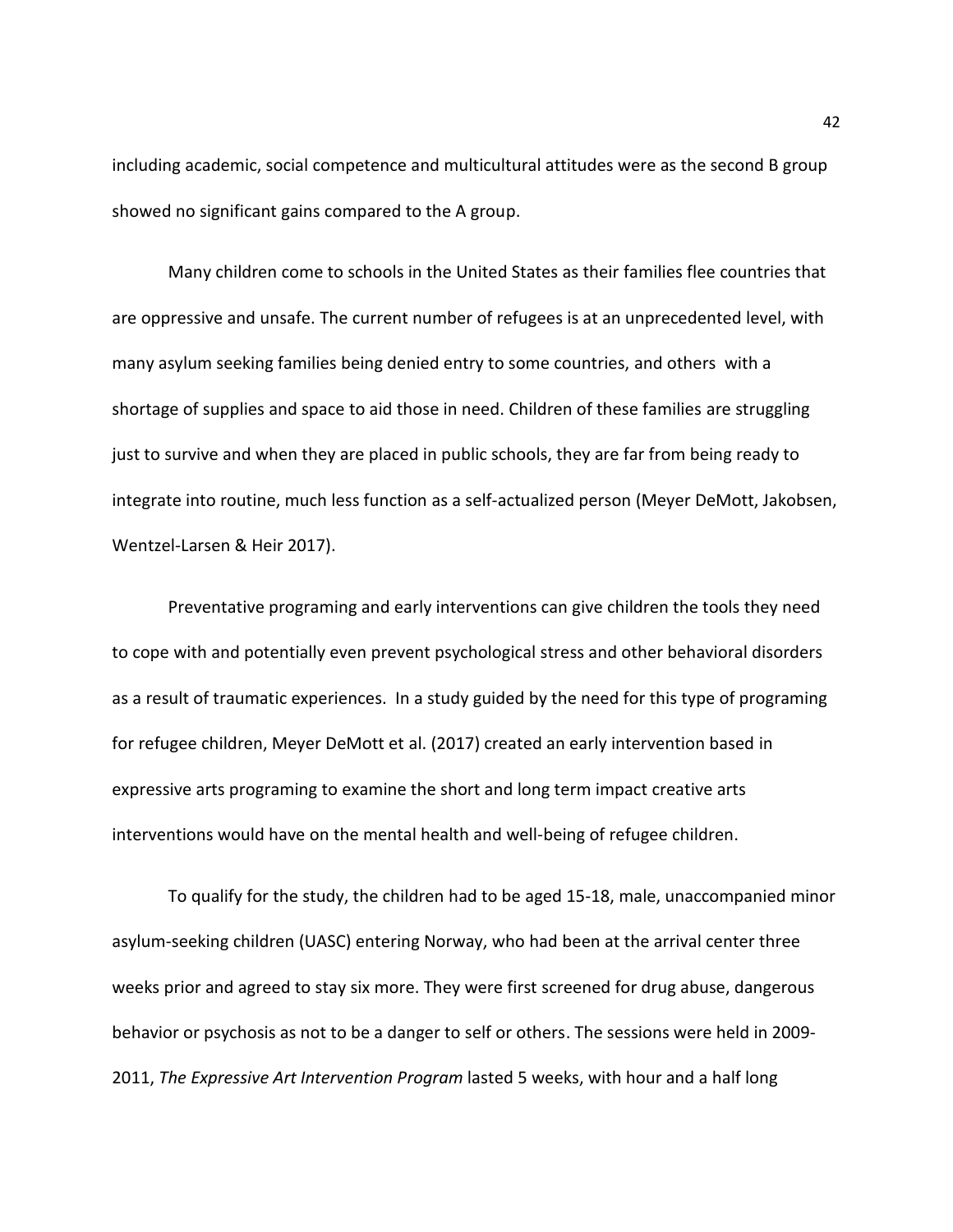sessions twice a week. Only ten participants were in a group at one time, with 5 rotating out and 5 new boys rotating in at each  $5<sup>th</sup>$  session. One hundred and forty-five males participated during this intervention, 76% were Afghanistan and 18% was Somalian the rest were mixed of other boys seeking asylum from other countries. The boys were either put into EXIT (Expressive Arts in Transition) or LAU (Life a usual) both were guaranteed to stay at the arrival center for the entirety of the program and both were offered school and recreational activities.

Several measurements were taken in this study at all points from baseline, before program start, to 25 months after. Information collected included a serious life events checklist (measuring exposure to 12 different kinds of trauma), a psychological distress checklist (measuring anxiety and depression), a post traumatic symptoms score and a life satisfaction ten point scale (Meyer DeMott et al., 2017).

The majority of the boys in both groups had experienced traumatic events before arriving, including physical and sexual abuse, loss of loved ones, war or disaster, or observing disturbing grotesque events (Meyer DeMott et al., 2017).

*The Expressive Arts in Transition Program* is based on safety, stability, anxiety and stress management, building emotional regulation skills and trauma education (Meyer DeMott et al., 2017). The curriculum goal was to give the children useful coping skills to "make them aware that the exercises and methods could promote change both mentally and physically" (Meyer DeMott et al. 2017). Each session was led by two therapists and included translators for each of the languages the boys in the group spoke. The expressive arts program combined visual arts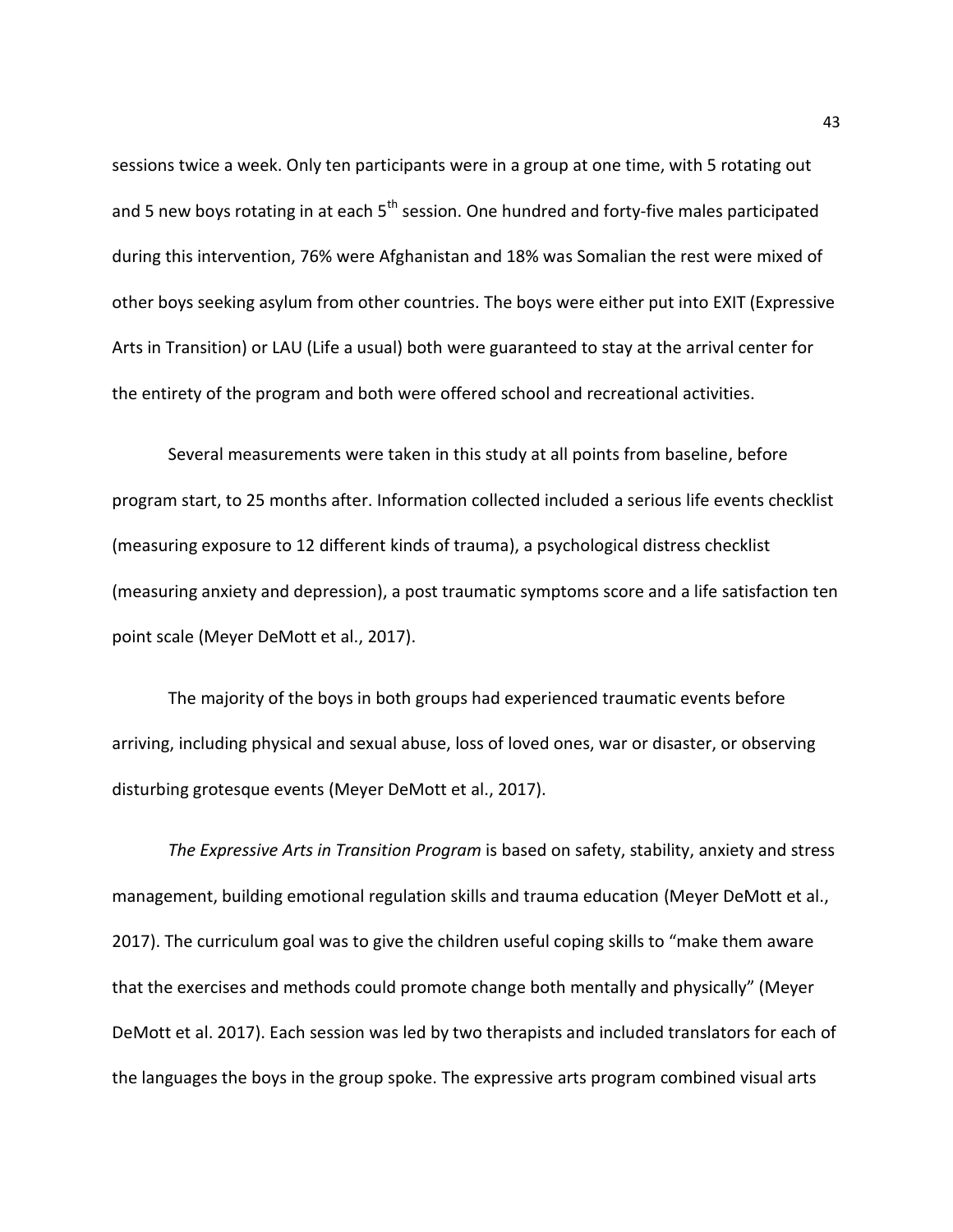with other expressive art making including dance and movement. Each session started with a welcome ritual and concluded with an exit interview. The boys participated in assessing how they felt by marking themselves on a visual barometer at the beginning and end of each session, a 10-15 minute breathing exercise, and an educational segment. The study focuses on trauma intervention and giving boys coping skills to use at future times in their lives, the EXIT program introduced the students to stress symptom management as well as coping strategies skills (as expressed in table 6).

**Table 6. Activities: Expressive Art Transition Program** 

| <b>Session#</b> | <b>Focus</b>                | <b>Activity</b>                           |
|-----------------|-----------------------------|-------------------------------------------|
|                 | connecting and engagement   | movement activities exploring identity    |
|                 | Calming                     | safe place painting landscapes            |
| 3               | Efficacy, identify and hope | movement activity achieving future dreams |
| 4               | Self-efficacy               | movement activity - inner resource animal |
|                 | Connectedness               | welcome and take care, new members join   |
|                 |                             | old members take a leadership role        |

The boys who participated in the EXIT group reported higher life satisfaction and stronger hope for the future than the boys who had been in the control group. However, the results of this study were continually monitored after the intervention 6 weeks, 5 months, 15 months and after 25 months. 80 of 143 participants were tracked at the  $25<sup>th</sup>$  month mark. Interestingly, the positive change in the EXIT group compared to the control group did not immediately appear after the intervention but gradually improved over time (Meyer DeMott et al., 2017).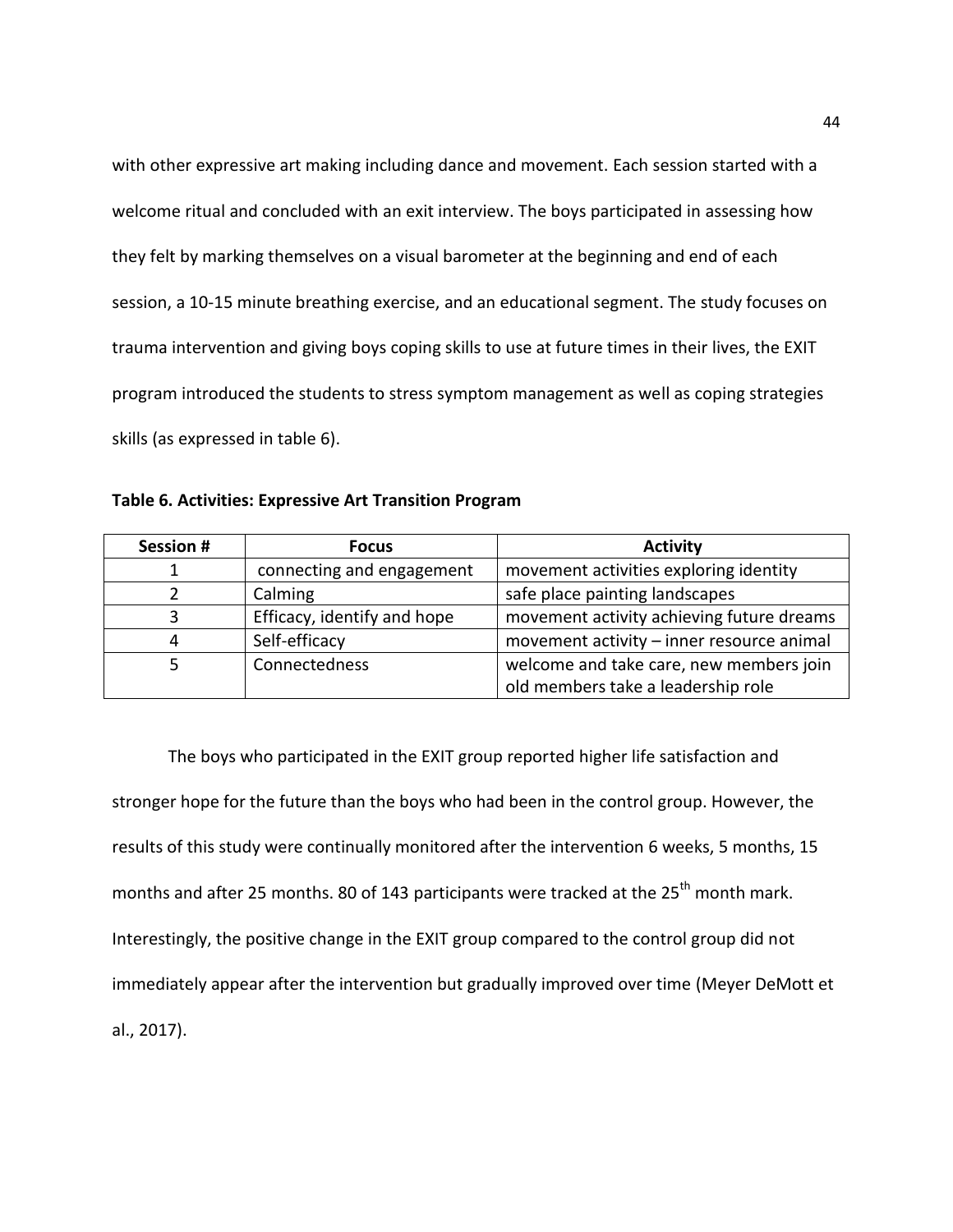## **Mandalas**

The mandala, an often intricate circular design originating in Hindu and Buddhist symbolismism, appears to be the most popular art form in the art therapy tool box. Either as a form to be colored, or an elaborate and concentrated form to create, the mandala is the most reported object used in art therapy with children. The Mandala's use in clinical therapy was popularized by the psychologist Carl Jung in the 1970s; Drewes, Green, Kominski, 2013). Jung suggested that the process of creating mandalas helped with inner self-regulation, which could restore stability and cause a calming and healing effect (Drewes et al., 2013). Since then, the use of mandalas has proven beneficial in lowering levels of anxiety for many different types of patients.

In a heavily cited study from 2005, Curry and Kassers researched if coloring mandalas could reduce anxiety (Carsley, Heath & Fajnerova, 2015; Drewes, Green & Kominski, 2013; Van der Vennet & Serice, 2012). They randomly presented university age students one of three forms to color: free form (a blank paper), plaid form (square and rectangular boxes formed by intersecting strait lines), or a mandala. Curry and Kassers wanted to find if coloring mandalas would have greater therapeutic benefits than coloring a design with the same amount of fields such as the squares of a plaid design or that of a free form design (Van der Vennet & Serice, 2012).

Anxiety was induced in the participants by having them partake in a writing exercise. A self-reporting anxiety test was taken before and after the writing and 20 minutes of coloring.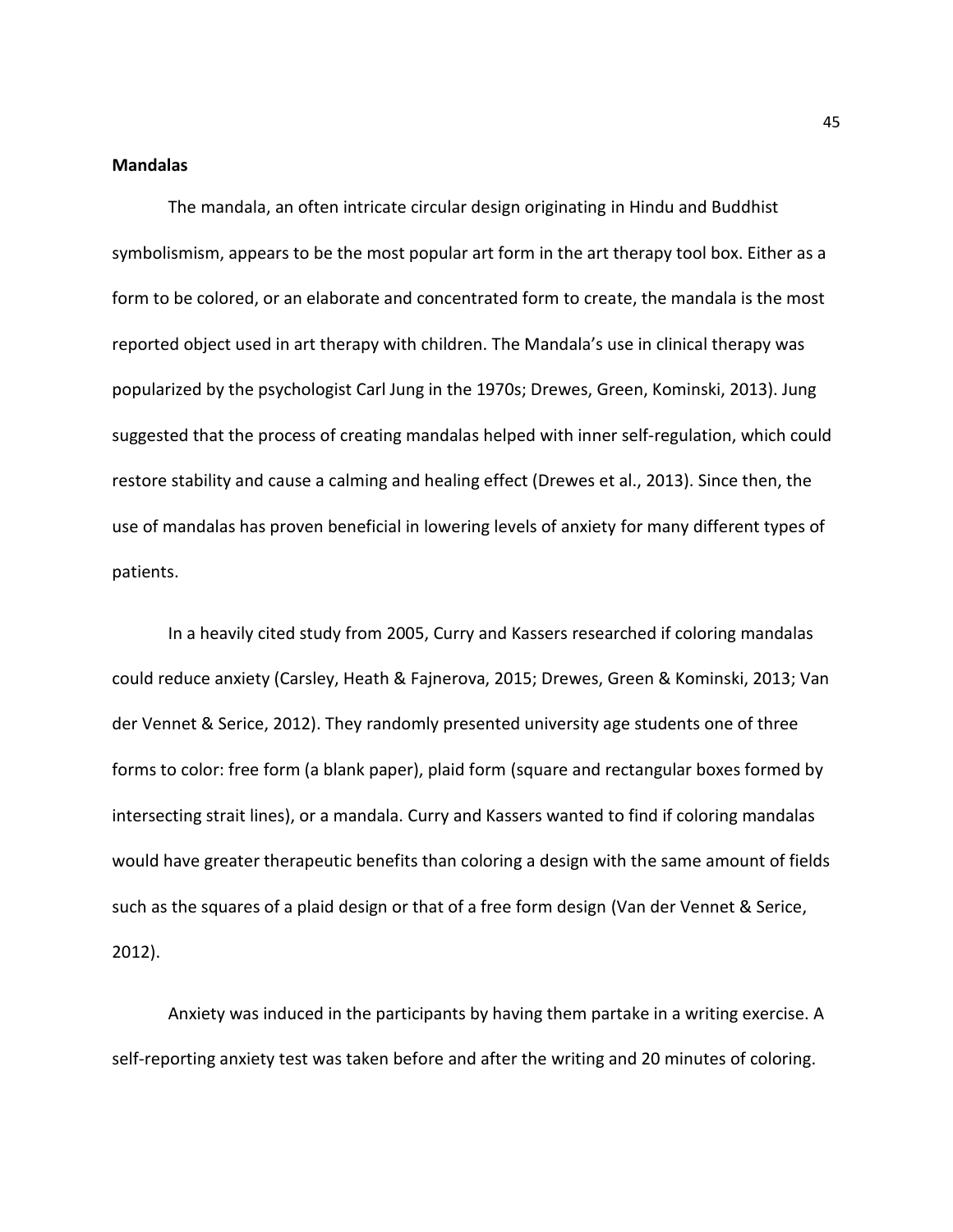Results of this study showed that both controlled styles of coloring mandalas and plaid reduced anxiety, were the un-structured option showed little decrease in anxiety.

In 2012, Van der Vennet and Serice re-created Curry and Kasser's 2005 study to investigate if mandalas, in fact, reduce anxiety. In their research, Van der Vennet & Serice hypothesized that participants would experience a greater reduction in anxiety when coloring the mandala over a plaid or free form option. In this version of the study, 50 university age psychology students participated by receiving one of the exact same coloring options as the 2005 study, but this time, participants were given an additional third test of anxiety levels, immediately after the writing prompt to induce anxiety, as well as at the beginning and end of the study (Van der Vennet & Serice, 2012). The additional test showed that participants' levels of anxiety were significantly higher than the baseline they started at before the writing prompt. The overall results showed that those who colored the mandala had a significant difference in anxiety reduction than either the plaid design or the blank free form design.

Focusing this hypothesis on children, Carsley, Heath and Fajnerova (2015) set up an experiment asking 52 students in grades four through six from a private, co-ed elementary school in Montreal, Canada to participate in a study on the use of coloring on test anxiety. The research showed that the mindfulness-based structured activity of coloring a mandala reduced the pre-test taking stress of all students. Interestingly, Carsely et al.(2015) found that for boys only, free coloring on a blank piece of paper (the control group) also reduced their pretest anxiety, as self-reported by the students in the study.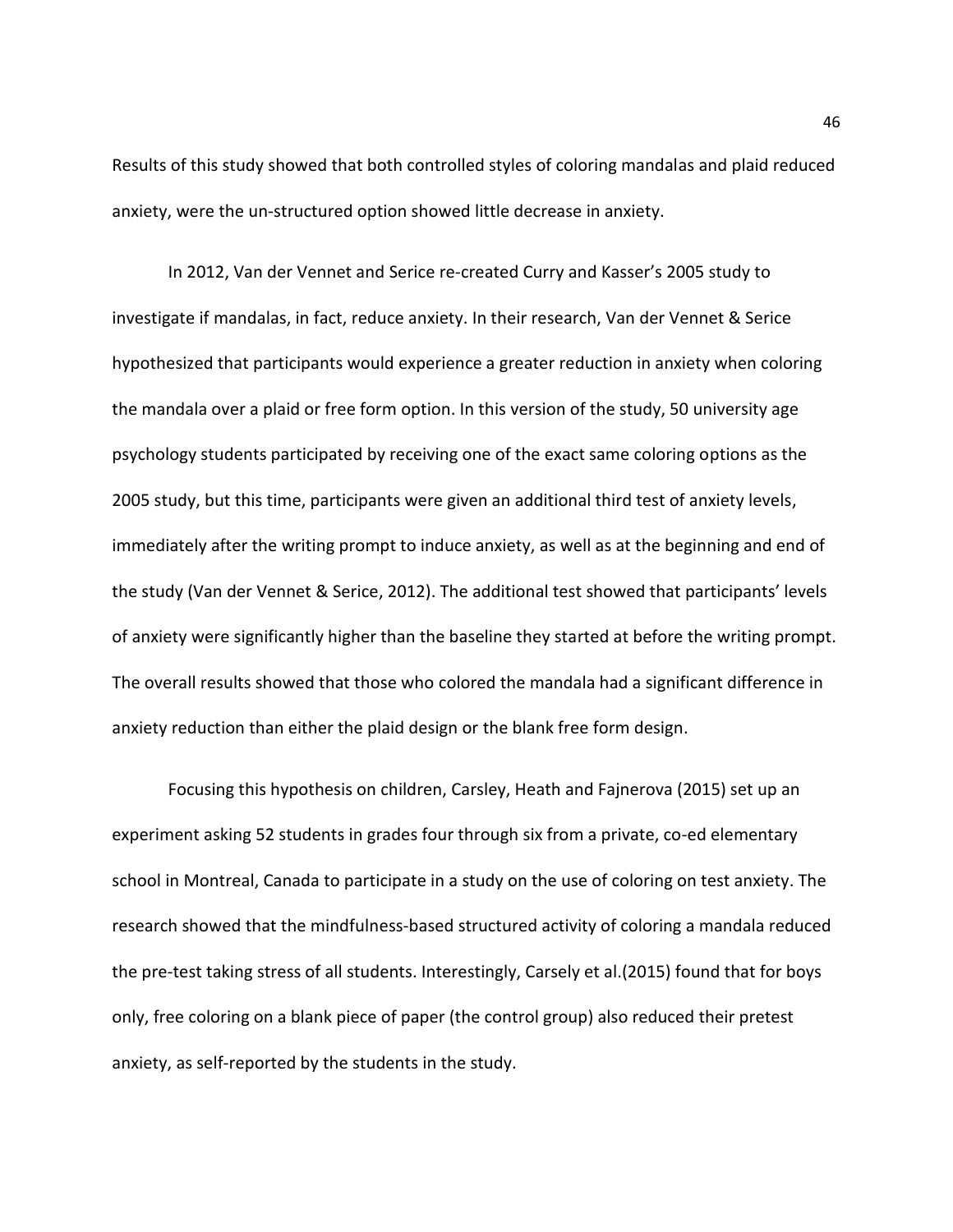For the purpose of eliciting anxiety in these children, students were told they would be taking a spelling test and that their parents would be informed of their score on that test. Students were given an envelope containing two copies of an Anxiety Inventory Test, a mandala or a blank piece of paper to color, and the spelling test itself as well as a box of crayons, a pencil, and an eraser (Carsely et al. 2015, p. 246). At random, 26 children received a mandala to color and 26 received a blank piece of paper to freely color on their own (p. 244).

Prior to the coloring and their spelling test, students completed the State-Trait Anxiety Inventory for Children, a 20 item self-reporting test evaluating current levels of anxiety (Carsely et al. 2015, p. 245). After completing the form, students were given 15 minutes to color before again being asked to complete the Anxiety Inventory, followed by the spelling test.

For the students who colored the structured mandala, both males and females reported lower levels of anxiety after the coloring activity. Of the students who were given a blank paper to free color before the test, only males demonstrated a decreased level in anxiety, while females did not report a decrease in anxiety (Carsely et al., p. 248) In fact, boys self-reported a greater decrease in anxiety as a result of free coloring versus the mandala, while girls benefited exclusively from the mandala condition (Carsely et al., p. 249).

In a similar research program from Russia, Drozdikova-Zaripova and Kostyunina (2015) created a pilot study aimed at reducing the level of school anxiety for teens, by means of mandala therapy titled *Magic Power of a Circle*. Seventy-nine fifth grade students participated in an initial evaluation of school anxiety, with 26 chosen based on their evaluations reporting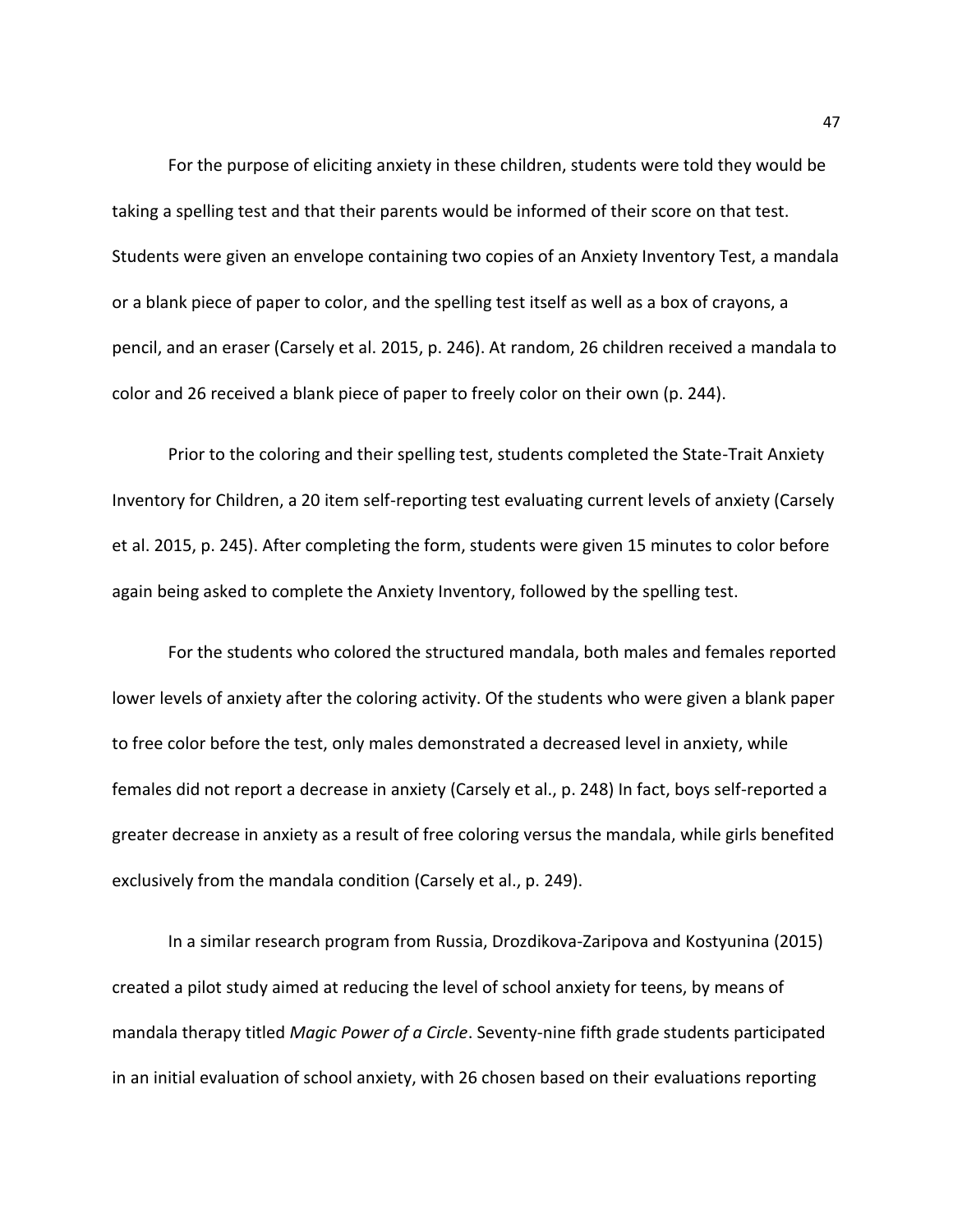high levels of anxiety. The diagnostic results of their initial investigation on anxiety and school culture reviled there was an overall need to reduce school anxiety at this school. For this study, the desired outcome for the students was overcoming school anxiety, increasing self-esteem, self-management in critical situations and reliving muscle tension (Drozdikova-Zaripova & Kostyunina, 2015). Thirty-six total hours of group classes were held for 40-45 minutes after school which consisted of students painting provided mandalas, through personal choice of color without coercion, under the guise of a therapist who would engage them in questions about how they felt and the choices of their designs. Calm music was played and there was an inclusion of storytelling during the interventions. The students were told the most important rule of the program was that "repetitive actions of hands sooth and require concentration, thereby removing internal stress" (Drozdikova-Zaripova & Kostyunina, 2015, p. 1114).

Fascinatingly, this program incorporated 10 hours of parent involvement, discussing the topic "Social adaptation of the fifth grade pupils to the new conditions at school" which included suggestions for positive social etiquette to the parents' for home interactions with their children such as "show interest in your child," "visit the school and talk to teachers," "help with homework," "keep your home peaceful" and "do activities with the student" (Drozdikova-Zaripova & Kostyunina, 2015, p.1113).

Based on the results of a survey, the pilot showed that high level of anxiety decreased from 16.5% to 8.9% and the number of students with low level anxiety increased by 6.3%.Based on their findings, Drozdikova- Zaripova and Kostyunina state that techniques of mandala art therapy can be used for the prevention of anxiety disorders in children.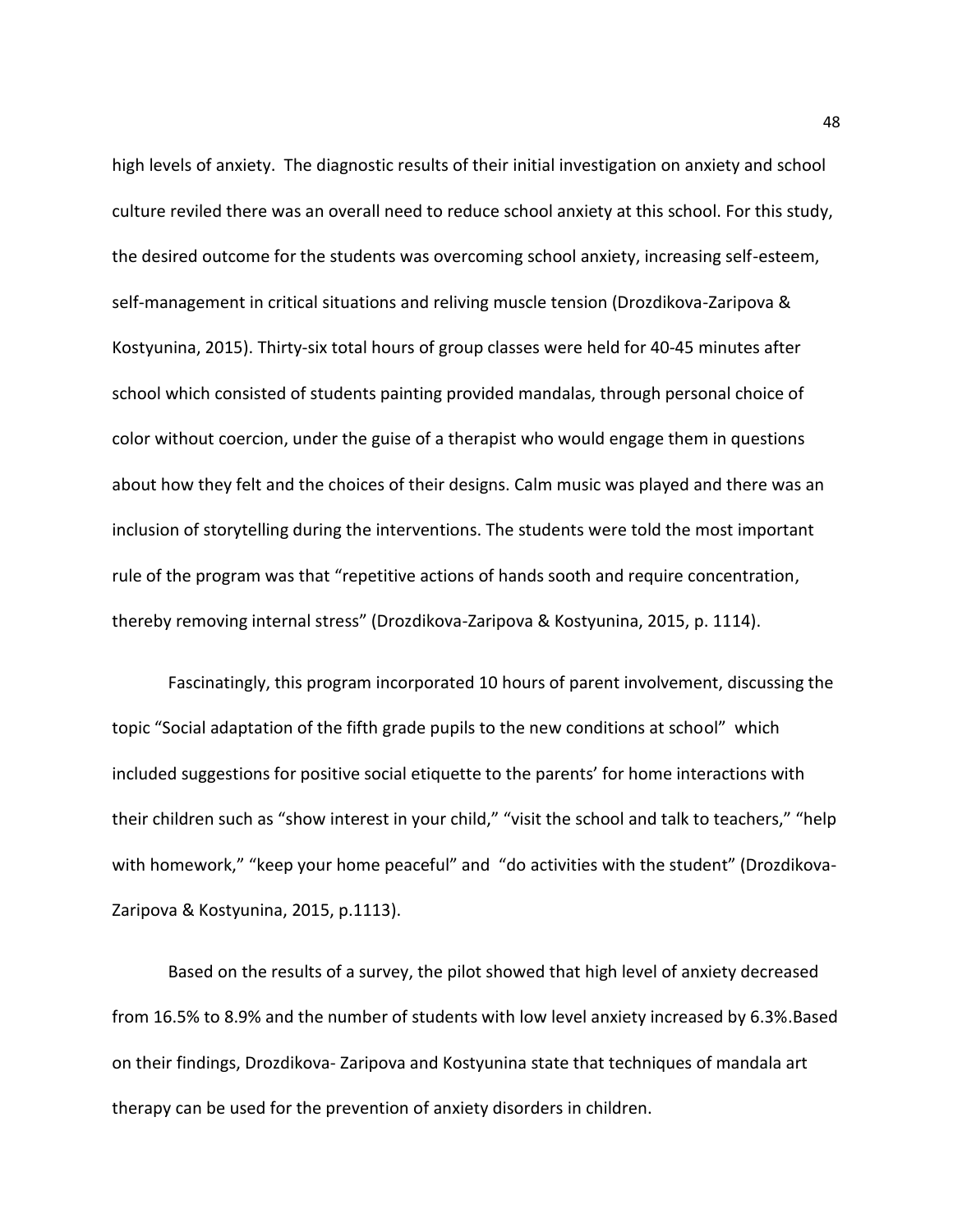Through her thesis work Yoon, 2014, asked the question "Would adapting art therapy techniques in an art classroom aid children who are going through temporary emotional stresses"? As a result of interviews with art therapists and teachers, as well as mandala creation with a class of approximately 30 fifth graders, Yoon found that mandalas work as a daily transitional exercises to help students prepare to focus in their art class (Yoon, p. 41).

Having an illness can have tremendous effect on a child's academic success. According to Stinley, Norris and Hinds (2015) pediatric patients who are frequently hospitalized in the United States report pain related to routine procedures is the worst part of their illnesses. To try and reduce excessive stresses suffered by these children, Stinley et al. performed a clinical trial to explore the feasibility of implementing a fast acting mandala intervention to reduce physical pain and psychological anxiety experienced by children during a routine needle sticks.

Children often describe the pain as more than just physical. They express additional feelings of fear and anxiety; this combination can build up to a state known as *Acute Pain Phenomenon*, were the psychological symptoms can impact children's perceived pain causing them to report greater pain sensations (Stinley et al., 2015). This is why Stinley et al. (2015) believes that pain management interventions for children need to encompass fear, anxiety and personal distress.

Twenty children were in the control group and twenty children were in the mandala intervention group. The average age of each child was 12.3 years and only English speaking children participated, as all material was presented in the English language. Twenty female and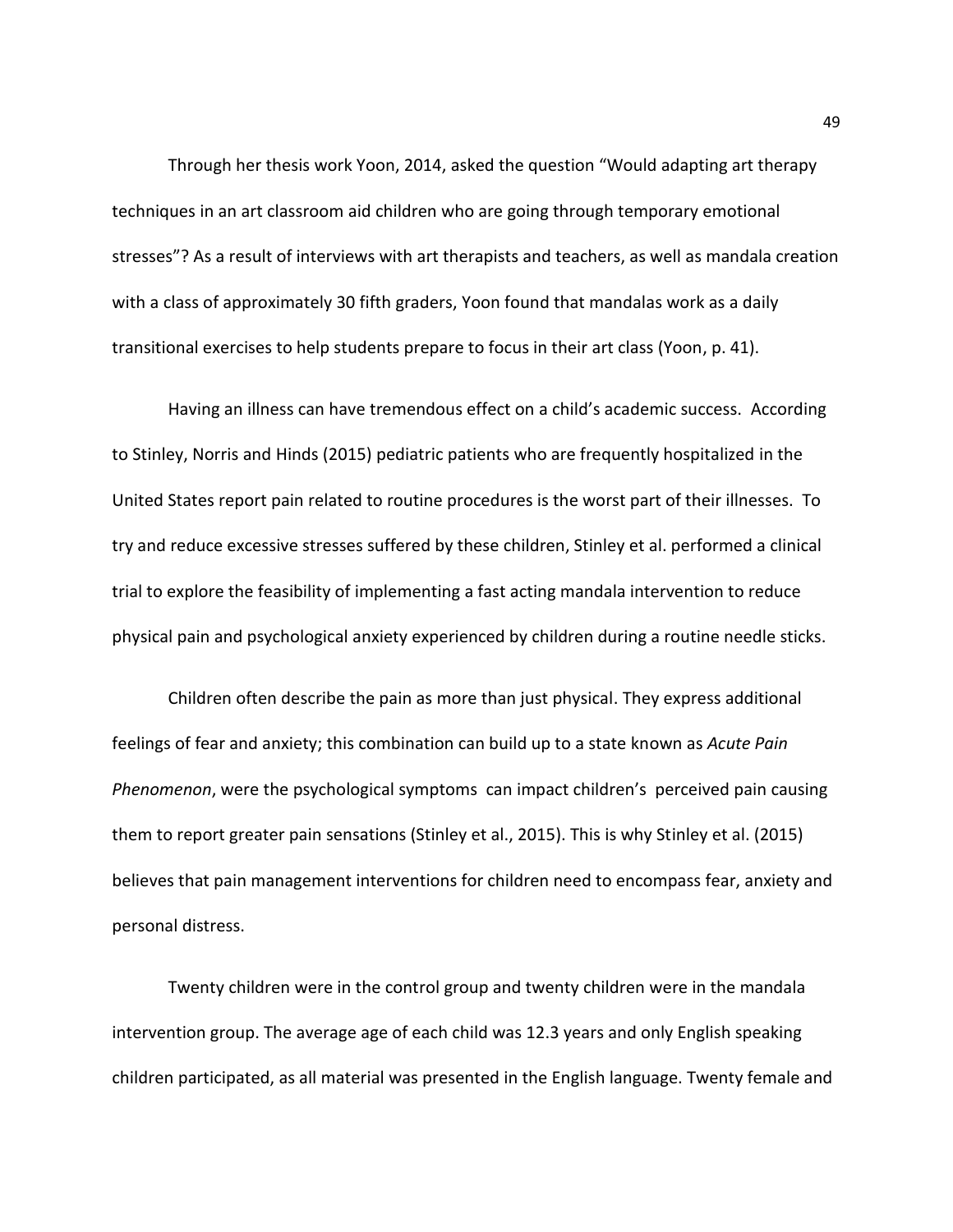twenty male children participated in the study; eleven participants in the treatment group were male and nine were female. The medical needs and frequency of receiving needle sticks varied throughout the group (Stinley et al. 2015).

The intervention was designed to be minimally disruptive to the procedure of a needle stick and for accessibility purposes to children who could not use specific art material, a mandala on an I-pad was chosen. The Hospital Fears Rating Scale was used to rate situational anxiety, visible stress behaviors such as crying, screaming, fidgeting or physical struggle, and post needle stick pain was measured using a visual analogue scale. Physical symptoms were collected through heart rate and blood oxygen level monitors which collected data points every 60 seconds (Stinley et al. 2015).

In order to monitor changes in conditions at specific events, the children in the mandala intervention group received the mandalas to color five minutes prior to being stuck with a need, and were stuck exactly at minute seven of the intervention. The change in heart rate was calculated by taking the reading from minute one away from minute seven. Anxiety was reported on a level from one to five.

Results of the clinical trial showed a significant reduction in both the physical display of stress behaviors and the psychological anxiety reported by the children in the intervention group. The reduction in symptoms was even more pronounced for children experiencing high levels if anxiety prior to the intervention. Stinley et al. (2015) found that the mandala intervention was feasible, non-invasive, fast acting, low cost, and effective in managing physical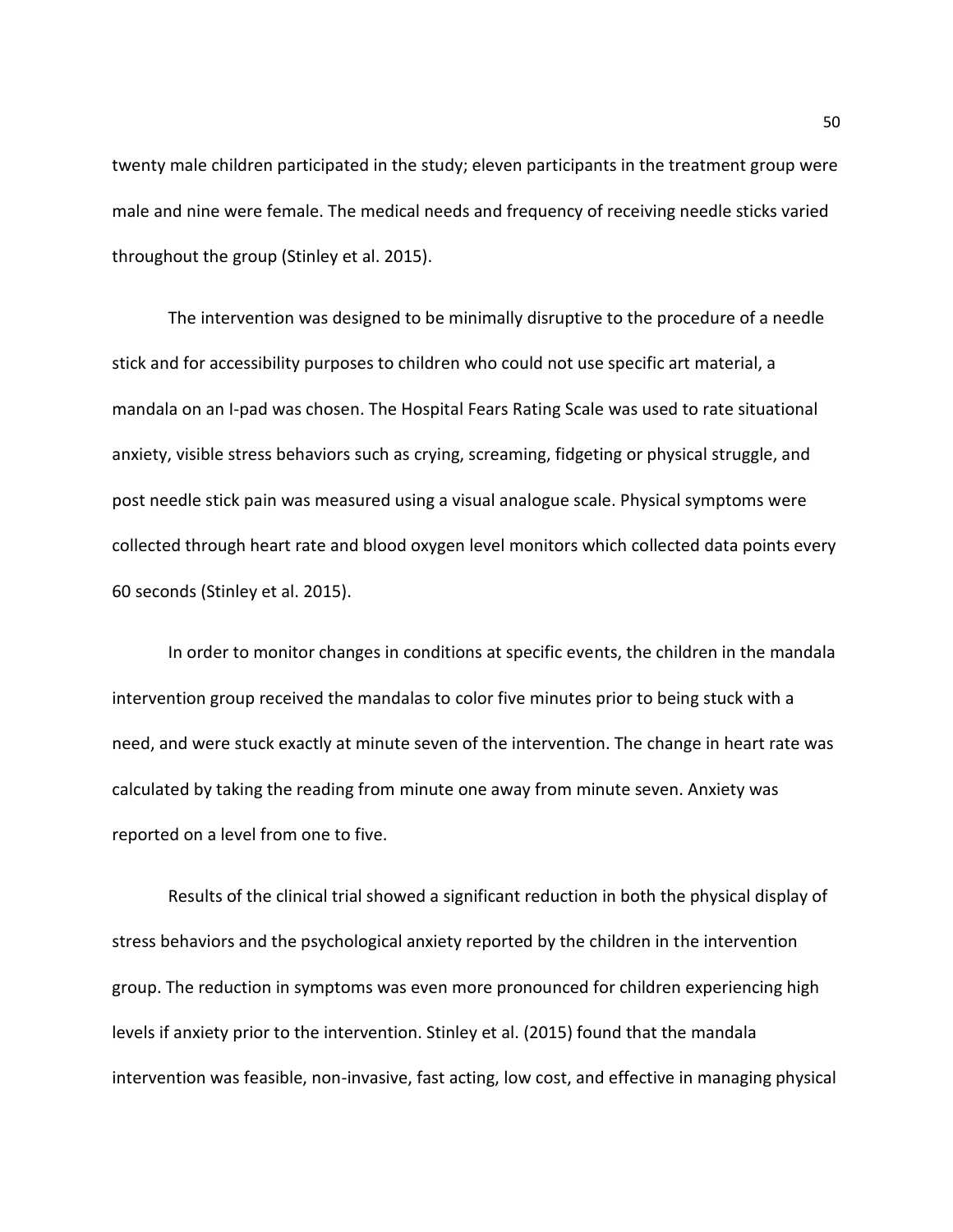as well as psychological symptoms for children. This type of a quick acting intervention could potentially be used at other events for children suffering anxiety within a school day.

### **Art Materials**

Art as therapy is about the examination of how art and its creation makes someone feel. The primary materials used by art therapists working with children diagnosed with Autism Spectrum Disorder (ASD) included 'markers', modeling clay/play dough, paint, crayons, other 2D material, colored pencils and collage as reported in a survey from the US National Art Therapy Association (Van Lith, Stallings & Harris 2017). So much can be done with art materials, and they present with such flexibility and adaptability to the user that they lend themselves a powerful tool for creating and depicting diverse meaning and thoughts. It is often said that art speaks the thoughts of sole that words cannot.

Proven successful art therapy programs utilize many art materials and techniques, but little research has been done to break down what specific materials impact patients. In light of this, Pesso-Aviv, Regev & Guttmann (2014) asked "which component of art therapy actually exerts that influence on one's sense of control – the art or the psychotherapy" (p.296).

To research their question, they looked only at the use of art materials to identify a difference in effectiveness. Pesso-Aviv et al. (2014) hypothesized that dry materials, such as pencils, would arouse less anxiety and aggression, as they are easy to control compared to wet materials such as paints, and that a more structured experience would produce less anxiety. They further hypothesized that each material would have a different impact on children. The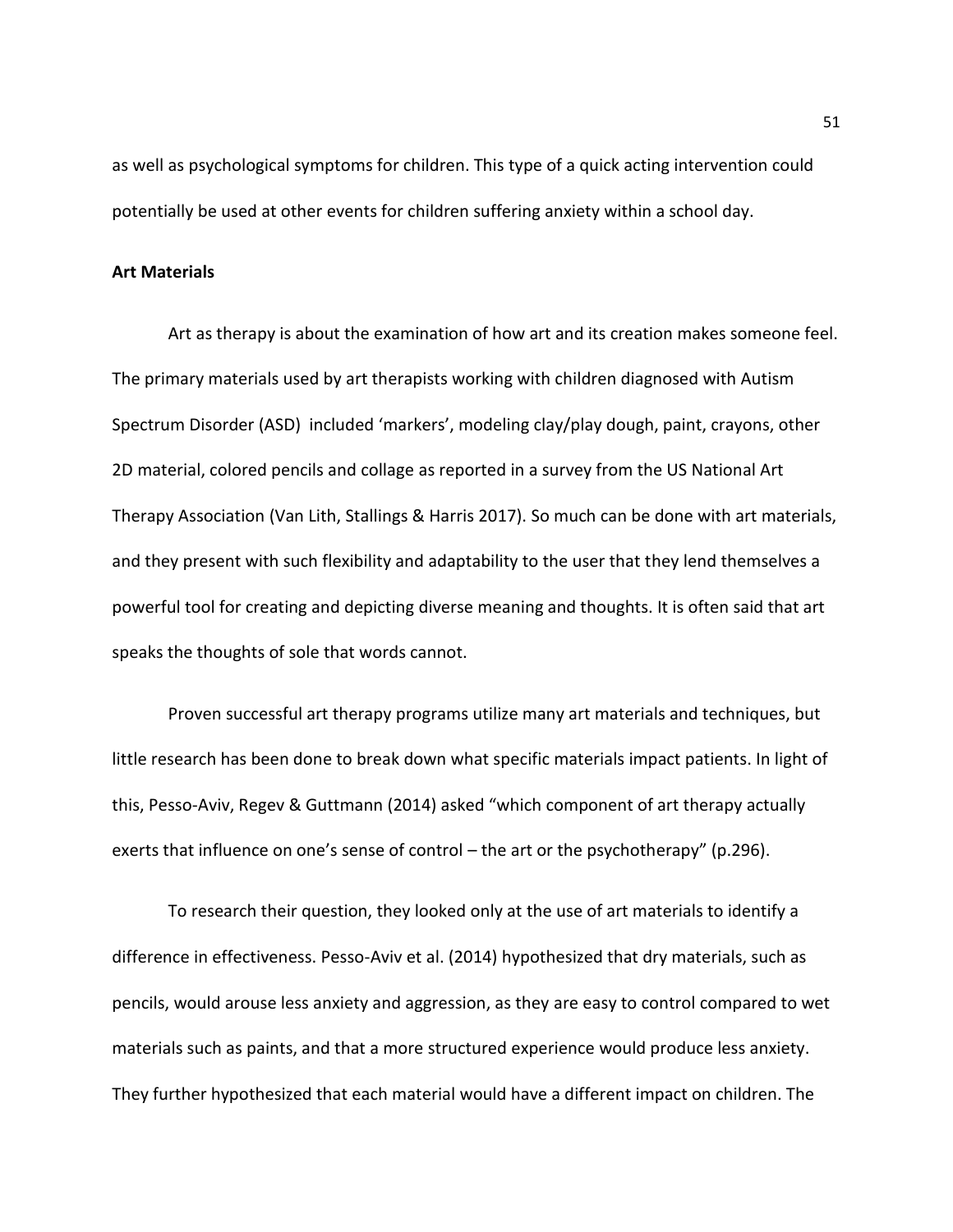three types of material included in this study were pencils, which the researcher described as the most controlled, oil pastels, considered middle, and gouache paints considered hardest to control.

In their literature review, Pesso-Aviv et al. (2014) noted that art therapy has been proven to improve self-esteem, aggression, anxiety, and self-control in previous studies. Because of this, they speculated that differences would be reported from start to in levels of self-esteem, aggression, anxiety, and self-control, they also hypothesized that differences would be produced for these based on which of the three art materials were used, as well as a different in students reports of the creative process in an evaluation questioner.

Forty-one middle-class children in Israel aged 7-9 attending a summer camp, were divided amongst the three types of art material; each group had only three boys and either eleven or twelve girls. The children were surveyed before and after the program, including questionnaires on aggression, self-perception, self-control, an anxiety inventory and a session evaluation after each of ten sessions (Pesso-Aviv et al., 2014).

Students showed initial excitement for the paints, and students in the pastel group reported least interested in the activity. Students were given minimal suggestions on what to do with the art materials, and no therapeutic discussion was facilitated during the ten sessions (Pesso-Aviv et al. 2014).

After the intervention, students in the gouache paints group showed statistically significant improvements in overall levels of aggression, whereas the students in the oil pastel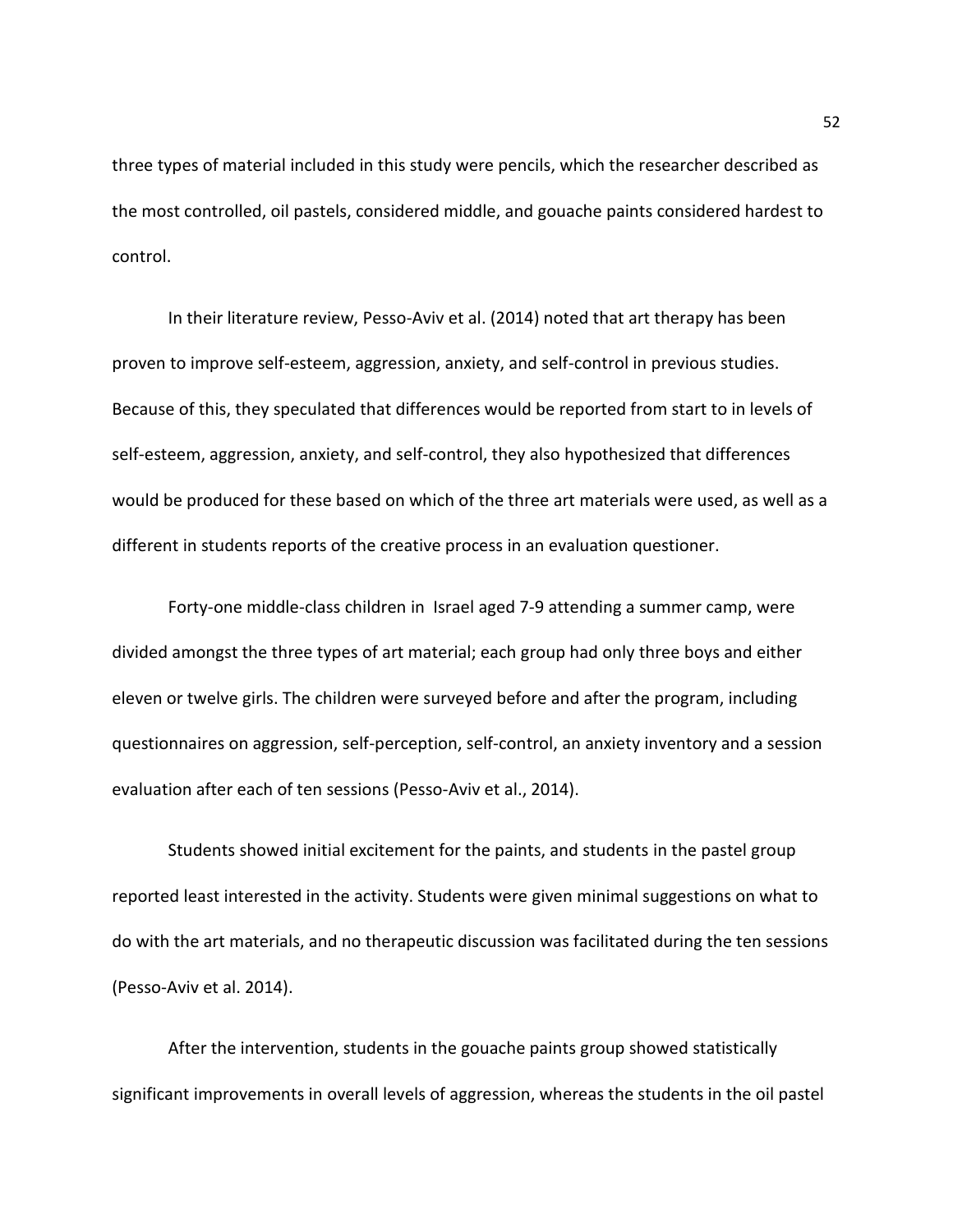and drawing did not (Pesso-Aviv et al. 2014). No change was shown for any group in selfesteem, anxiety, self-control, and no difference between the three groups was found in their evaluation of the creative process. Students who had initial excitement about paint dropped considerably, while students with oil chalks improved in their interest levels (Pesso-Aviv et al. 2014).

In 2012, Jang and Choi researched the use of clay in art therapy to improve the ego resiliency of children with a low Social Economic Status in an educational welfare program in a city middle school in Gyeonggi Province of South Korea. Ego resiliency, or adaptive behavior in stressful situations, allows children in poor circumstances to view their lives with positivity and potential ((Jang & Choi, 2012). The objective of the study was to improve children's confidence in the ability to control their emotions through the use of a clay based art therapy intervention.

Sixteen middle school children in an educational welfare program sponsored by the city, where chosen by their teachers as needing additional aid in emotional and psychological help. The participants were aged 13-15 with 4 females and 4 males in each of two groups, one controlled and one receiving clay-based group art therapy (Jang & Choi, 2012). The intervention lasted 18 weeks, meeting once a week for 80 minutes. Ego resiliency was measured before and after the intervention, as well as one month post mediation. The program was divided into three stages with separate goals beginning: foster self-exploration, middle: self-perception, interpersonal relationship, and emotional regulation, and the final stage: promoting optimism and positive self-perception (Jang and Choi, 2012). Structure of the intervention included a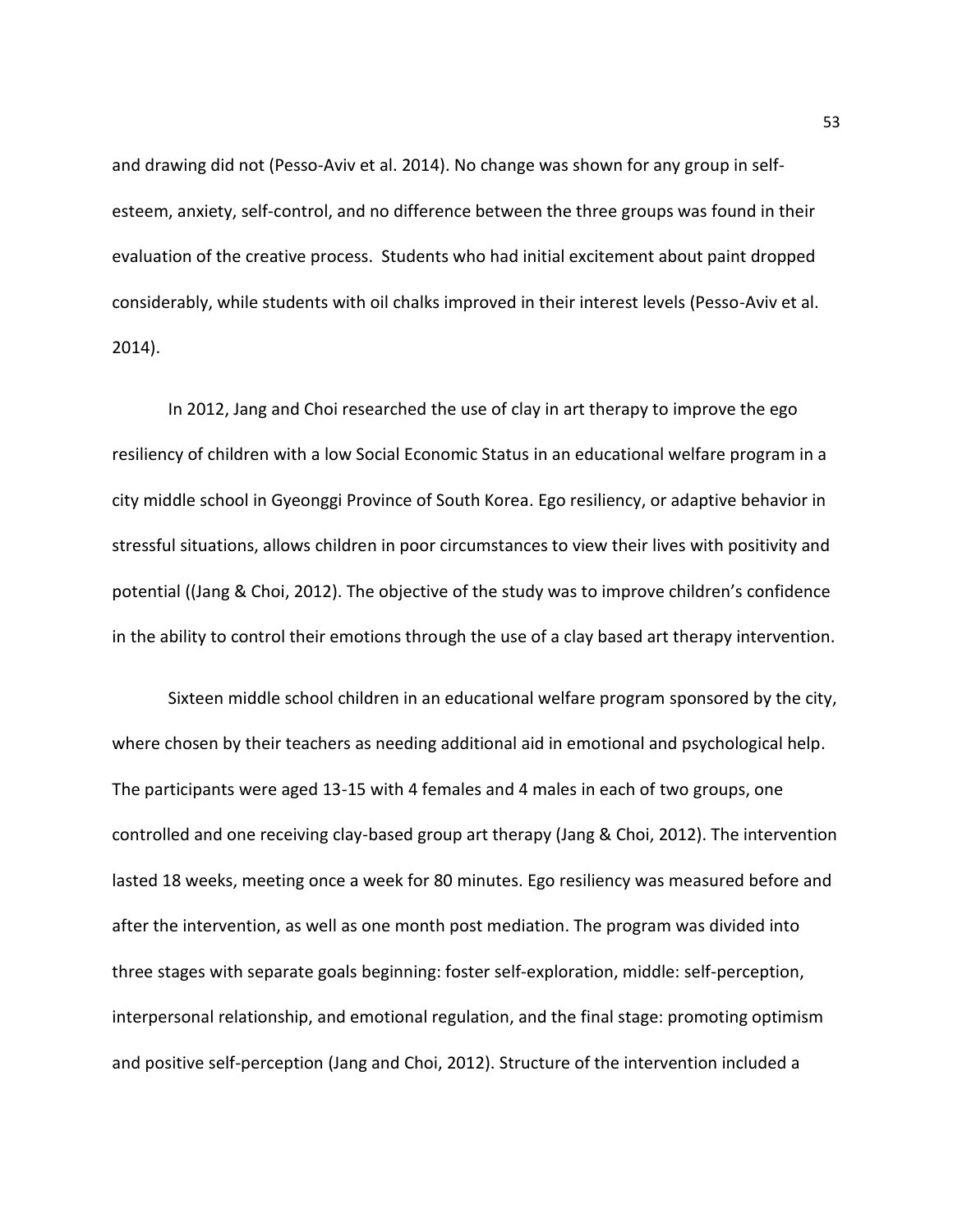greeting, warm up clay activity, a theme related clay technique, and a closing with feedback about their performance.

Jang and Choi (2012) found that the children with low social economic status who participated in the clay-based, group art therapy program demonstrated statistically significant improvement in ego-resilience from pre to posttest including at the month out checkup.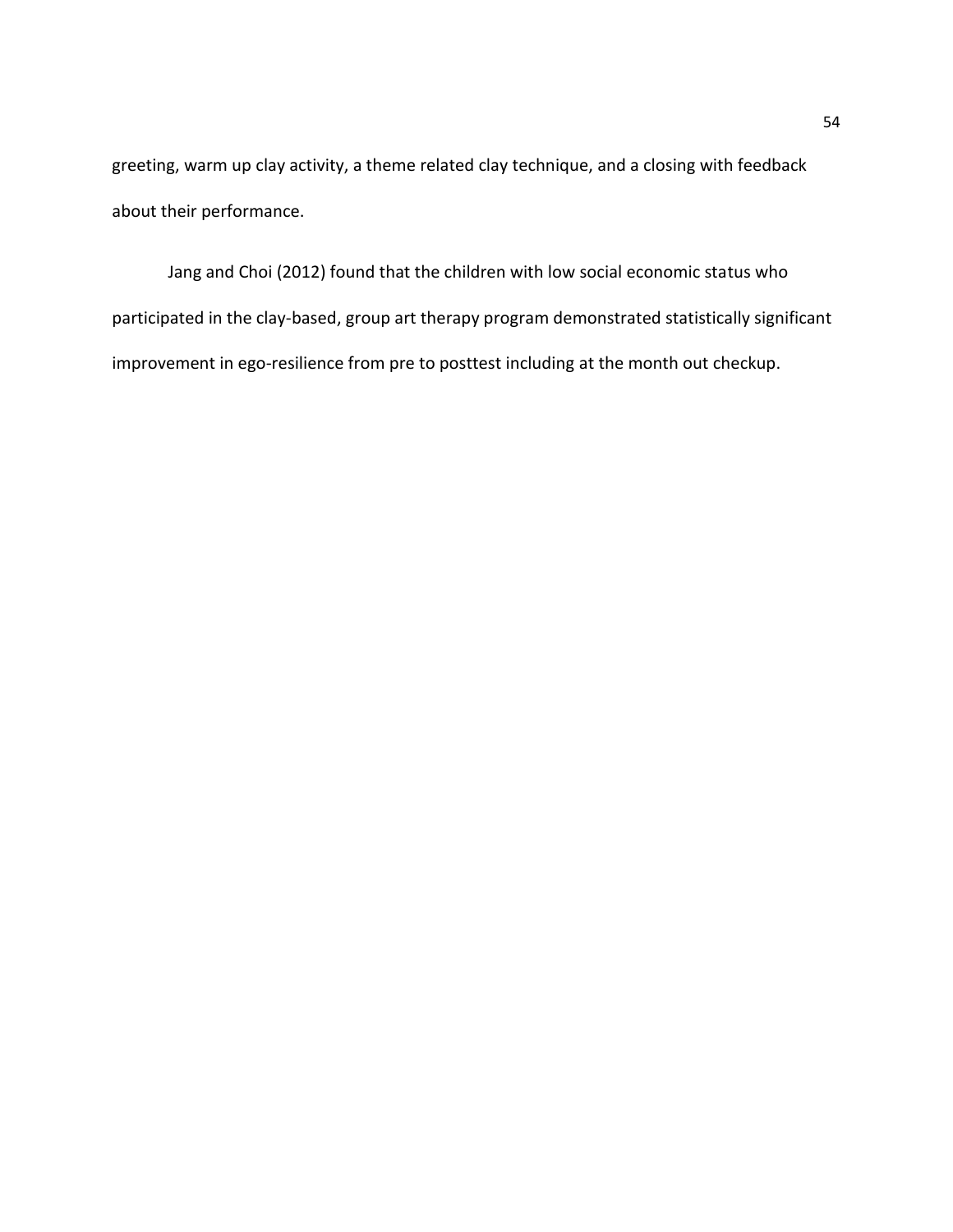### **Chapter III: Discussion and Conclusion**

### **Summary**

This literature review asked the question: What benefits would the inclusion of art as therapy techniques in a k-5 classroom setting bring to all students, regardless of their mental health status, including students who are typical, as well as students receiving special services such as those for crisis, for trauma or with disabilities? The topic of art therapy is of international interest, the available research is global, however the majority of articles written on creative art therapies report their findings as narratives with emphasis placed on process, and little empirical data to support their research as noted by Fritz and Westerhensen in their 2014 overview of creative arts therapy as treatment for child trauma.

Art therapy has been paired with the growth of psychotherapy, though art therapy has progressed at a much slower pace. There are a growing number of programs that incorporate art therapy into school communities, as there is growing need for social-emotional support for children. Schools are being tasked with managing children's emotion health as well as their educational needs. Educators are looking for innovative solutions for their inclusive classrooms where children are in different developmental stages of mental preparedness for learning.

The outcomes of managing children's emotional health can have serious implications if not properly facilitated. Stress affects all children in some form, for any given amount of time. The extent to which their stress is managed can have significant consequences on their coping skills and resiliency going forward. Elementary aged children report limited preparedness in their ability to cope with daily stress in socially appropriate and effective ways (Sotardi, 2016).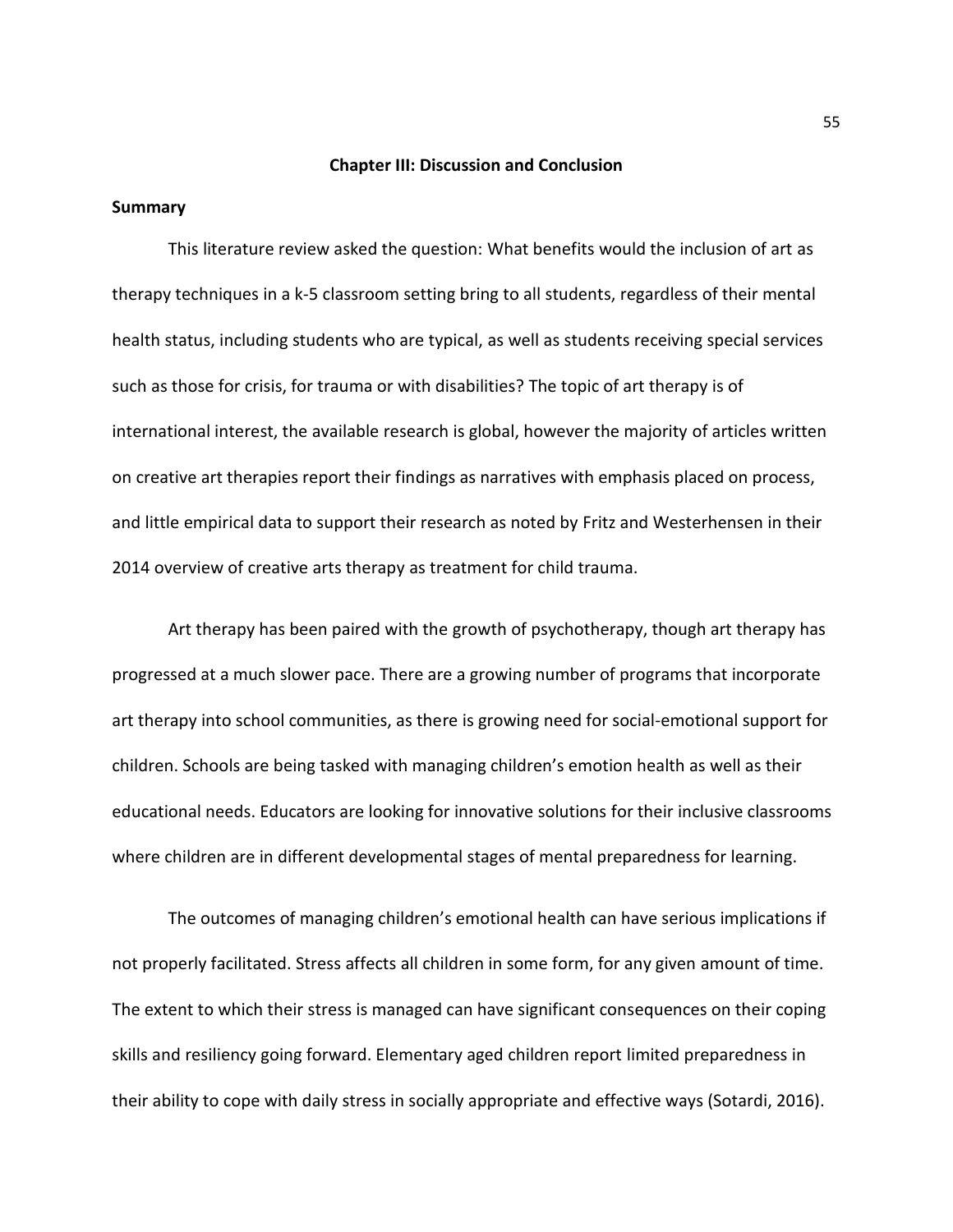Teaching therapeutic techniques to all students could give them the necessary tools to manage stressful situations in less devastating ways. Most public schools do not have the resources to have an art therapist. Implementing art techniques as a preventative therapeutic outlet for all children (art as therapy), instead of using art as a tool to aid a therapist (art in therapy) is currently a more equitable and implementable modality for most children and teachers in k-5 public school systems.

The use of art therapy with children has been delivered in many different formats with varying degrees of success. Art therapies have been used with individuals, groups, paired with curriculum for all students, hosted in after school programs, used with students pulled out from their regular classrooms, used during transitional times, hosted in art camps, hyper-focused on a specific solution, used to treat specific trauma or used with no outcome expectations or directives what so ever.

Through the literature reviewed in this thesis, art as therapy with children has been shown to reduce emotional problems, lower hyperactivity, improve relationships with peers, Improve pro-social behavior (Cortina & Fazel, 2015); improve social-emotional behavior difficulties (Cobbett, 2017); enhance the ability to compromise, maintain positive attitude, tolerate frustration, express emotion, maintain self-confidence, work cooperatively, take responsibility (Sitzer & Stickwell, 2015); improve cooperation, trust, tolerance (Mynařiková, 2012); lower depression, anxiety and stress (Koorankot, Mossa, & Nigesh, 2017); reduce ADHD symptoms (Ali & Habib, 2015); improve self-esteem, better manage anger (Alavinezhad, Mousavi & Sohragi, 2013); generate higher life satisfaction, develop stronger hope for the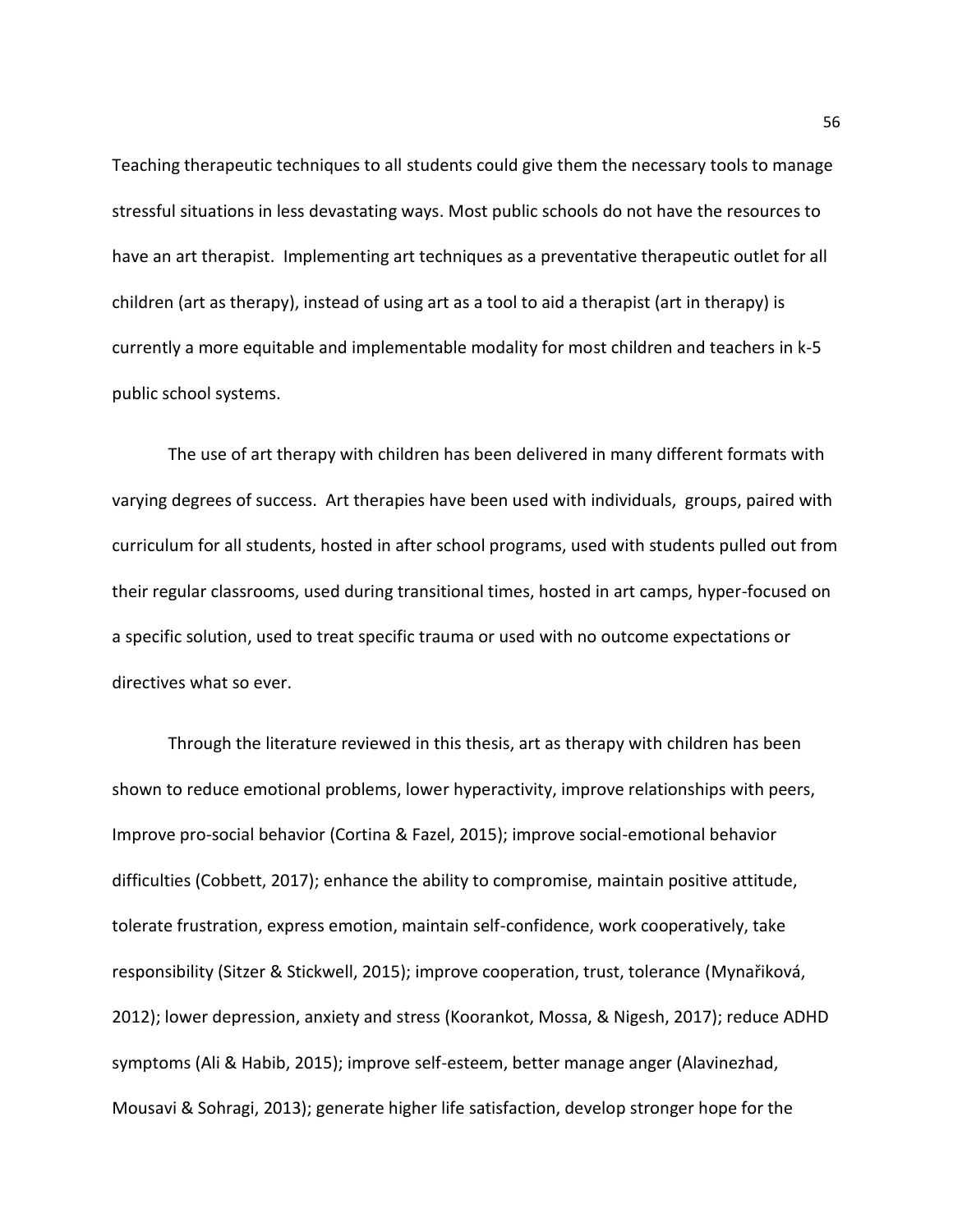future (Meyer DeMott, Jakobsen, Wentzel‐Larsen & Heir 2017); reduce test anxiety (Carsley, Heath & Fajnerova, 2015; Drewes, Green & Kominski, 2013; Van der Vennet & Serice, 2012); improve stress and anxiety associated with needle pricks at hospital visits (Stinley, Norris & Hinds, 2015); improve classroom transitions (Yoon, 2014) and improve ego resiliency (Jang & Choi, 2012).

## **Professional Applications**

Students in Minnesota public schools face stressful environments and situations. Research suggests art therapy can be beneficial in improving pro-social behavior and resiliency in children. Art therapy is a beneficial addition to help students self-regulate. Further research is needed. However art therapy appears to be successful when facilitated very directly and specifically. When art creation incorporates conversation and mindful-thinking it displays success. Educators should work with art therapists to design therapeutic art activities that can teach students to self-regulate emotions, manage stress and provide a structured outlet for strong emotions. Art therapy can be incorporated into curriculum for all students, as well as used during transitional times, in after school programs, or for individual and independent work times. Teachers should focus on improving the inclusiveness of their classrooms. Because art therapy techniques can prove beneficial to all student types, implementation would aid in regulating classroom environments.

 Much of the research reviewed in this thesis came from international sources, suggesting that the use of art therapy is being considered around the world. It would be in the best interest of art therapists and educational practitioners to work together to create free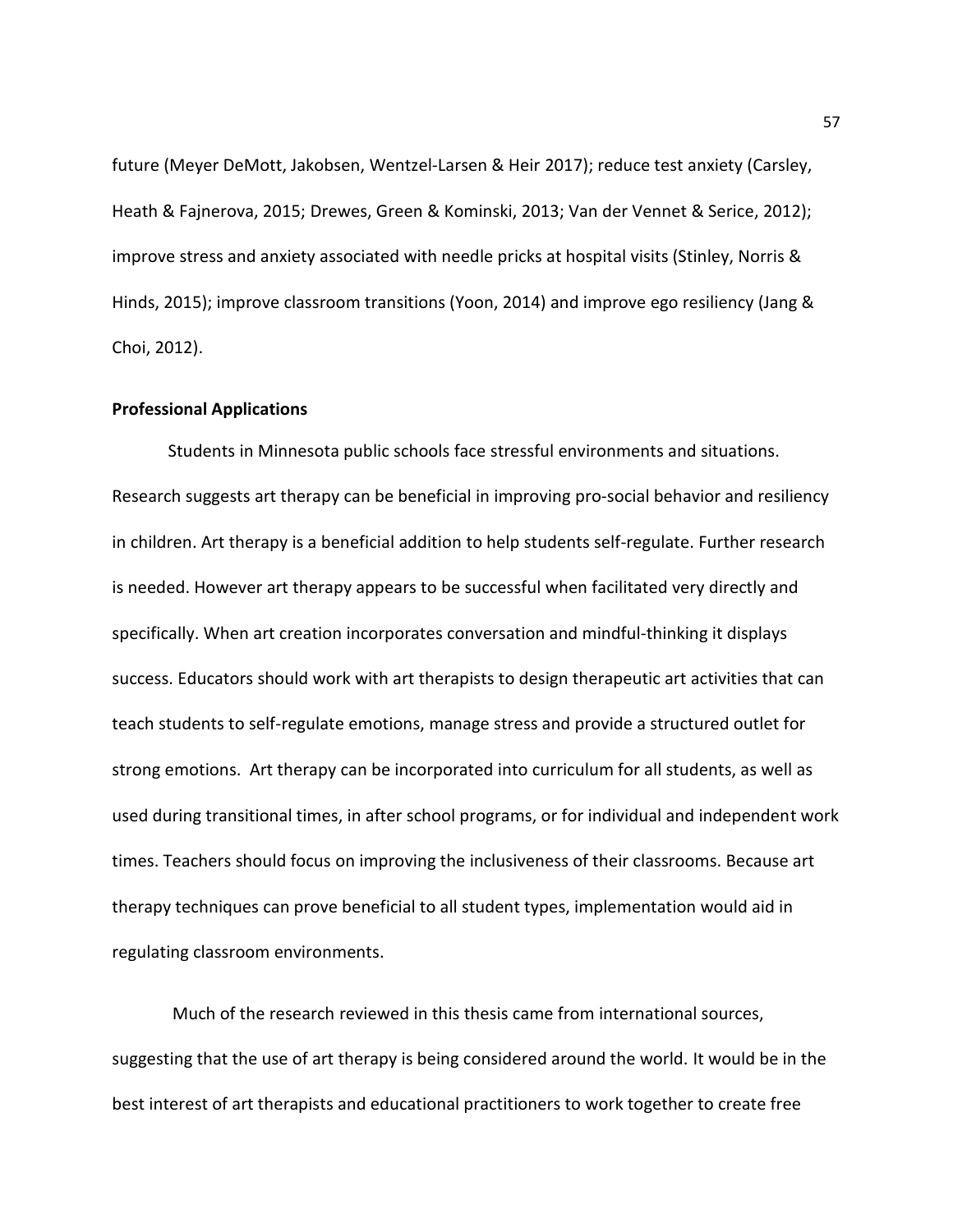international and implementable art therapy curriculum to all elementary schools as a basic instrument to help students understand and manage mental health issues.

## **Limitations of the research**

 Many articles that were very thoughtfully put together by an experienced art therapist or classroom teachers have been left out of this literature review due to their lack of empirical data collection. It would serve art therapists greatly to accurately collect reportable data of their work. Narratively reported experiences in using art therapy with children are wonderful resources to other therapists and teachers, however without empirical data to back up their ideas, there is no viable evidence to support the use of art therapy with children in publicly funded schools.

 A large body of work exists about the use of art therapy, but there is limited research pertaining to work with children, and what does exist is disconnected as all of the research is very individualized with no cohesion. There does not appear to be an easily accessible body of work on research data pertaining to art therapy with children and in schools, accessible to the public. The American Art Therapy Association provides a compilation of bibliographies of research articles on its website. Of those articles it references, seven are related to academics and schools and of those; four are over 20 years old. A limited number of studies available for this review were from the United States.

 Most of the reported data available in this literature review was retrieved from selfreported inventories, done by children, which may not always be accurate. Not many of the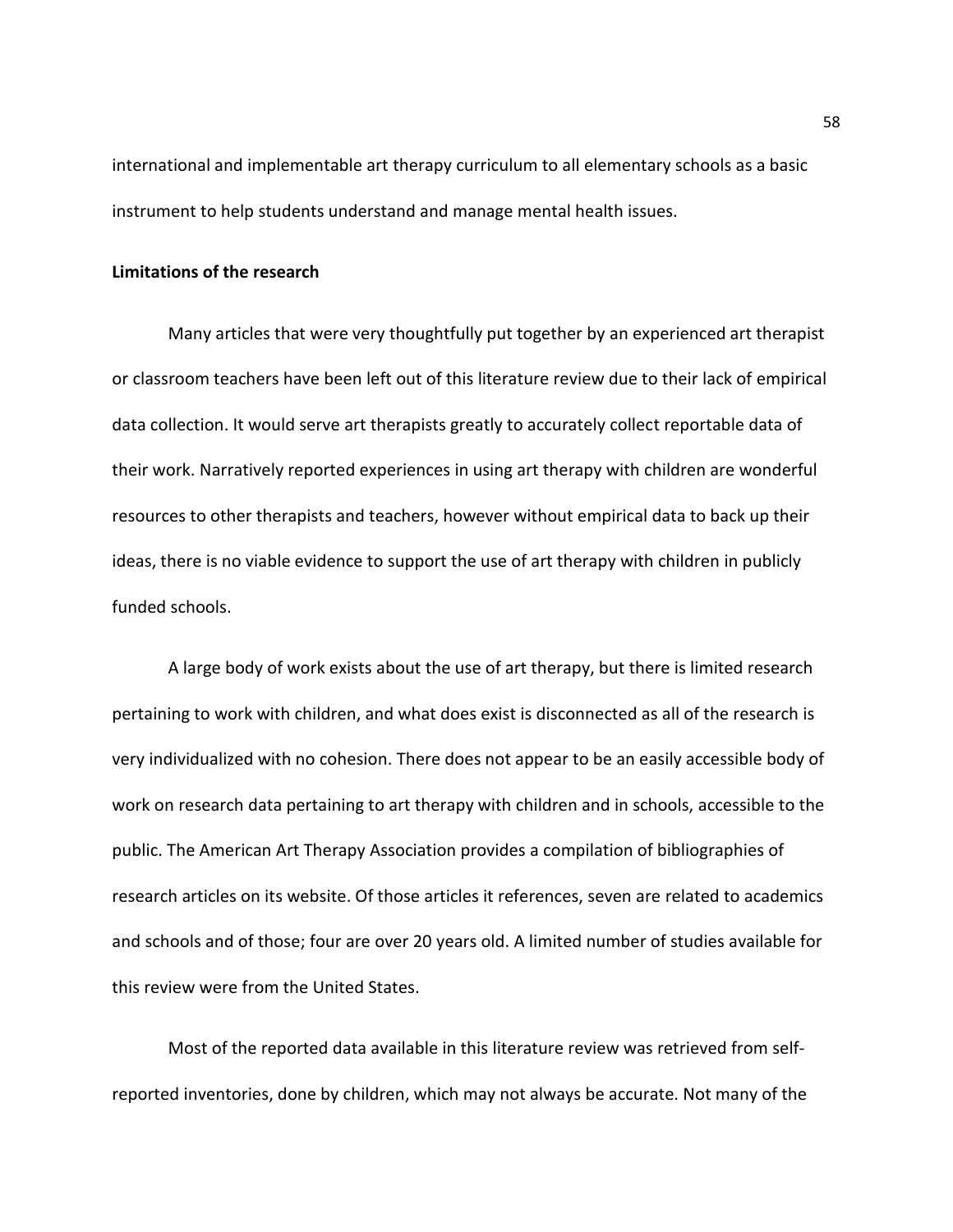studies included follow up on participants, a few had no control group and there were limited longitudinal studies. Some of the studies had very small groups of participants; many reports left out specifics on demographic data. There is a lack of meta-studies and analysis of data.

 This thesis looked specifically at visual art for the subject of art as therapy, which falls under the umbrella term of creative arts therapies. Work that was not specific enough to the use of creating visual art with children was generally left out including music, poetry, play and dance therapies.

## **Implications for Future Research:**

 What can classroom teachers do for students suffering from traumatic experiences? Preliminary examinations of art as therapy in schools show it can deliver viable benefits to students, but further research is required. More specific research focusing on the relationship between children in elementary schools and the use of art as therapy is needed. There is limited research that focuses on all populations of students. Sitzer and Stockwell (2015) suggest further research to break down curriculum in successful art therapy interventions, to determine which art directives promote the greatest change. This would be a vital step in deriving data for the use of supporting art therapy as a modality in public schools. The development of a universal curriculum and art therapy programs for k-5 elementary schools which is easily accessible and implementable should be developed and shared with all schools.

 Research on the use of art therapy with children needs to be systematically developed in a longitudinal fashion. Future studies need to be specific, long term, and incorporate large

59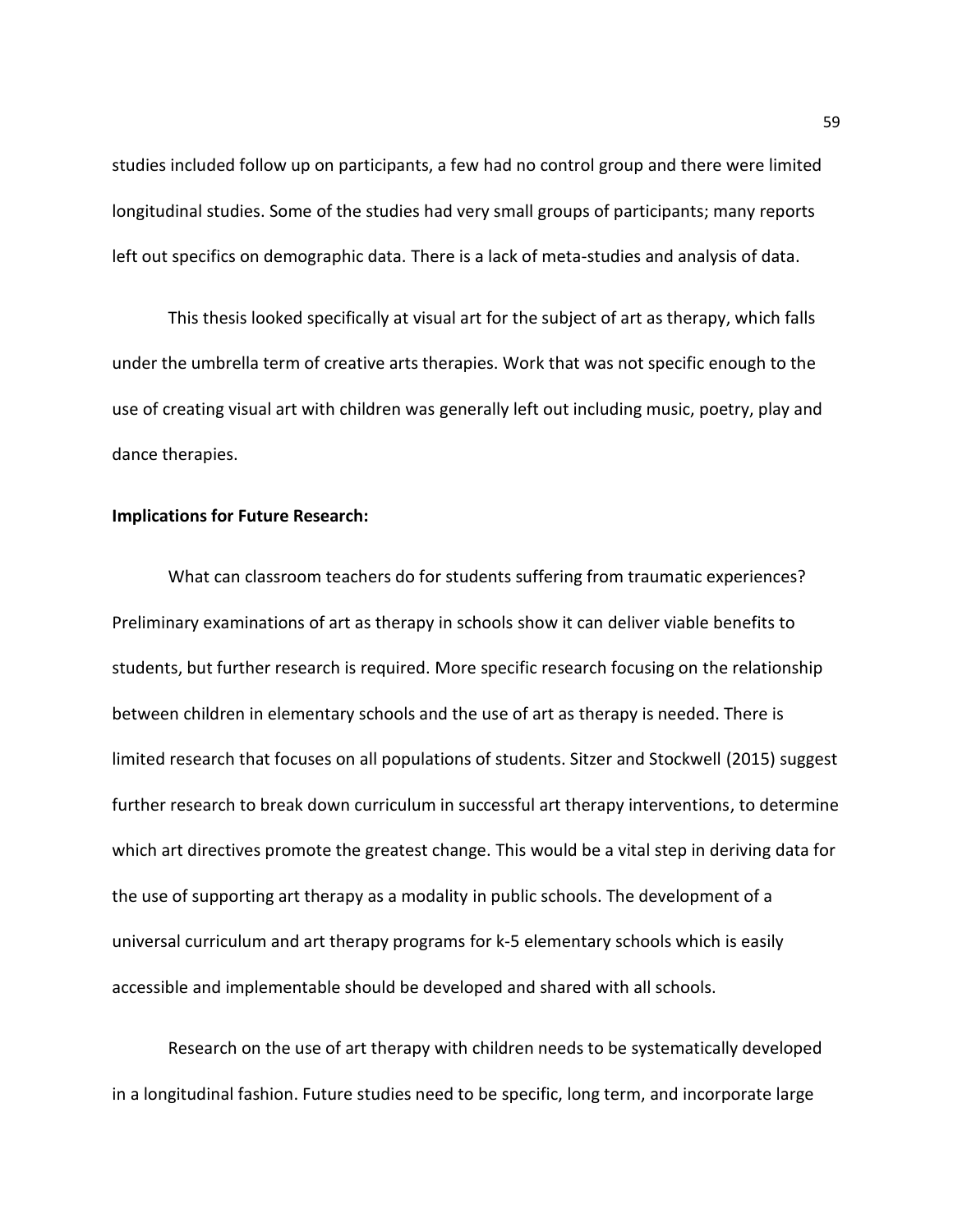groups of students evenly distributed between control and experimental groups and collect data on gender as well as other specific demographics. Future research must take into consideration the changing needs of students in an incredibly stress filled time in public education.

 It has become common practice in schools to drill students on protocols for emergencies such as building evacuations, duck and cover, shelter in place, and active shooters. It has not been a standard practice to prepare children to deal with, express or talk about these events if they do arise. It is unclear what the effects of these practices are on young student's well-being. How can we prepare all our students to deal with the possibilities of the effects of trauma? There are currently little implementable resources readily available with the approach of using art therapy. It is hard to know what the best practice is to aid a child dealing with the consequences of a trauma, especially when they are in a classroom full of students each going through their own different and unknown paths.

 Fascinating data in single studies suggests that boys and girls appear to have different outcomes when engaging in art therapy. In a study on the use of coloring on test anxiety, Carsley, Heath and Fajnerova (2015) found that boys reduced their pretest anxiety by free coloring as well as coloring a structured mandala where girls did not find a reduction in anxiety through free coloring. In their 2015 arts intervention, examining the correlation between art therapy and resiliency in at risk youth, Sitzer and Stockwell noted that males' test scores were significantly higher than females for all items of a wellness inventory post art therapy intervention. Unfortunately, much of the additional research does not separate results between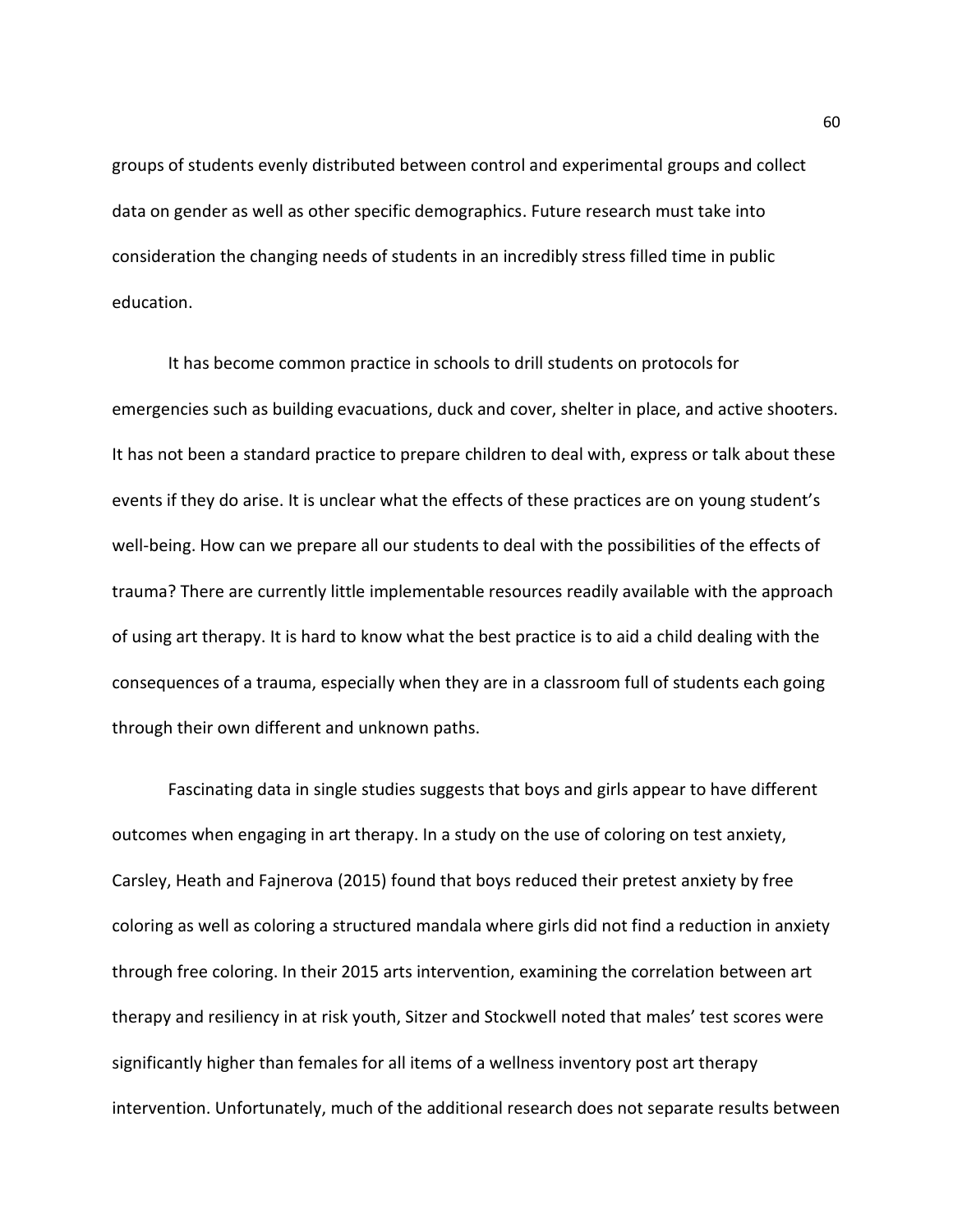male and female differences in data sets. Many studies do not disclose genders of participants. Future studies should examine the difference in effectiveness of specific art therapy interventions between male and female participants in a controlled study.

 Another area very useful for future study is the notable difference between interventions that give directives or suggest to students the interventions are meant to be beneficial to them, versus programs that do not give directives and have students make art with no prior thought or motivations. In their study from 2016, Hill and Lineweaver put together an art intervention to look at the effect of short term art making with limited directive for children who were grieving. The children were told to create a portrait of a happy person in 20 minutes with no further instruction. After the 20 minutes children reported no increase in positive effect.

 At a summer camp, Pesso-Aviv, Regev, & Guttmann (2014) set out to determine the difference in benefits of types of art material. Students were assigned to one of three types of art material which they used continuously for ten sessions. Students were given minimal suggestions on what to do with the art materials, and no therapeutic discussion was facilitated during the ten sessions. After the program, no change was shown in self-esteem, anxiety or self-control.

 In contrast, Koorankot, Mossa, and Nigesh (2017) ran a program based on solution focused art therapy where children in refugee camps envisioned and focused on improving their mental state through art therapy. Through this program, children showed significantly lowered levels of depression, anxiety and stress from pre to post tests in only five, two-hour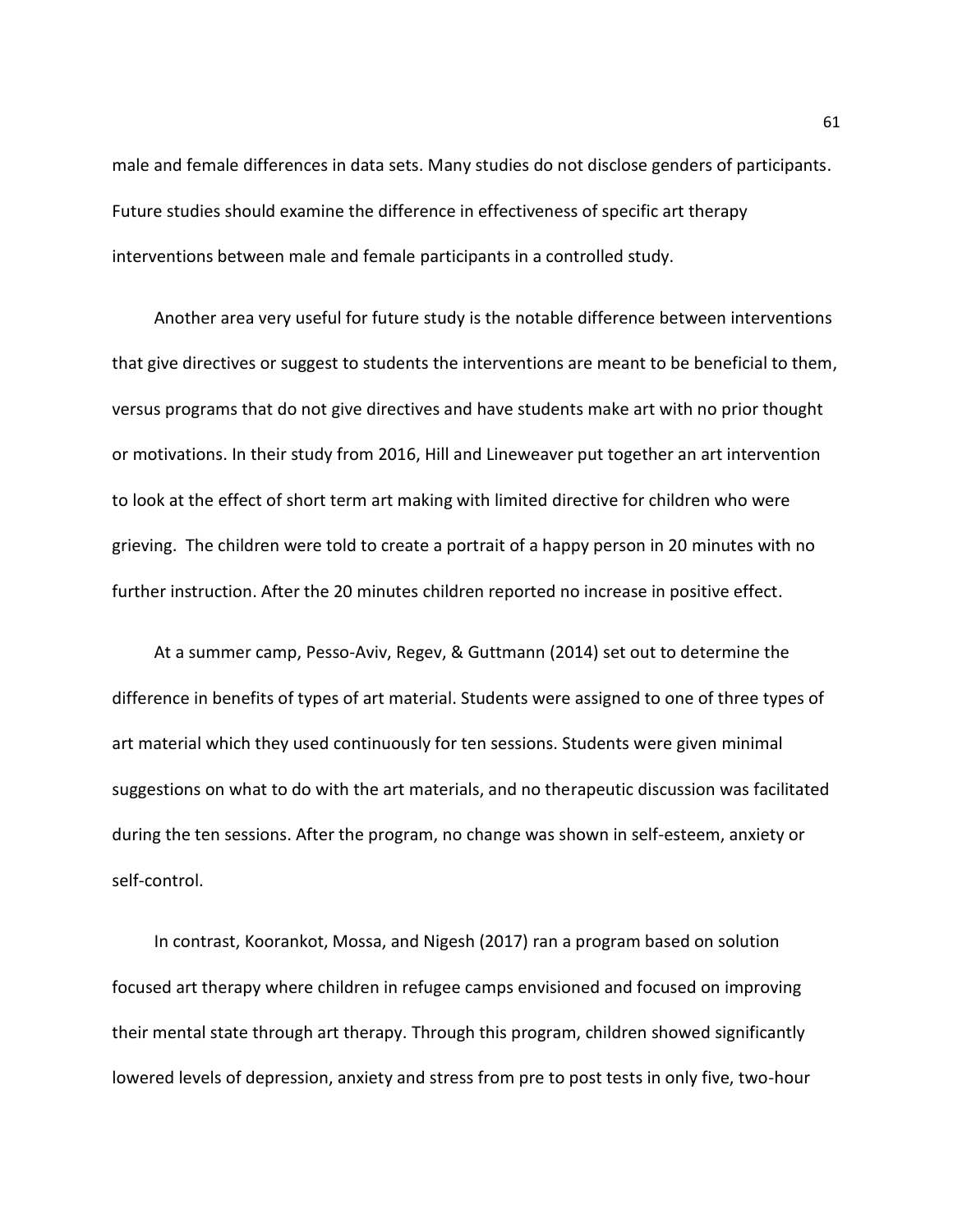sessions. Further research should be conducted to determine the outcome of informing students that their participation in an art therapy intervention will be beneficial to them versus having them participate with no directives or explanations.

 These studies on their own do not hold enough information to state that boys and girls are effected differently by participating in art therapy or that interventions that explicitly ask children to focus on getting better are more effective than those that tell them nothing in regards to the outcome of an activity, but it does raise interest for further study.

 Art as therapy presents itself as a feasible tool to teach students cooping and selfsoothing techniques when faced with the outcomes of every day stress and traumas. Further research should be conducted that leads to viable and usable curriculum that would benefit k-5 elementary students when taught as a proactive method for dealing with stress and the consequences of trauma, to all students in an inclusive classroom, where all students would benefit from the instructional strategies of self-healing techniques.

# **Conclusion:**

 What benefits would the inclusion of art as therapy techniques in a k-5 classroom setting bring to all students, regardless of their mental health status, including students who are typical, as well as students receiving special services such as those for crisis, for trauma or with disabilities? More research should be done to specifically look at the use of art as therapy with children in schools and art as a therapeutic tool for use as a preventative, rather than reactive measure for child trauma.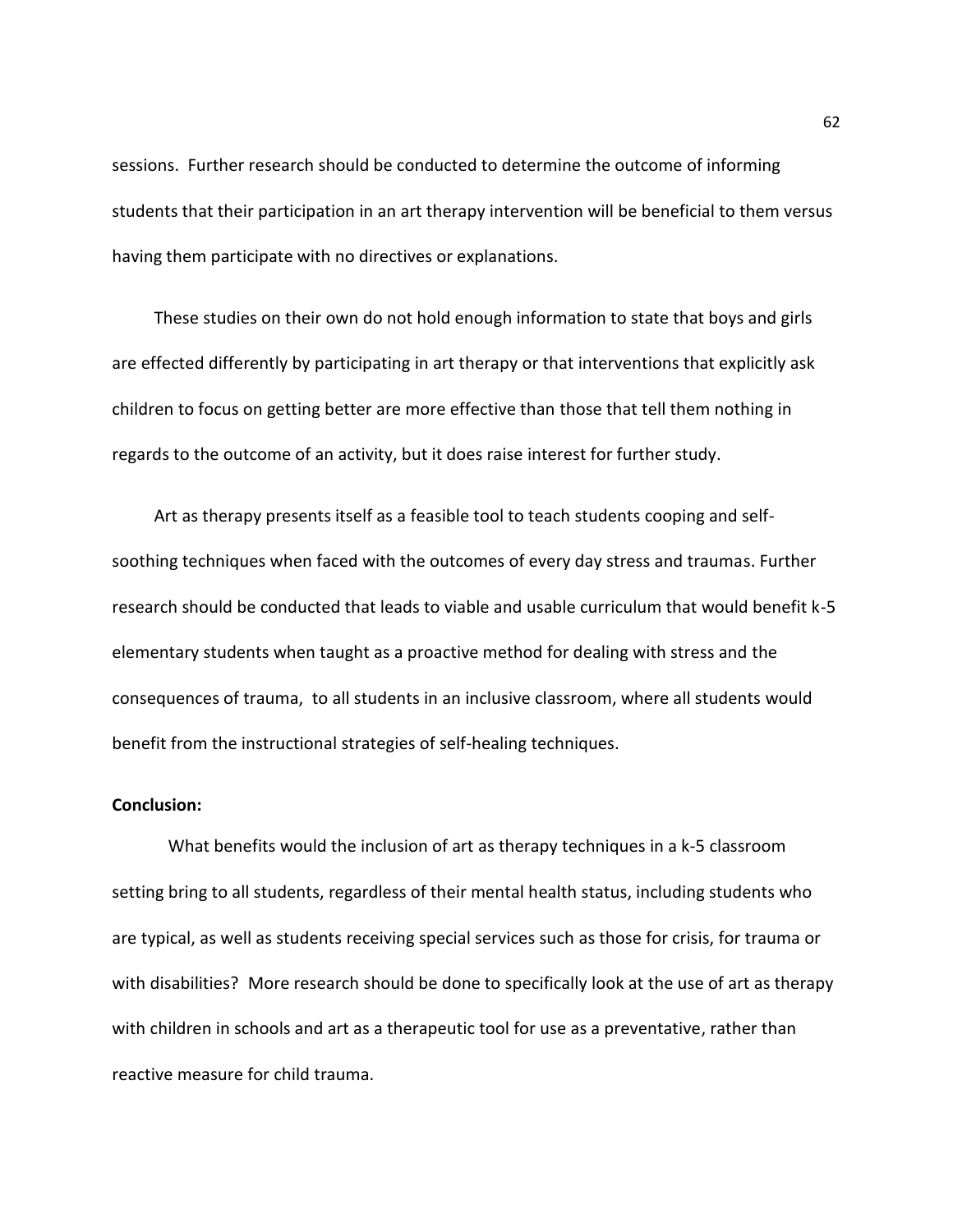However, the use of art therapy with children has shown to provide positive benefits to all populations of children and therefore could be used in an inclusive classroom for mental health curriculum as well as aiding children to switch focus during transitional times. Art therapy has proven to be beneficial in helping children self-regulate, build resiliency, and deal with trauma.

 Research in this field is primarily facilitated through independent studies coming from around the world. It would be beneficial to the field of art therapy as a whole, as well as the health of public education, to create a well-established body of research on the use of art therapy in schools with all children. The literature in this thesis points to a beneficial symbiotic relationship between art therapy and schools, but the limited amount of viable data makes it hard to sell to school districts. The implementation of art therapy into everyday curriculum for all students would be beneficial to the mental health and classroom culture of an inclusive elementary school.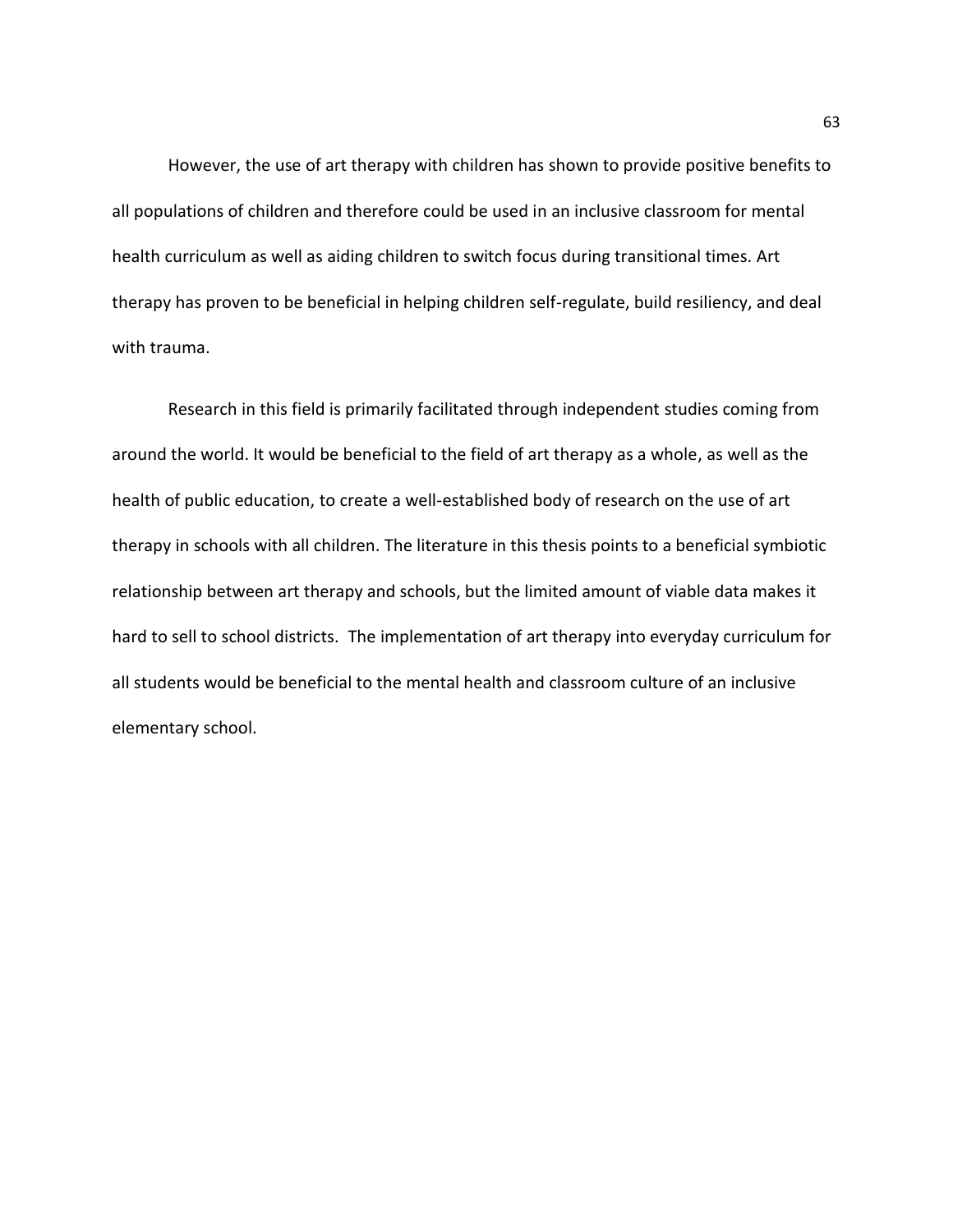## **References**

Alavinezhad, Mousavi, & Sohrabi. (2014). Effects of art therapy on anger and self-esteem in aggressive children. *Procedia - Social and Behavioral Sciences, 113*, 111-117.doi: 10.1016/j.sbspro.2014.01.016

Allison, A. (2013). Old Friends, Bookends: Art educators and art therapists. *Art Therapy: Journal of the American Art Therapy Association, 30*(2), 86-89. doi:10.1080/07421656.2013.787215

- The American Art Therapy Association. Definition of profession. (June 2017). Retrieved from www.arttherapy.org/upload/2017\_DefinitionofProfession.pdf
- The American Art Therapy Association. Art therapy outcomes bibliography. (2017). Retrieved from arttherapy.org/upload/Research/OutcomesBib\_2017.pdf
- Buskirk-Cohen, A. A. (2015). Effectiveness of a creative arts summer camp: benefits of a shortterm, intensive program on children's social behaviors and relationships. *Journal of Creativity in Mental Health, 10* (1), 34-45.doi: 10.1080/15401383.2014.946637
- Carsley, Heath, & Fajnerova (2015). Effectiveness of a classroom mindfulness coloring activity for test anxiety in children. *Journal of Applied School Psychology, 31*:3, 239-255*.* doi: 10.1080/15377903.2015.1056925
- Centers for Disease Control and Prevention. Children's mental health, data & statistics. Retrieved from www.cdc.gov/childrensmentalhealth/data.html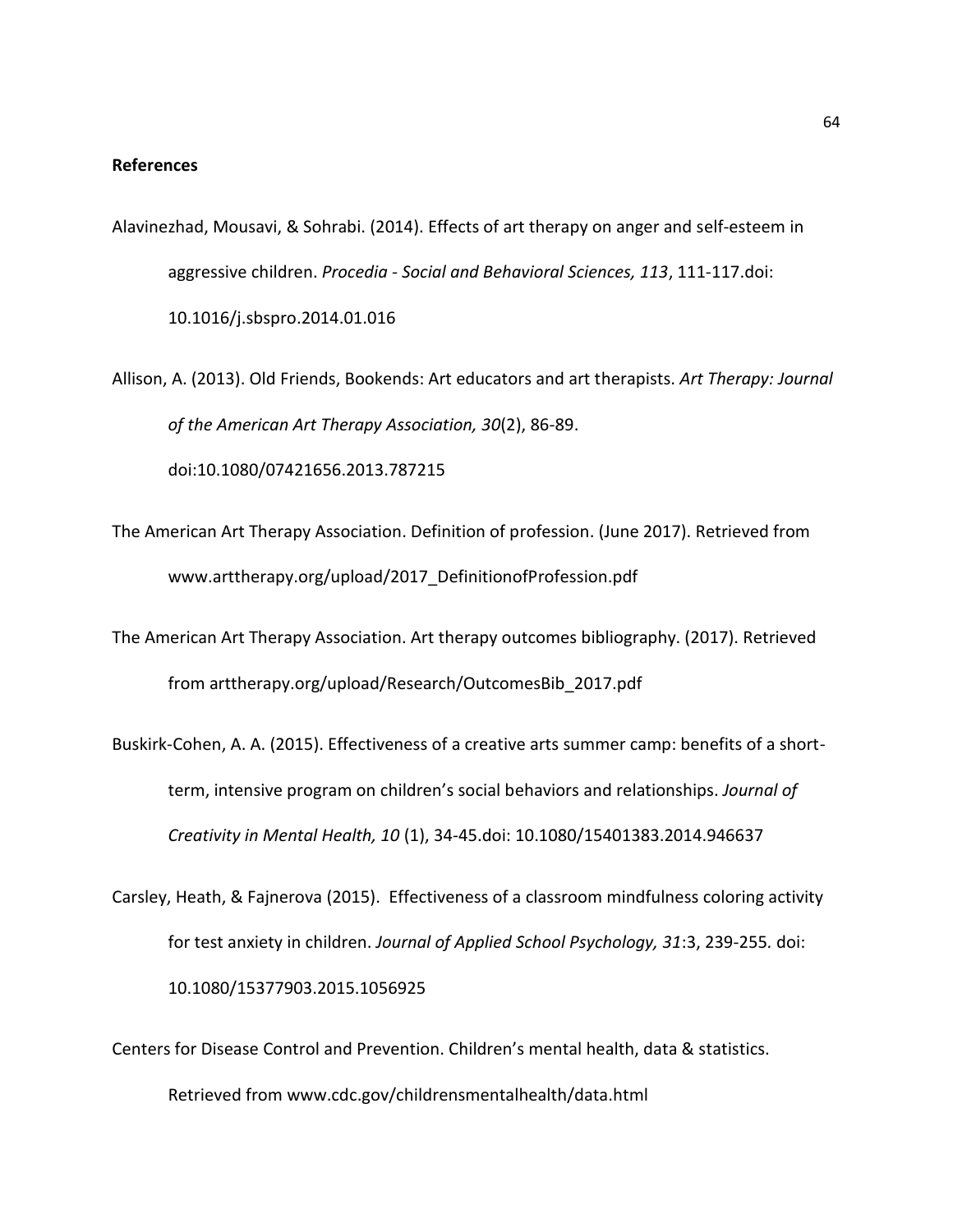- Centers for Disease Control and Prevention. Managing chronic health conditions in schools. Retrieved from www.cdc.gov/healthyschools/chronicconditions.htm
- Cobbett, S. (2016). Reaching the hard to reach: quantitative and qualitative evaluation of school-based arts therapies with young people with social, emotional and behavioral difficulties. *Emotional & Behavioral Difficulties, 21*(4), 403-415. doi: 10.1080/13632752.2016.121511
- Coholic, D., & Eys, M. (2016). Benefits of an arts-B=based mindfulness group intervention for vulnerable children. *Child & Adolescent Social Work Journal, 33*(1), 1-13. doi: 10.1007/s10560-015-0431-3
- Cortina, M. & Fazel, M. (2014). The art room: an evaluation of a targeted school-based group intervention for students with emotional and behavioral difficulties. *The Arts in Psychotherapy.* doi: 10.1016/j.aip.2014.12.003
- Forrest-Bank, S., Nicotera, N., Bassett, D., & Ferrarone, P. (2016). Effects of an expressive art intervention with urban youth in low-income neighborhoods. *Child & Adolescent Social Work Journal, 33*(5), 429. doi: 10.1017/s10560-016-0439-3
- Gates, L. (2016). Rethinking art education practice one choice at a time. *Art Education, 69*(2), 13-19. doi:10.1080/00043125.2016.1141646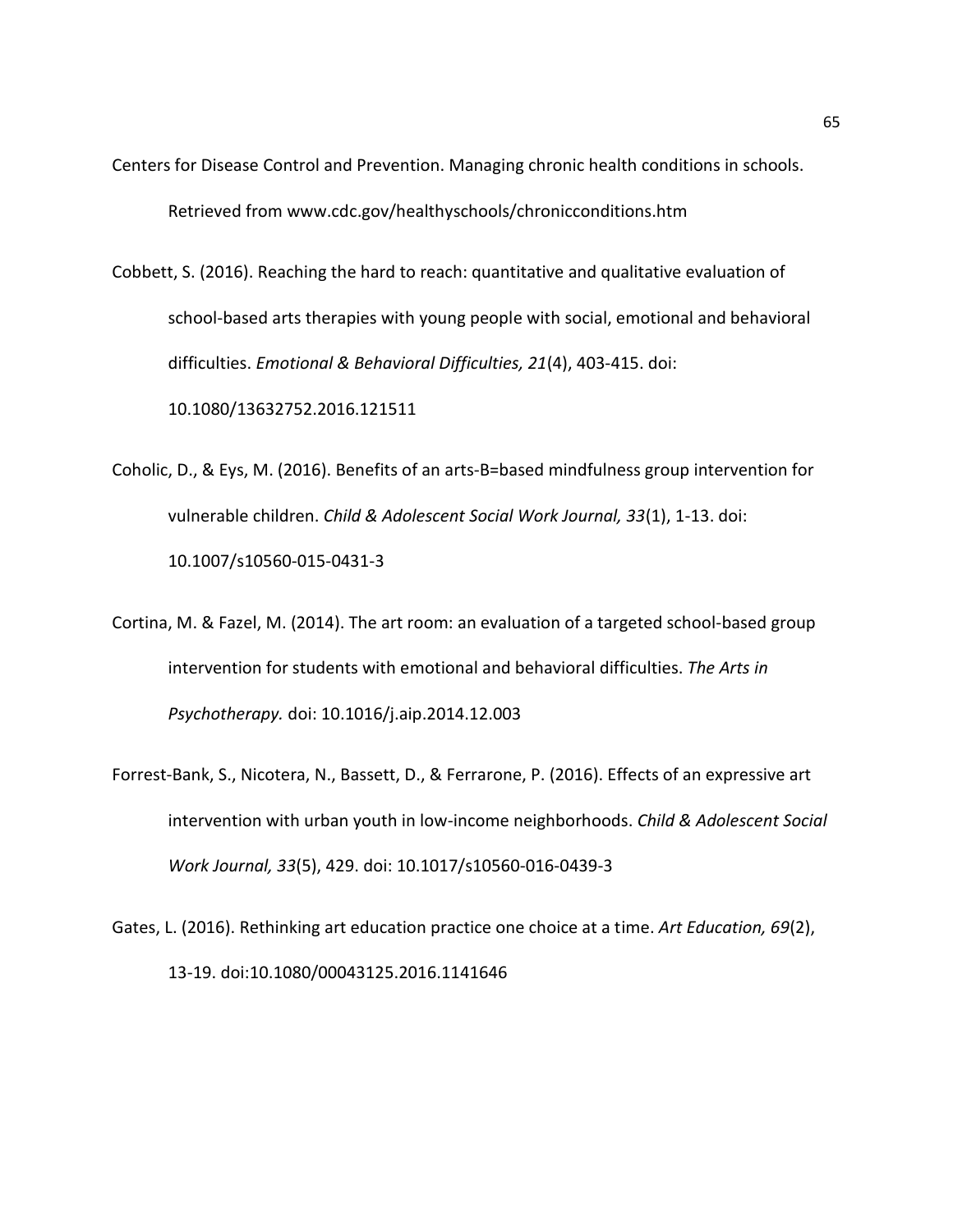- Green, E. J., Drewes, A. A., & Kominski, J. M. (2013). Use of mandalas in Jungian play therapy with adolescents diagnosed with ADHD. *International Journal of Play Therapy*, *22*(3), 159-172.doi: 10.1037/a0033719
- Habib, H. A., & Ali, U. (2015). Efficacy of art therapy in the reduction of impulsive behaviors of children with ADHD co-morbid intellectual disability. *Pakistan Journal Of Psychology*, *46*(2), 23-33.
- Hill, K., & Lineweaver, T. (2016). Improving the short-term affect of grieving children through art. *Art Therapy, 33*(2), 91-98. doi: 10.1080/07421656.2016.1166414
- Jang, H. & Choi, S. (2012). Increasing ego-resilience using clay with low SES (Social Economic Status) adolescents in group art therapy. *The Arts in Psychotherapy. 39.* 245–250. doi: 10.1016/j.aip.2012.04.001.
- Jarboe, E. C. (2002). Art therapy: A proposal for inclusion in school settings. *New 123 Horizons for Learning.* Retrieved from www.ewhorizons.org/strategies/arts/jarboe.htm
- Koorankot, J., Moosa, A., & Nigesh, K. (2017). Solution focused art therapy among refugee children. *Indian Journal of Health and Wellbeing, 8*(8), 811-816.
- Khadar, Babapour, & Sabourimoghaddam. (2013). The effect of art therapy based on painting therapy in reducing symptoms of oppositional defiant disorder (ODD) in elementary school boys. *Procedia - Social and Behavioral Sciences, 84*, 1872-1878. doi: 10.1016/j.sbspro.2013.07.051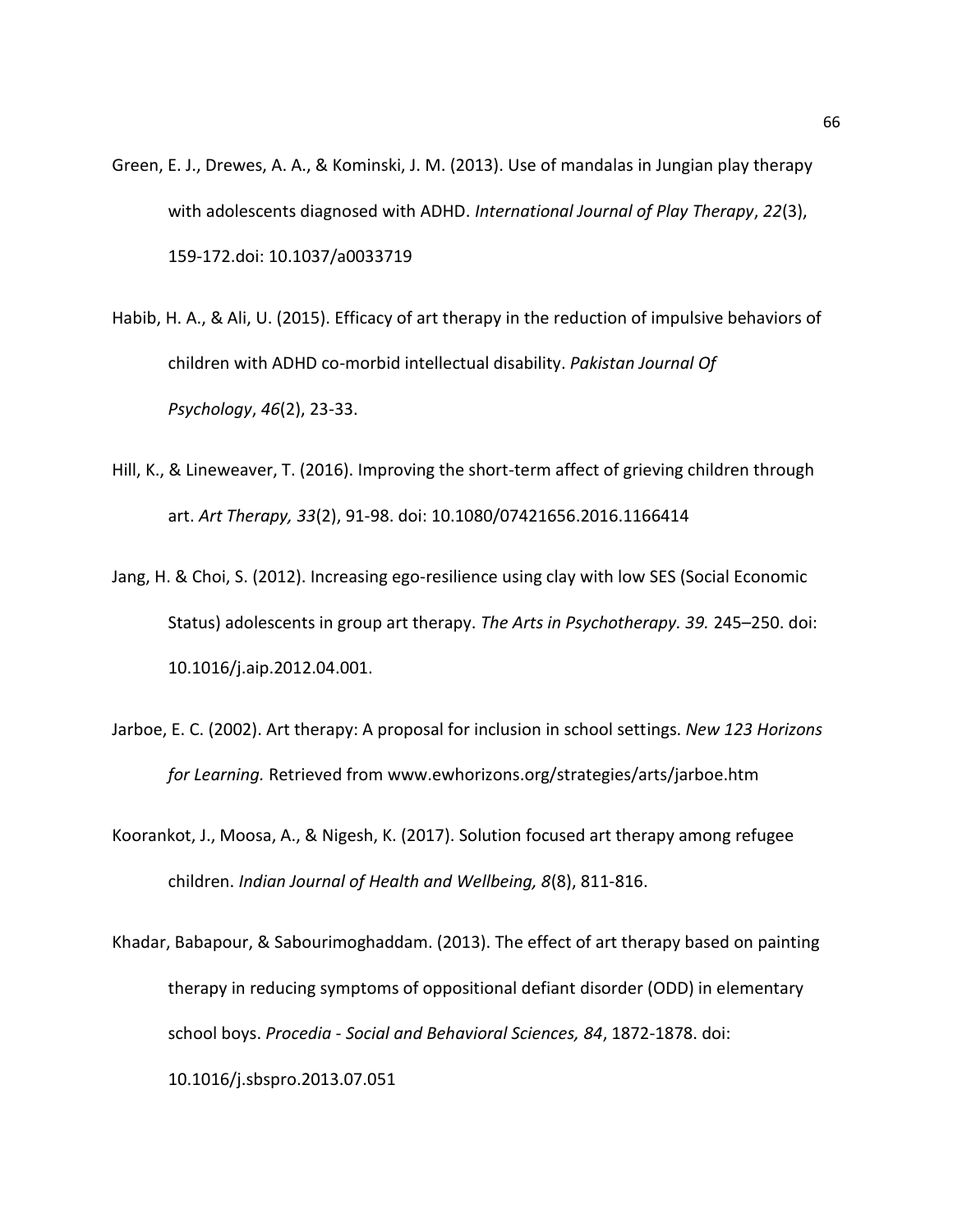- Kostyunina, N.Y. & Drozdikova-Zaripova, A.R. (2016). Adolescents` school anxiety correction by means of mandala art therapy. *International Journal of Environmental and Science Education, 11*(6), 1105-1116. doi: 10.12973/ijese.2016.380a
- Losinski, M., Hughey, J., & Maag, J. W. (2016). Therapeutic art: integrating the visual arts into programming for students with emotional and behavioral disorders. *Beyond Behavior, 25*(1), 27-34. doi: 10.1177/107429561602500105

Malchiodi, Cathy A. (2007). *The art therapy sourcebook.* New York: McGraw-Hill.

- Meyer DeMott, M. A., Jakobsen, M., Wentzel‐Larsen, T. & Heir, T. (2017). A controlled early group intervention study for unaccompanied minors: can expressive arts alleviate symptoms of trauma and enhance life satisfaction? *Scandinavian Journal of Psychology, 58*, 510–518. doi: 10.1111/sjop.12395
- Mynařiková, L. (2012). Art-based program for social and emotional development of children. Online Submission. *US-China Education Review A8.* P.720-726. Retrieved from eric.ed.gov/?id=ED536463
- Perpich Center for Arts Education. (2017). Visual arts: grades 4 5 2008 revised standards. Retrieved from perpich.mn.gov/files/VisualArts\_4-5.pdf
- Pesso-Aviv, T., Regev, D., & Guttmann, J. (2014). The unique therapeutic effect of different art materials on psychological aspects of 7- to 9-year-old children. *Arts in Psychotherapy*, *41*(3), 293-301. doi:10.1016/j.aip.2014.04.005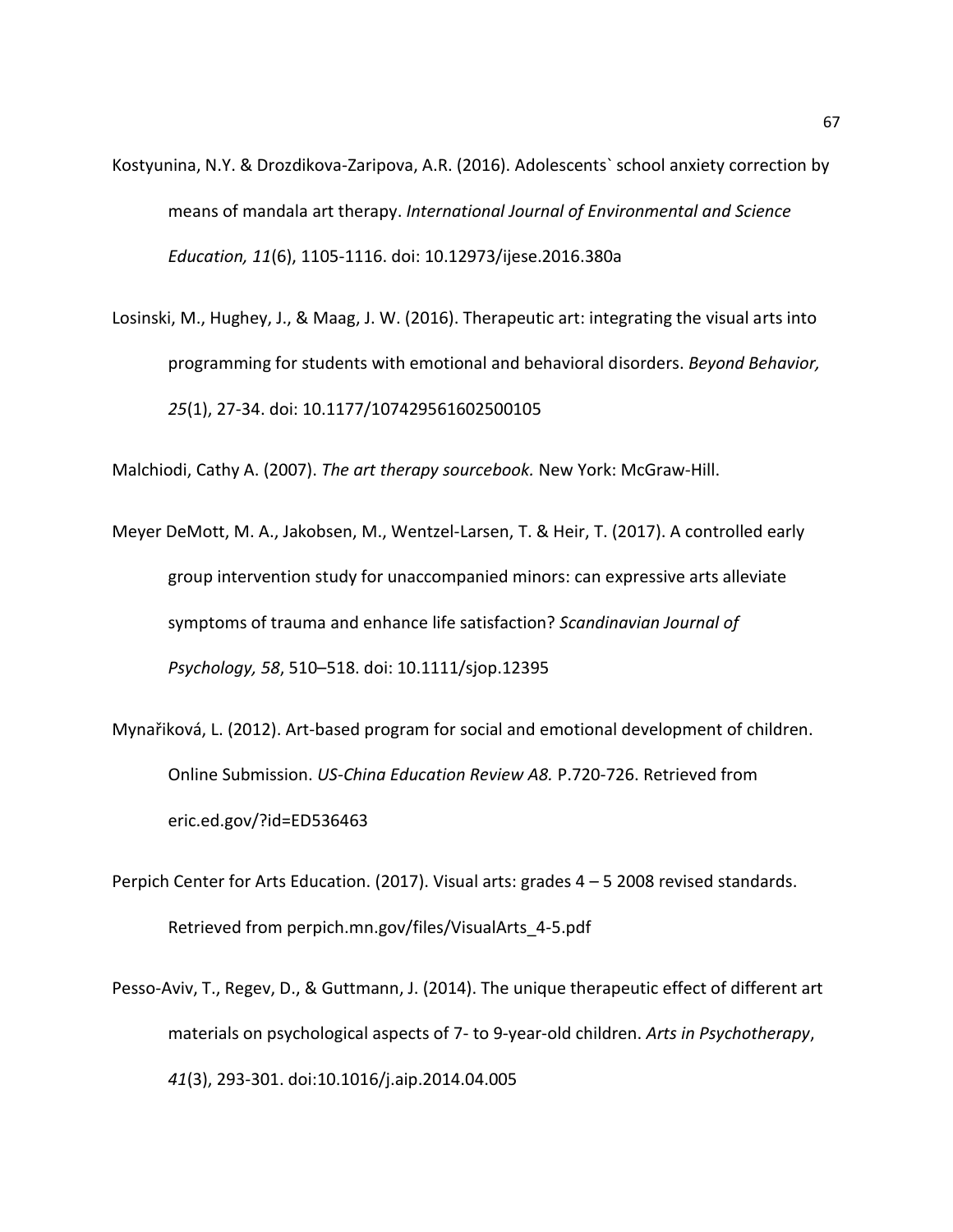- Pretorius, G., & Pfeifer, N. (2010). Group art therapy with sexually abused girls. *South African Journal of Psychology, 40*(1), 63-73. doi: 10.1177/008124631004000107
- Sitzer, D. L., & Stockwell, A. B. (2015). The art of wellness: A 14-week art therapy program for at-risk youth. *Arts In Psychotherapy, 4569-81*. doi:10.1016/j.aip.2015.05.007
- Sotardi, V. A. (2016). Understanding student stress and coping in elementary school: a mixedmethod, longitudinal study. *Psychology In The Schools, 53*(7), 705-721. doi:10.1002/pits.21938
- Special Education Guide. Inclusion. 2013-2018. Retrieved from www.specialeducationguide.com/pre-k-12/inclusion/
- State of Minnesota. Minnesota Department of Education. Academic standards (K-12). 2017. Retrieved from education.mn.gov/MDE/dse/stds/
- Stinley, N., Norris, D., & Hinds, P. (2015). Creating mandalas for the management of acute pain symptoms in pediatric patients*. Art Therapy, 32*(2), 46-53.doi: 10.1080/07421656.2015.1028871
- Understood, for learning & attention issues. The difference between IEPs and 504 Plans. 2014- 2018. Retrieved from www.understood.org/en/school-learning/special-services/504 plan/the-difference-between-ieps-and-504-plans
- U.S. Department of Education. Chronic absenteeism in the nation's schools. October 27, 2016. Retrieved from ed.gov/datastory/chronicabsenteeism.html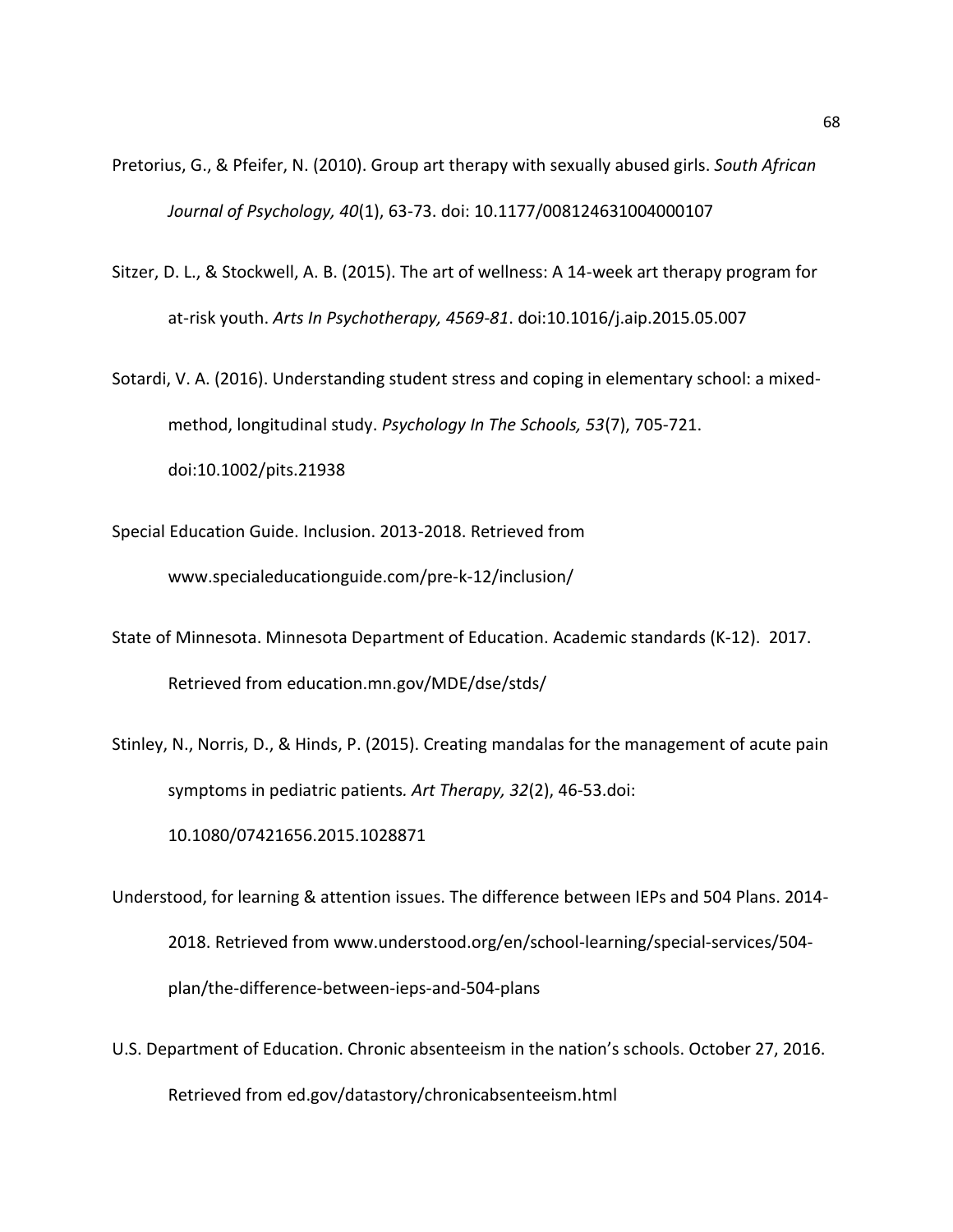- U.S. Department of Education. Civil rights data collection (CRDC) for the 2013-14 school year. Retrieved from www.2.ed.gov/about/offices/list/ocr/docs/crdc-2013-14.html.
- U.S. Department of Education. IDEA: individuals with disabilities education act. Retrieved from sites.ed.gov/idea/about-idea/

Van der Vennet, R., & Serice, S. (2012). Can coloring mandalas reduce anxiety? A Replication Study. *Art Therapy: Journal Of The American Art Therapy Association*, *29*(2), 87-92. doi:10.1080/07421656.2012.680047

- Van Lith, T., Stallings, J. W., & Harris, C. E. (2017). Discovering good practice for art therapy with children who have Autism Spectrum Disorder: The results of a small scale survey. *Arts In Psychotherapy*, 5478-84. doi:10.1016/j.aip.2017.01.002
- Van Westrhenen, Nadine & Fritz, Elzette. (2014). Creative arts therapy as treatment for child trauma: an overview. *The Arts in Psychotherapy.* doi: 10.1016/j.aip.2014.10.004
- Yoon, J.S. (2014.) Therapeutic art intervention in elementary art class adapting art therapy techniques in elementary art class to mediate students who are going through temporary emotional stresses. (Thesis). M.A.T., Corcoran College of Art + Design, Washington, DC. Retrieved from proquest.com. (Publication No. 1568658).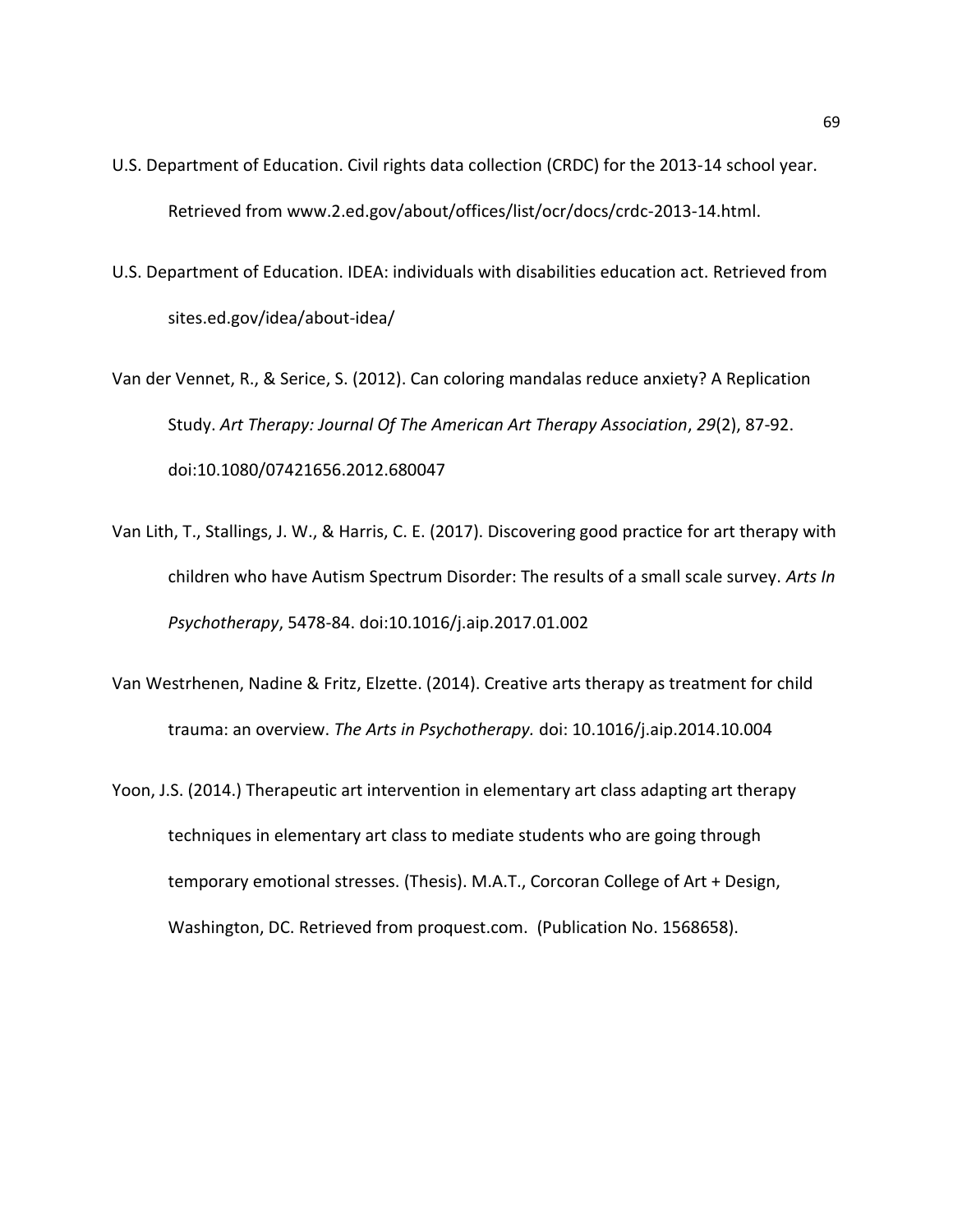# **Appendix A**

### **Visual Arts: Grades 4 – 5 2008 Revised Minnesota State Standards**

## **Strand I: Artistic Foundations**

### **Standard 1: Demonstrate knowledge of the foundations of the arts area.**

4.1.1.5.1 Describe the characteristics of the elements of visual art, including color, line, shape, value, form, texture, and space.

4.1.1.5.2 Describe how the principles of visual art such as repetition, pattern, emphasis,

contrast and balance are used in the creation, presentation, or response to visual artworks.

4.1.1.5.3 Identify characteristics of Western and non-Western styles, movements, and genres in art.

**Standard 2: Demonstrate knowledge and use of the technical skills of the art form, integrating technology when applicable.** 

4.1.2.5.1 Describe the tools, materials, and techniques used in a variety of two- and three dimensional media such as drawing, printmaking, ceramics or sculpture.

**Standard 3: Demonstrate understanding of the personal, social, cultural and historical contexts that influence the art areas.**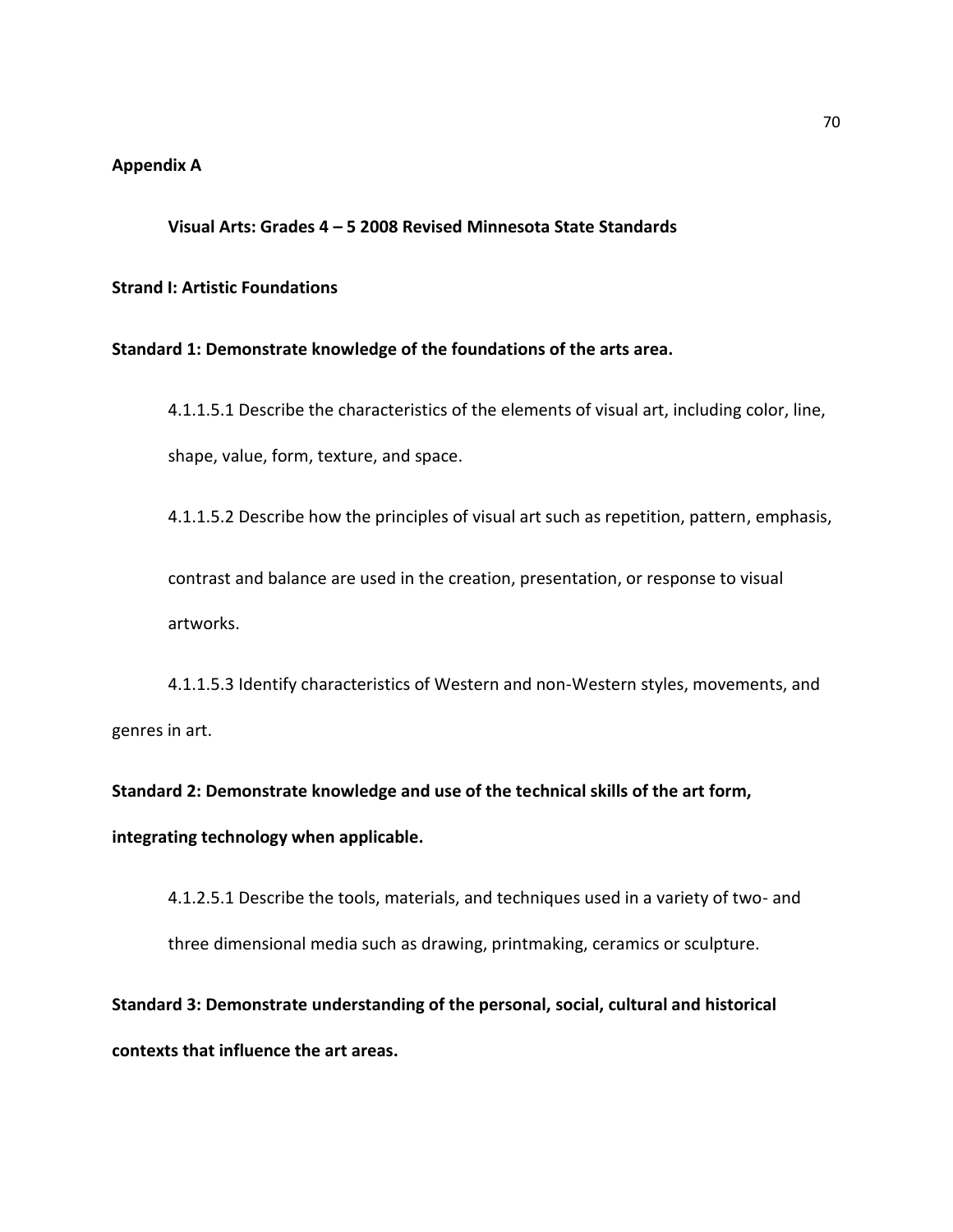4.1.3.5.1 Describe the personal, social, cultural or historical contexts that influence creation of visual artworks including the contributions of Minnesota American Indian tribes and communities.

4.1.3.5.2 Describe how visual art communicates meaning.

# **Strand II: Artistic Process: Create or Make**

**Standard 1: Create or Make in a variety of contexts in the arts area using the artistic foundations.** 

4.2.1.5.1 Create original two- and three-dimensional artworks to express specific artistic ideas.

4.2.1.5.2 Revise artworks based on feedback of others and self-reflection.

**Strand III: Artistic Process: Perform or Present** 

**Standard 1: Perform or Present in a variety of contexts in the arts area using the artistic foundations.** 

4.3.1.5.1 Select and assemble artworks for a personal portfolio.

4.3.1.5.2 Revise a presentation based on the feedback of others and self-reflection.

**Strand IV: Artistic Process: Respond or Critique**